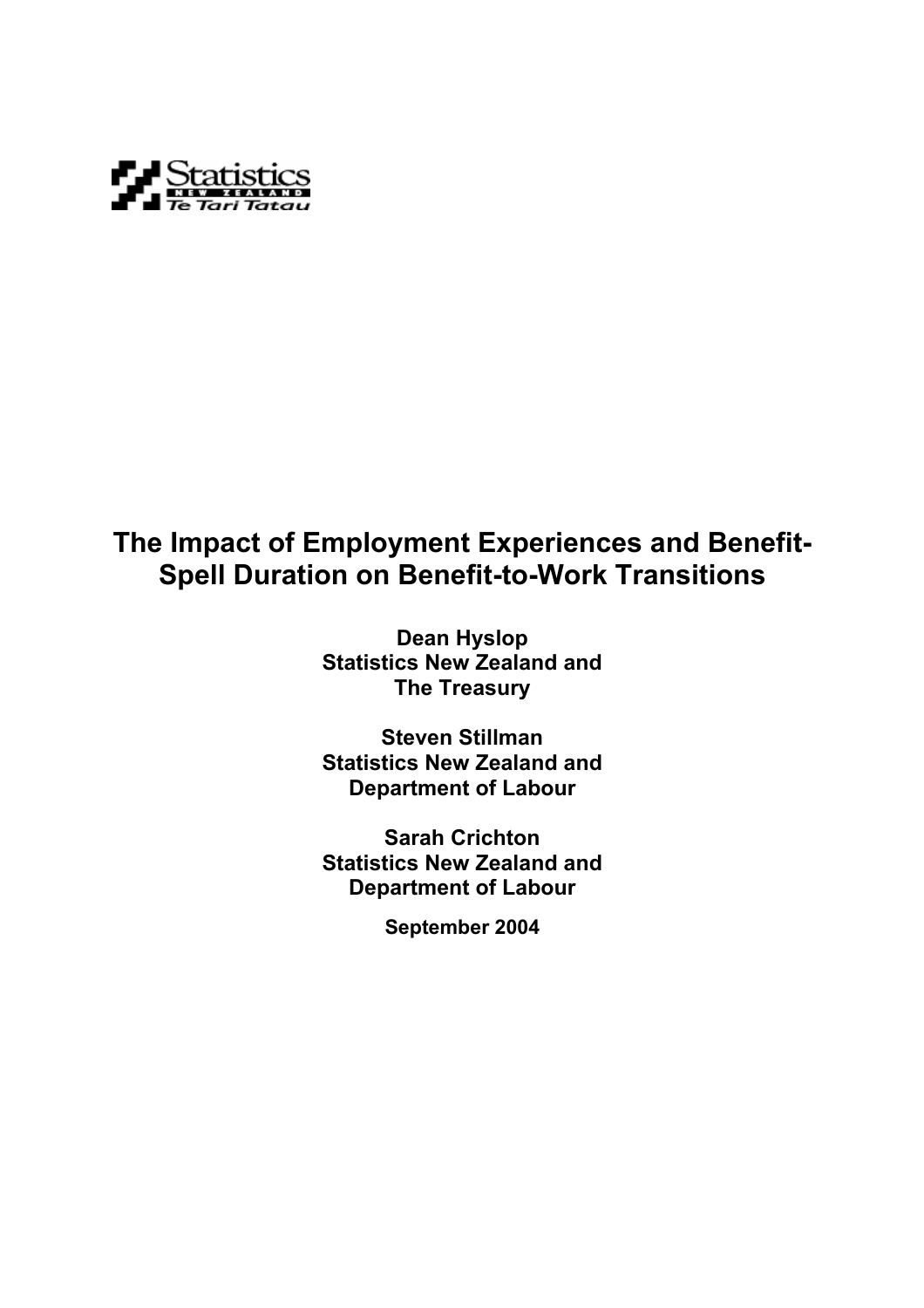### *Acknowledgements*

This work was undertaken while the authors were on secondment to Statistics New Zealand. We are grateful to Statistics New Zealand and, in particular, to Kunal D'Souza and Ayehsa Udugampolage for research assistance, and to Christine Bycroft, Philippa Graham, Andrew Hunter, Neil Kelly, Tas Papadopoulos, and Allyson Seyb for comments, discussions and logistical support for this work. Any views expressed are those of the authors and do not purport to represent those of Statistics New Zealand, the Department of Labour or The Treasury, and any remaining errors are the responsibility of the authors.

## *Note*

The outputs shown in this paper have been compiled using input data that is largely in its 'raw' form. Limitations exist in the ability of the raw data to support statistical outputs, some of which are outlined in this paper. Investigations suggest that the effects of these limitations may be reduced using appropriate methods that are being developed. However, these methods have not been fully incorporated into the outputs in this document. As such, results shown are to be regarded as illustrative of potential only. This document is released to inform interested parties of ongoing research and to encourage discussion of work in progress.

Tables in this paper contain information about groups of people or firms so that the confidentiality of individuals is protected. All results based on the LEED data presented in this paper have been rounded: counts to the nearest 100, percentages to the nearest 1 percent, and average dollar amounts to the nearest \$10. Only people authorised by the Statistics Act 1975 are allowed to see data about a particular person or firm. The results are based in part on tax data supplied by Inland Revenue (IRD) to Statistics New Zealand under the Tax Administration Act. This tax data must be used only for statistical purposes and no individual information is provided back to IRD for administrative or regulatory purposes. Careful consideration has been given to the privacy, security and confidentiality issues associated with using tax data in this project. A full discussion can be found in the *Linked Employer-Employee Data Project: Privacy Impact Assessment* paper published on the Statistics New Zealand website at: www.stats.govt.nz.

IRD collects this data to support the efficient operation of the New Zealand taxation system, and its use as a base for the production of statistics places new and quite different demands on the data. Any discussion of data limitations or weaknesses is in the context of this latter use, and is not related to the ability of the data to support IRD's core operational requirements.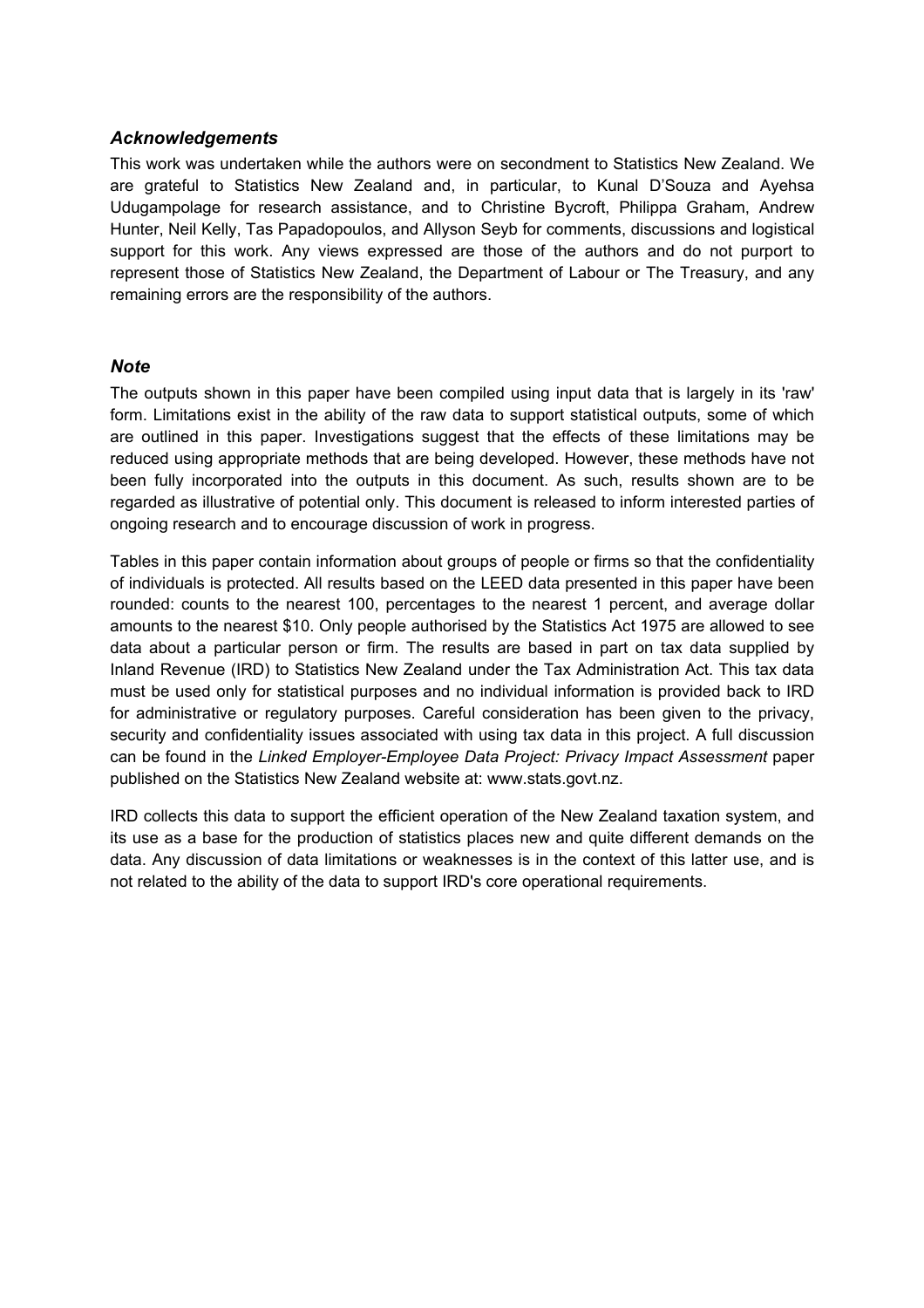### *Abstract*

This paper uses an experimental dataset under development at Statistics New Zealand, the Linked Employer-Employee Database (LEED), to examine labour market outcomes for individuals previously receiving welfare benefits. This data contains monthly information on individuals' benefit and earnings receipts over the three-year period from April 1999 to March 2002. In contrast to most administrative data used for benefit transition analyses, which can only identify benefit versus non-benefit states, the data used in this paper reveals whether or not an individual is employed both when they are on and off benefits. We exploit these features of the data to examine the labour market outcomes for the working-age population who ever receive benefits over the sample period, and focus on two broad issues. First, we provide a critical assessment of the adequacy of using off-benefit at a future point in time as a measure of a successful benefit-towork transition, and compare it with the alternative in-employment measure. We find that offbenefit rates are typically 85-90 percent over the 18 months following a reference benefit-spell, compared to in-employment rates of only 55-60 percent. Also, for those who are off-benefit, women, older individuals and those living in Auckland, are less likely to be employed. Second, we examine the relationship between an individual's benefit-spell duration and their employment experience, both during their benefit-spell and prior to the spell, on their post-benefit labour market outcomes. We find that longer benefit-spell duration has a negative effect, and previous employment experiences have positive effects on subsequent outcomes.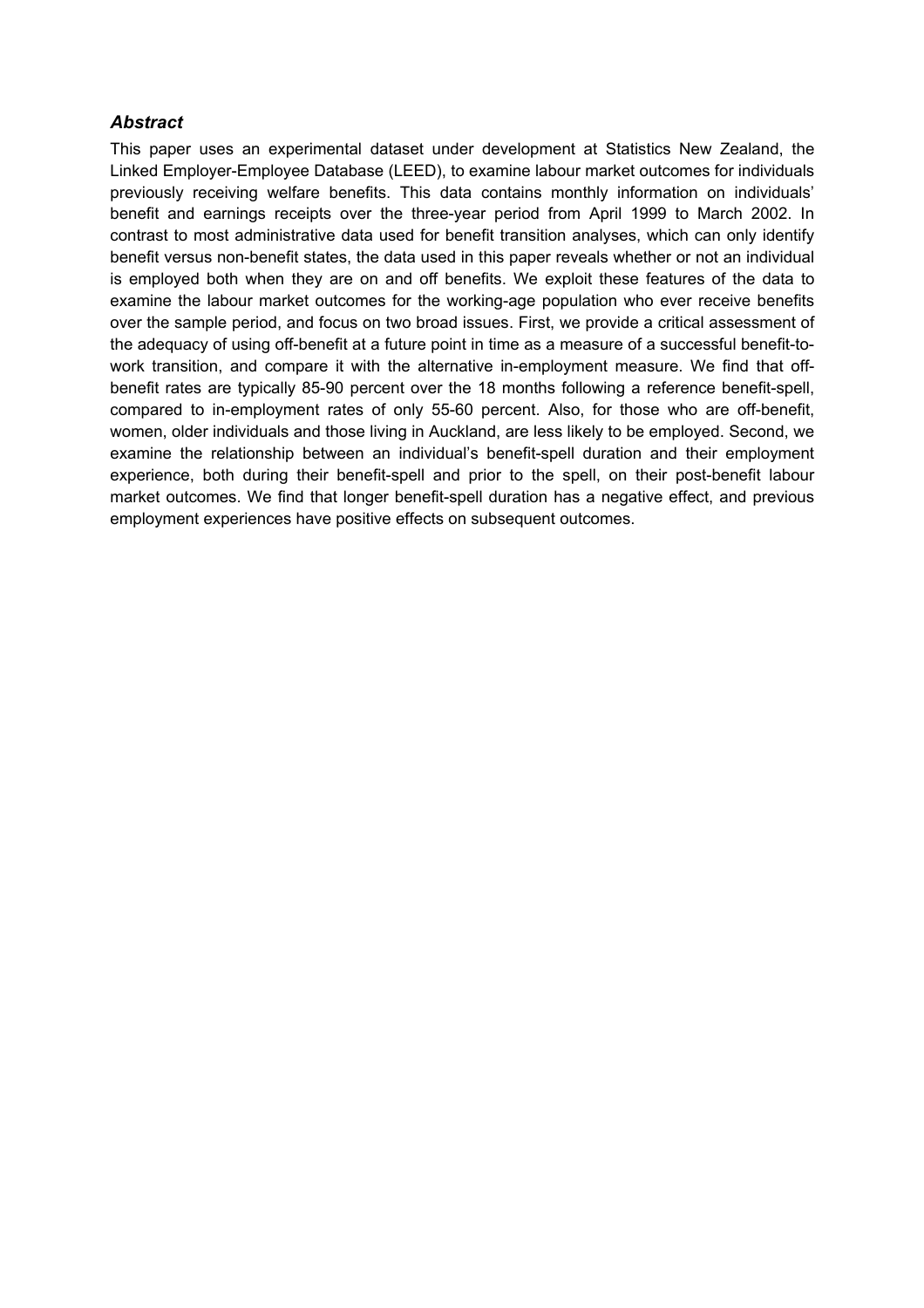# **1. Introduction**

 $\overline{a}$ 

Studies that evaluate the effectiveness of active labour market programmes or examine benefitto-work transitions typically rely on administrative data from state or federal benefit systems. This is true of both international literature (for example, Chay, Hoynes and Hyslop, 1999) and New Zealand research on the benefit system (for example, Gobbi and Rea, 2002; Mare, 2002; Wilson, 1999).<sup>1</sup> This data usually contains, at most, limited information on individuals' labour market outcomes when they are off-benefit. Thus, most analyses rely on an *off-benefit* measure as their criteria for a successful programme outcome or transition.

In contrast, an experimental dataset under development at Statistics New Zealand, the Linked Employer-Employee Database (LEED), provides comprehensive coverage of the universe of income recipients in each month over the three-year period from April 1999–March 2002 and separately identifies the amount of income received from social welfare benefits. Individuals (and firms) in LEED also have unique identifiers which enables longitudinal linking of their records to study benefit transitions. We exploit these features of LEED to examine labour market outcomes for the working-age population of New Zealand who ever receive benefits over the sample period.

Our analysis focuses on two broad issues. First, we undertake a critical assessment of the adequacy of using off-benefit at a future point in time as a measure of a successful benefit-towork transition. In particular, we compare this measure with an alternative *in-employment* measure. We also consider future earnings levels as a secondary measure of successful transitions. Second, we examine the effect of an individual's benefit-spell duration and their employment experience – both during their benefit-spell and prior to the spell – on their postbenefit labour market outcomes. More specifically, we examine the extent to which spell-duration and employment experiences facilitate or hinder successful benefit-to-work transitions, as measured by our possible proxies.

In the next section we discuss the LEED project and the welfare benefit system in New Zealand over the sample period. We also discuss the selection criteria used to construct the samples for the analysis, and describe the main characteristics of the LEED data and resulting selected samples.

In section 3 we report the results of a descriptive 'event study' analysis of individuals' employment and conditional earnings outcomes in the months leading up to and after a benefit-spell for those who experience a single benefit-spell over the sample period. This analysis focuses both on the extent to which individuals are observed to be employed before and/or after their benefit-spells, and also on how these outcomes vary by the length of the benefit-spell. The results suggest that the employment rates before and after a benefit-spell are quite low: over the 18 months before a benefit-spell, the employment rate is typically 40–45 percent for those who have a right-censored spell, and 50–55 percent for those with an uncensored spell; while over the 18 months after a spell, the employment rate is about 55 percent for those with a left-censored spell, and 65 percent for those with an uncensored spell. We also find that individuals' post-spell employment rates and earnings are inversely related to the length of their benefit-spell. For example, those who have a 1–3 month spell have about 5 percent higher employment rates, and 6–9 percent higher earnings, than those who have a 7–12 month spell. Although we are wary of interpreting these

 $1$  Exceptions for New Zealand include Barker and Maloney (1998), which was a pilot study of linked tax and benefit system data to estimate hazard models of the benefit-to-work transitions, and Carroll and Wood (2003), which used the administrative LEED data used in this paper to present some preliminary analysis of benefit-to-work transition rates.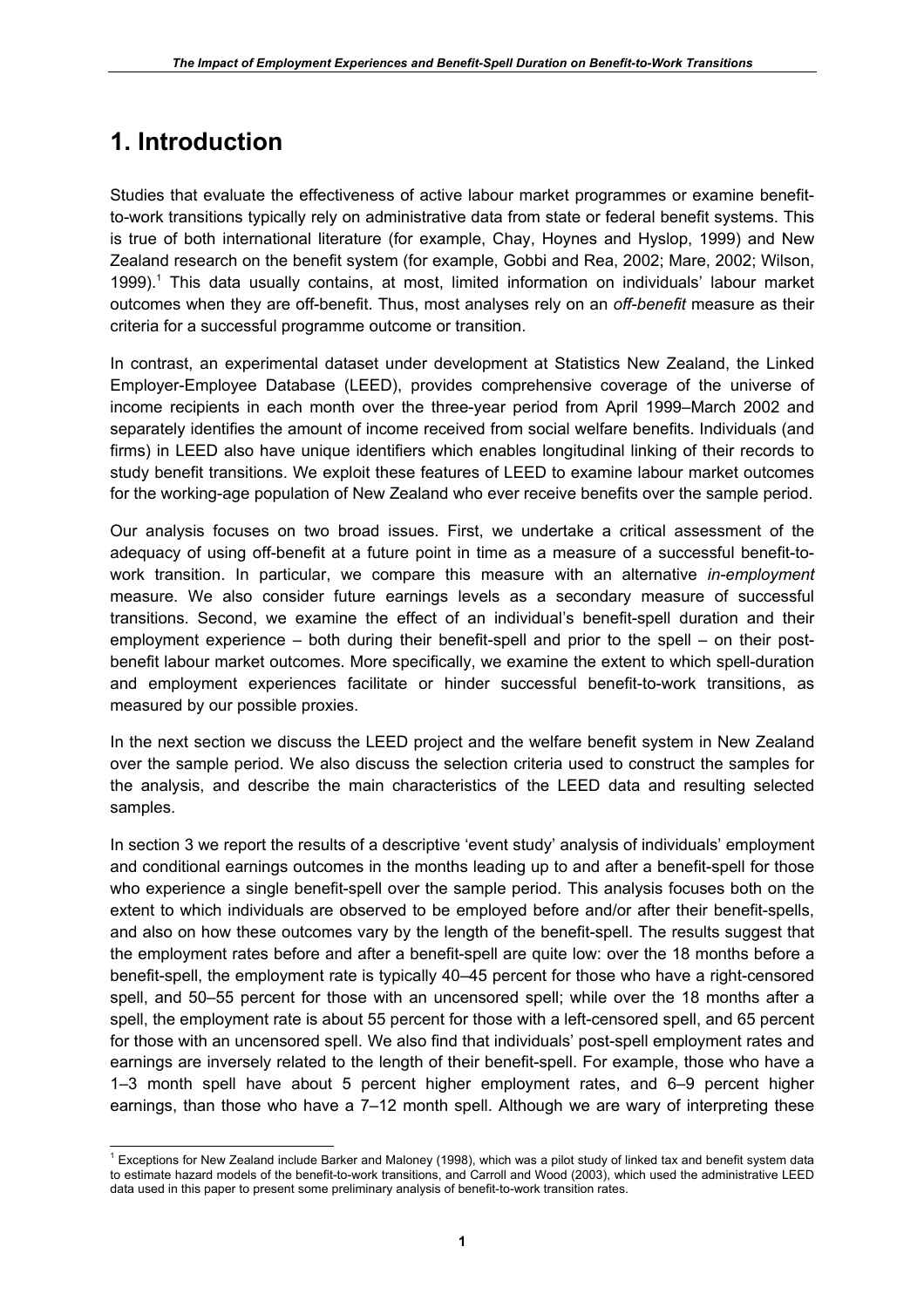effects as reflecting a direct causal impact of duration on subsequent outcomes, that pre-spell employment and earnings appear to be only weakly related to spell-duration does provide some weight to such an interpretation.

Our main analysis, presented in Section 4, extends and formalises this descriptive analysis using a regression framework to control for other factors that may affect subsequent outcomes. In particular, we examine the robustness of the event study spell-duration results, and extend the analysis to examine the effects of individuals' pre- and within-spell employment experiences on their post-spell benefit, employment and earnings outcomes. This analysis focuses on individuals who both begin and end their first observed (*reference*) benefit-spell during the sample period, and may or may not have subsequent spells. While the off-benefit rate for this population is typically 85-90 percent over the 18 months following the end of the reference spell (except for a strong 12-month seasonal recidivism effect), we find that the employment rate is only 55–60 percent over this period. This suggests that off-benefit may provide a poor measure of a successful benefit-to-work transition. Also, for those who are off-benefit, women, older individuals and those living in Auckland are less likely to be employed. The basic findings concerning the relationship between spell-duration and subsequent outcomes from the event study in this analysis are statistically robust to controlling for age, gender, location, seasonal, and pre- and within-spell employment experiences. We also find that positive indicators of employment experience are positively related to post-spell labour market outcomes, and that these are stronger predictors of employment-based outcomes than the off-benefit outcome.

There are some important caveats to mention with regards to the analysis and results presented in this report. First and foremost, we emphasise that the analysis is very preliminary and, as such, the results should be interpreted as 'suggestive' rather than 'definitive' in nature. Second, the LEED data has some notable weaknesses that potentially affect the robustness and/or interpretation of our results. In particular, we are unable to identify different types of benefits in LEED and have limited socio-demographic information on beneficiaries and their families. Thus, our analysis can only focus on the broad population of beneficiaries, and is potentially quite blunt with regards to sub-populations of particular interest.

# **2. Data Description and Welfare Benefit Background**

In this section we first provide a description of the LEED data to be used in the analysis. Following this, we give a brief background discussion of the New Zealand welfare benefit system over the sample period as it relates to the LEED data. We then outline the sample selection criteria adopted, and present and discuss the descriptive characteristics of the samples to be used.

# *The Linked Employer-Employee Database*

This paper uses an experimental dataset under development at Statistics New Zealand called the Linked Employer-Employee Database (LEED). In this section we provide a brief description of LEED and the data for the purposes of the analysis in this paper.<sup>2</sup> All employers in New Zealand file a monthly record with Inland Revenue (IRD) called an Employer Monthly Schedule (EMS),

 2 See Kelly (2003) and Carroll and Wood (2003) for more detailed discussions of the LEED data.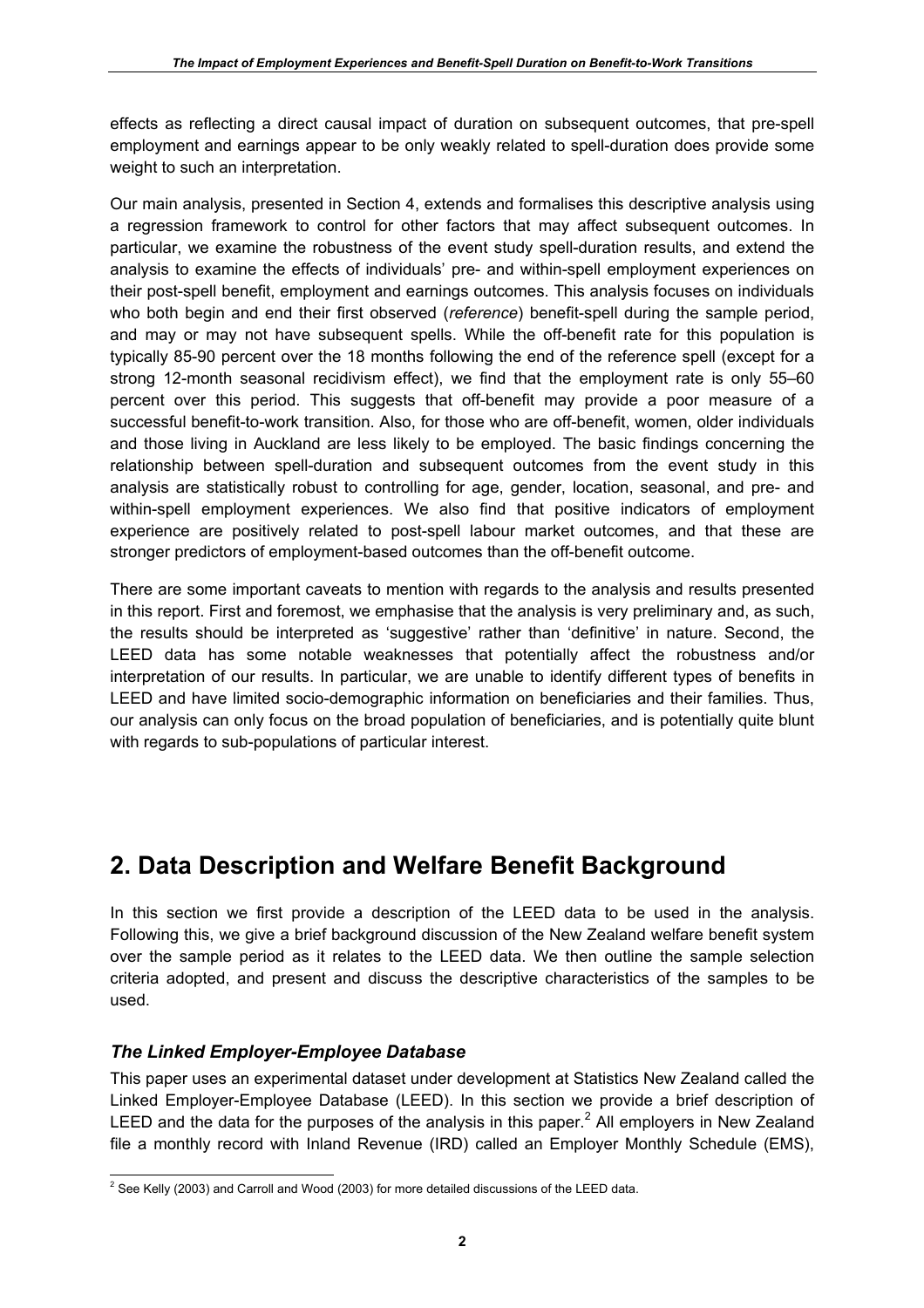which lists all employees at that firm in the last month, the amount of income they received, and the amount of tax that was deducted at source. Two types of recipients are covered by the EMS – those who have pay-as-you-earn (PAYE) tax deducted, who are employees; and those who pay withholding tax, who are a subset of self-employed individuals. The recipients of most types of social welfare benefit are treated as employees in tax, and as such have PAYE deducted at source and appear on the EMS. These can be identified, as the IRD identifiers of the payers is known. Individuals and firms each have unique administrative identification numbers (IRD numbers) that can be used to track them longitudinally.<sup>3</sup> LEED currently contains 36 months of linked employer-employee records, from April 1999 to March 2002.

In addition to the earnings information provided on the EMS, IRD's administrative records contain some basic demographic information on individuals and firms that can be merged with each unique employer-employee record. This data includes gender, age and address details for employees, and industry and address details for employers.<sup>4</sup> This core data can also be used to create additional variables, such as the number of employees and the total payroll for all firms, the number of jobs held by all employees in a particular month and each individual's pattern of employment over the 36-month period. In addition, several important 'employee-employer' relationships are identified in the database. Of particular relevance for this study are the separate records for individuals receiving core social welfare benefits. These include Unemployment, Domestic Purposes, Sickness, Invalids, and Widows benefits.<sup>5</sup>

LEED has a number of limitations relevant to the research in this paper. First, as noted above, only a limited amount of demographic information is available for individuals: in particular, variables such as education and ethnicity are not available. Second, comprehensive information is not available on earnings from self-employment. Individuals who own their own business or who work as contractors may appear on the EMS of the firm that pays them, but many do not. $6$ We have decided to exclude these individuals from our analysis because we have a limited understanding about the selection mechanism that leads some self-employed to file an EMS.

Third, it is important to note that LEED only records an individual's taxable earnings received in a particular calendar month, which may or may not coincide with the employment period. For example, earnings may be received, and reported in LEED, in arrears of the period of

 3 Some issues do exist here. About 1.3 percent of monthly records have either missing or invalid payee IRD numbers, of which about 40 percent can be imputed using matching procedures. In addition to these, 1.1 percent of monthly records have IRD numbers registered to businesses rather than to individuals as expected. These procedures are implemented by the Statistics New Zealand LEED development team and more information can be found on the Statistics New Zealand website: www.stats.govt.nz. All employee IRD numbers are anonymised in the data available to the research team. Employer IRD numbers are usually assigned uniquely to firms but can represent other administrative reporting units such as head offices or holding companies. The rules for transferring IRD numbers when firms change ownership are complex. While these issues are important, they have a very limited effect on the analyses undertaken in this paper.

<sup>&</sup>lt;sup>4</sup> Gender is actually derived from the title and names provided on the initial registration form. Date of birth is recorded on this initial form as well, but for privacy reasons we are only provided with an age variable. Similarly, actual addresses for firms and individuals are not provided to the researchers but are replaced with aggregated location variables. For example, in our analysis we control for location using the administrative level of regional council, of which there are 16 in New Zealand. Address records for individuals are not updated on a regular basis and are not available before June 2001. Industry and address records for firms are affected by the problem noted in the previous footnote; these can refer to head offices and holding companies. We use both the location and industry variables in our analysis but expect the problem with them to have no quantitative effect on our results. Documentation available on the Statistics New Zealand website discusses these issues in much more detail and describes future plans for further cleaning of this data.

<sup>&</sup>lt;sup>5</sup> In addition to this main-benefit identifier, there are also separate identifiers for all individuals receiving weekly earnings compensation from ACC, student allowances, and New Zealand superannuation. Social welfare benefits and ACC compensation are taxed at source and thus recorded on an EMS for IRD. Unique IRD numbers identify the social welfare agency (MSD) and ACC as the 'employer' for these payments and this is different from the IRD number used for their true employees. Unfortunately, the same IRD number is used for all main benefits and thus we cannot distinguish between these. We ignore records for student allowances and New Zealand superannuation payments in the analysis in this paper.<br><sup>6</sup> These records are constraint identified in LEED and are referred to as *inithholding toy*' as appeared to

These records are separately identified in LEED and are referred to as 'withholding tax' as opposed to 'PAYE tax'. All individuals with self-employment income who earn income other than with tax deducted at source fill out a different form annually to figure out how much tax they owe. The Statistics New Zealand LEED development team is currently developing a methodology for integrating these annual income records with the core monthly LEED data.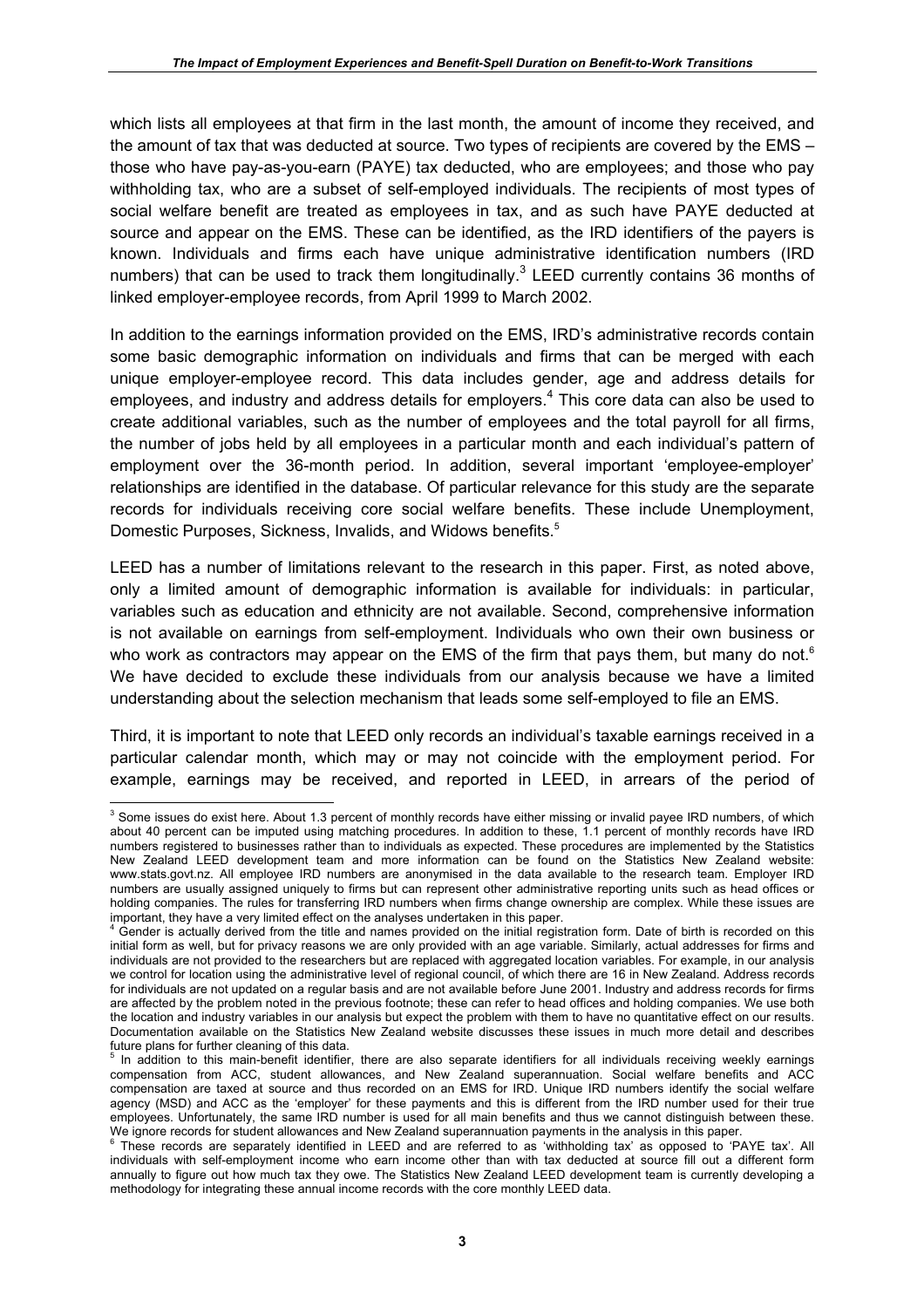employment. In addition, reported earnings can include one-off payments such as bonuses or redundancy pay, and do not include income earned 'under the table' (ie undeclared to IRD). Also, because calendar months have uneven numbers of days, earnings levels are affected by the timing of pay and the number of pay periods in a month.

Fourth, in months where individuals receive income from multiple payers, including from benefits or the Accident Compensation Corporation (ACC), it is not possible to identify whether the 'jobs' occur sequentially or concurrently. Although there are start and end date fields on the EMS forms, these are rarely completed, and are therefore unreliable. Income received in a particular month can also reflect work undertaken in the past or be lagged benefits or ACC payments.

Also, related to the last two issues, although employment earnings and benefit receipt are measured on a calendar monthly basis, individuals' underlying employment decisions and their benefit eligibility are determined on a continuous basis. Thus, receipt of earnings and/or benefit during a month does not distinguish between part-month versus full-month employment or benefit receipt. However, previous and subsequent month outcomes and the level of earnings or benefit received may provide useful information on this. In addition, multiple benefit-spells occurring within a calendar month will not be separately identified, although this is likely to occur rarely. Furthermore, when an individual receives both earnings and benefits in a given month, it is not possible to identify whether these were received sequentially or simultaneously – ie whether a benefit-spell precedes or follows an employment spell, or whether earnings are received while on the benefit.

# *The New Zealand Welfare Benefit System*

The New Zealand social assistance system for the working-age population has three broad components. The first is tax transfer assistance administered and delivered by Inland Revenue (IRD) and/or Work and Income New Zealand (WINZ). $^7$  The second component is a set of core welfare benefits granted on the basis of various categories of need.<sup>8</sup> To be entitled to each of the core benefits, individuals must satisfy a residential requirement, an income test, and potentially face a stand-down period, as well as other benefit-specific requirements. The third component of assistance is supplementary benefits and discretionary assistance granted on the basis of need due to particular circumstances.<sup>9</sup>

Given the nature of the LEED data, the population of core beneficiaries forms the focus of our analysis. For practical and conceptual reasons, tax assistance and supplementary and discretionary benefit support are excluded from the analysis. For each of these, eligibility is generally not restricted to those receiving (core) welfare benefits. Also, tax assistance entitlement is determined on an annual (tax year) basis, and may be paid either as a single end-of-year tax credit by IRD, or on an ongoing fortnightly basis by WINZ. Thus, although there is some information in the LEED data on tax credits received by individuals, this only covers the selected sample of those who receive such support on an ongoing basis and excludes those who receive

 7 WINZ ceased to exist as a separate agency on 1 September 2001, and became Work and Income, a service line of the Ministry of Social Development. As WINZ was the delivery agency over most of the period of analysis in this paper, we will use this reference in this section. Tax transfer assistance includes the Parental Tax Credit and the Child Tax Credit, which are not available to those receiving income-tested benefits; and Family Support and the Family Tax Credit, which are available irrespective of benefit receipt status.

 $8$  The main core benefits are the Unemployment, Domestic Purposes, Sickness, Invalids, Widows, and Emergency benefits. In addition to these benefits, the Independent Youth Benefit and Transitional Retirement Benefits are also taxed and, as discussed below, recipients will appear in the LEED data.<br><sup>9</sup> Supplementary benefits and discretionary assistance include the Accommodation Supplement, Disability Allowance, Away

from Home Allowance, Residential Care Subsidy, Special Benefit, Special Needs Grant, etc.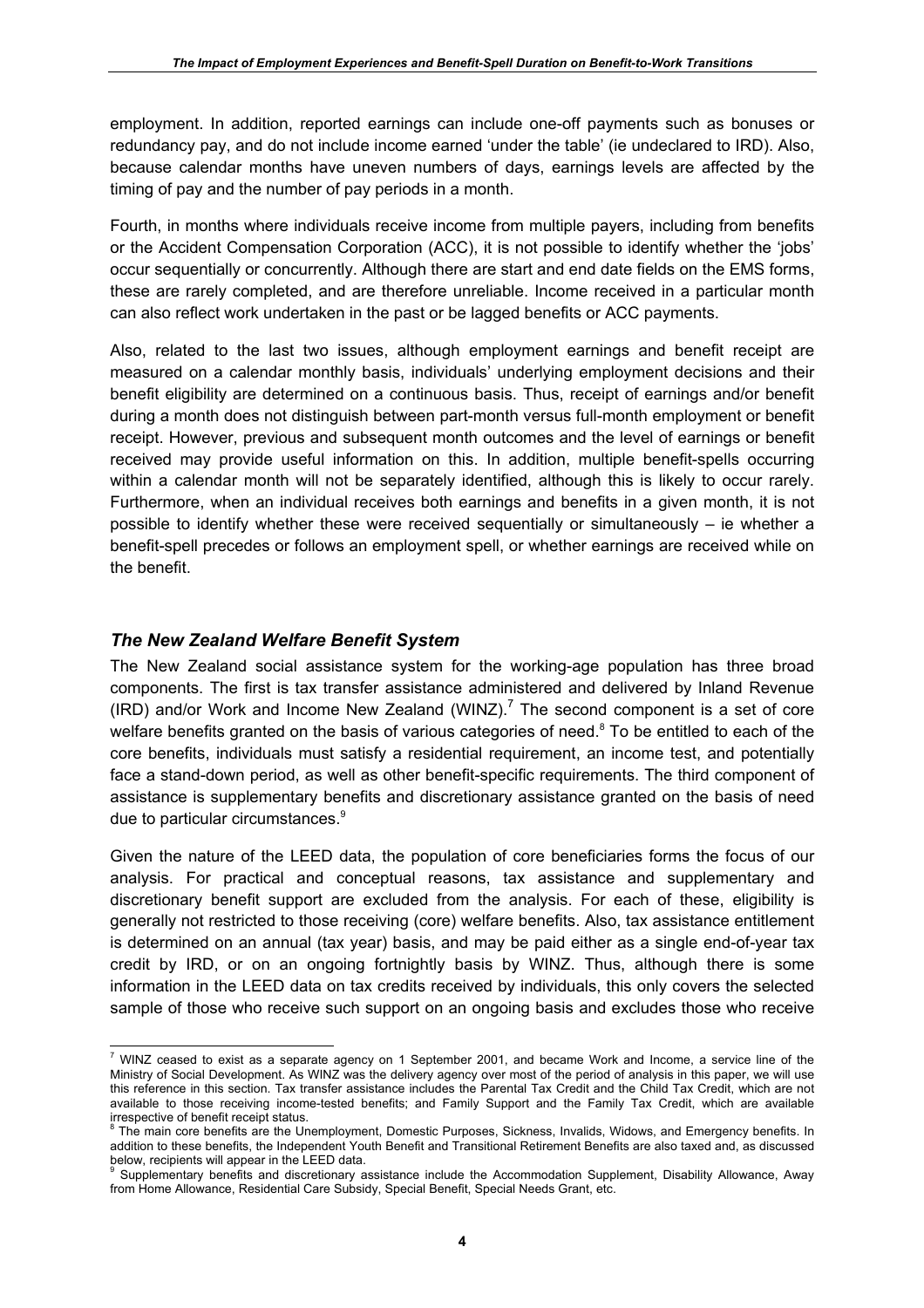an end-of-year lump sum payment. In addition, broadly speaking, the supplementary benefits and discretionary assistance are both non-taxable, while the receipt of core benefits is subject to PAYE tax. As the LEED data includes only benefit payments that are subject to PAYE tax, it will provide good coverage of core benefit payments but no coverage of (non-taxed) supplementary and discretionary benefits.

The set of core benefits are intended to cover a broad range of situations. For example, the Unemployment Benefit provides welfare support during a period of unemployment, and thus has work-testing requirements and obligations. On the other hand, Sickness and Invalids Benefits are intended to provide welfare support for either temporary or lasting incapacity, and these and other benefits tend to have less stringent work-tested obligations for recipients. Ideally, the analysis here would focus either primarily on the Unemployment Benefit population who are expected to engage in job search or, because of the differences in job search obligations and expectations across the various benefits, separately on the different benefit types. However, as the information available in the LEED data does not enable us to separately identify different benefit types, our analysis is necessarily restricted to the full population of benefit recipients.<sup>10</sup>

Appendix Table A1 provides a summary of the core benefit population over the period of our study. This summary was provided by the Ministry of Social Development (MSD) from its benefit administrative database, for the months of April 1999, 2000, 2001 and 2002.11 Panel A shows the distribution of core benefits by benefit type – across the two main benefits, the Domestic Purposes Benefit (DPB) and the Unemployment Benefit (UB), and other benefits – and by gender and age over these four years. Panels B–D of the table show the gender and age distributions of these three benefit-type populations.

Although the total number of benefit recipients fell about 6 percent over the period (probably reflecting the strengthening economy), this change masks quite different changes in recipients across the benefit types: the numbers of DPB and UB recipients fell 2 and 21 percent respectively, while the numbers on other benefits increased nearly 10 percent. As a result of these differences, the proportion of benefit recipients on UB fell from 39 to 33 percent, while the proportion on other benefits increased from 31 to 36 percent, and DPB recipients was pretty stable around 30–31 percent. The gender and age mixes of the benefit population also changed (becoming more female and older), mainly reflecting the differences across the type of benefit but also, to a lesser extent, changes within each type over time. For example, in terms of the gender mix, more than 90 percent of DPB recipients are female; around 70 percent of UB recipients are male. This proportion fell slightly over the period, and there are roughly equal numbers of males and females among the other benefit recipients. In terms of the age mix, DPB recipients are more likely prime-aged: 75 percent are aged 25–49, compared to around 50 and 45 percent of UB and other benefit recipients, respectively; while other benefit recipients tend to be older than UB recipients: about 35 percent compared to 20 percent are over 50 years.

To summarise, this description shows that the characteristics of the benefit population both varies quite significantly across the benefit types and has changed over the period of analysis. In particular, the UB component of the overall benefit population has fallen quite significantly. On the other hand, because UB recipients tend to have significantly shorter benefit-spells (for example, Wilson, 1999), so are less likely to have censored spells in the data, we expect that the selection criteria for our main analyses (described in the next subsection) will tend to result in an overrepresentation of UB recipients in the analysis.

<sup>&</sup>lt;sup>10</sup> At least within age- and gender-defined demographic groups.

<sup>&</sup>lt;sup>11</sup> Note, the last month of our analysis sample is March 2002.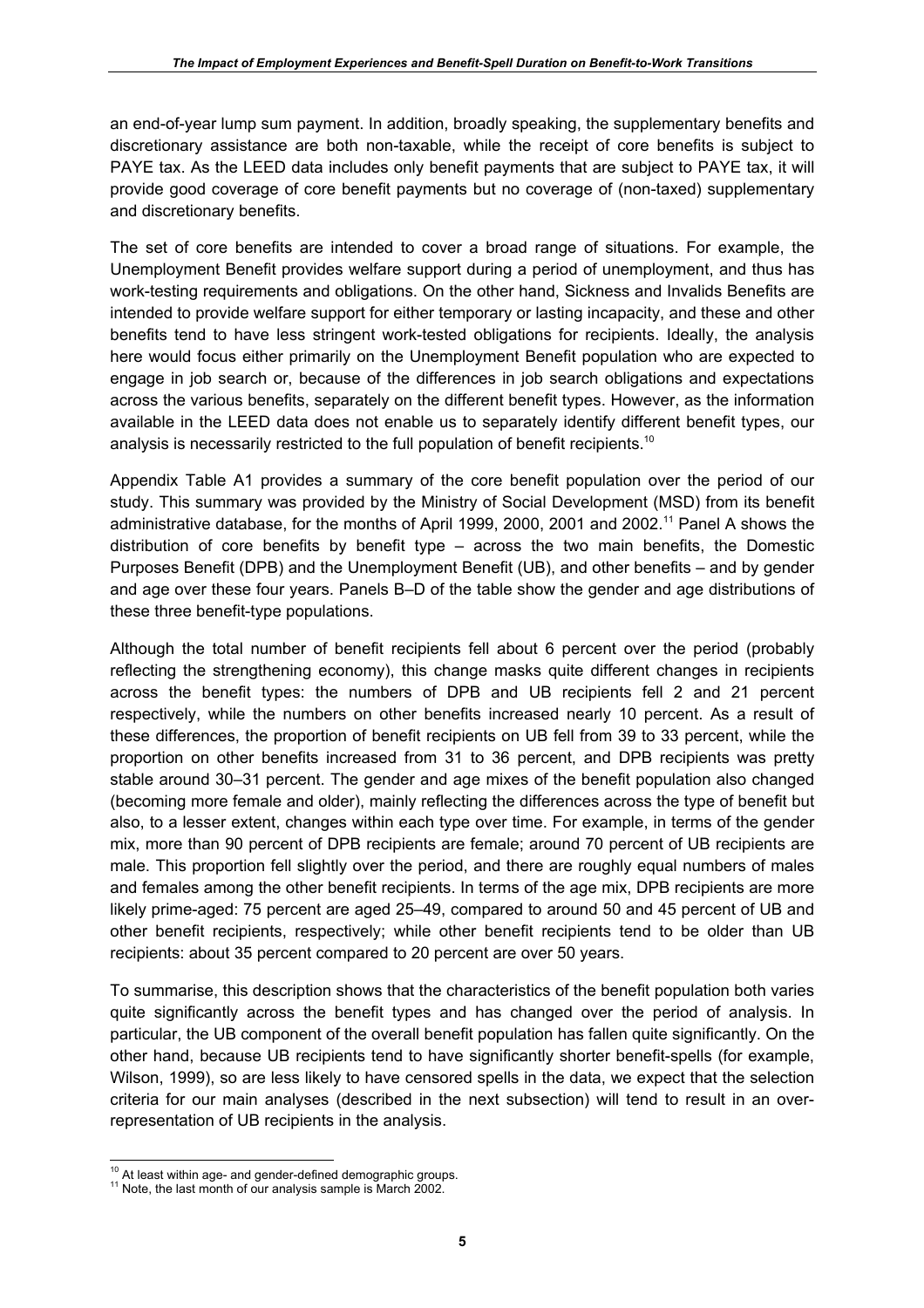### *Sample Selection Criteria*

For the reasons discussed earlier, there will be a substantial amount of heterogeneity in beneficiary (and employment) status, according to the amount of time spent on a benefit during any month, and this may or may not be well proxied by the amount of benefit income received during the month. We make the simplifying assumption that calendar months represent the relevant period for all decisions, and adopt the simple approach of defining an individual as being on-benefit in a month if they receive any benefit income during the month.<sup>12</sup> Similarly, we characterise individuals as being in-employment in a month if they receive any employmentbased earnings and we treat any employment-related ACC payments as employment earnings. Thus, for the purposes of our analysis, an individual who receives both benefit income and employment earnings during a month is (implicitly) assumed to be receiving earnings while on benefit.<sup>13</sup> We recognise that this approach is not ideal. There are a variety of feasible alternative approaches to defining effective monthly benefit and/or employment statuses according to the level of benefits and/or earnings received during the month, and also the patterns of receipt in adjacent months, etc. However, such alternatives would require substantially greater effort and (careful) judgement than our simple approach, with less obvious pros and cons, and the time constraints during the current phase of the research have precluded this.

Beyond this set of decisions, our analysis seeks to concentrate on the working-age population of individuals who are 'at risk' of receiving benefits. In particular, we select those aged between 15 and 65 over the entire period (ie those aged 15–62 in April 1999),<sup>14</sup> and who ever receive benefit income during the 36-month sample period. In the next subsection, we briefly compare this population to the same aged population who never received benefit income over the period.

In addition to these sample selection criteria, the two main analyses we present below each involve further selection requirements. First, for the event study of labour market outcomes before and after a reference spell, in order to have a clearly defined reference spell, we select only individuals who have a single benefit-spell over the period and who do not receive benefit income for the entire 36-month period. Second, selecting a sample for the regression analysis of postspell labour market outcomes involves a trade-off between having a more inclusive sample and having a more standardised pre-spell employment measure across individuals associated with this choice. In order to have a six-month pre-spell window available for each observation, we select only individuals whose first observed benefit-spell starts *after* month 6 (September 1999) of the period, and also ends sufficiently early in the period to still be in the sample at the requisite point after the end of this first spell (ie it ends at least 3, 6, 12 or 18 months before the end of the sample period, according to the time lag of the analysis). Again, in the next subsection we present some summary statistics for these samples to provide a sense of the impact of the various selection criteria.

 $\overline{a}$  $12$  However, there are about 2,000 occurrences of \$0.01 monthly benefit receipt in the data, and a further 1,000 occurrences of less than \$1 payments, which we suspect may reflect some administrative marker rather than true or effective benefit receipt. Because of this, we recode benefit incomes of less than \$1 to zero, so long as doing so does not cause a break in an ongoing benefit spell (ie does not split a single spell into two or more spells). Applying this filter lead to about 2,500 individuals having a single (monthly) change to their benefit status, and a small number having 2–12 monthly changes made. These changes also resulted in about 600 individuals who ever received benefit over the 36-month period being reclassified as having no benefit receipt.

 $13$  This may be a moot point for most of the subsequent analysis, as we largely concentrate on the separate binary outcomes of either on/off-benefit or in/out-of-employment, so the issue of sequential versus coincident benefit and employment states is less

critical.<br><sup>14</sup> We recognise that using the full age range of the working-age population is susceptible to critique that the analysis and results will be confounded by spells on benefit in between periods of educational enrolment among the young, and by benefit spells associated with transition to retirement among older workers making (early) retirement decisions. For each of these cases, postspell employment is unlikely to be either the main objective or outcome. However, we believe analogous issues exist from being unable to distinguish alternative benefit types, albeit for less easily identifiable individuals. For this reason, we have chosen to adopt very broad and inclusive sample selection criteria, and emphasise that the analysis is very preliminary. Also, Appendix Table 2 presents some results for analyses conducted separately for more narrowly defined age and gender groups.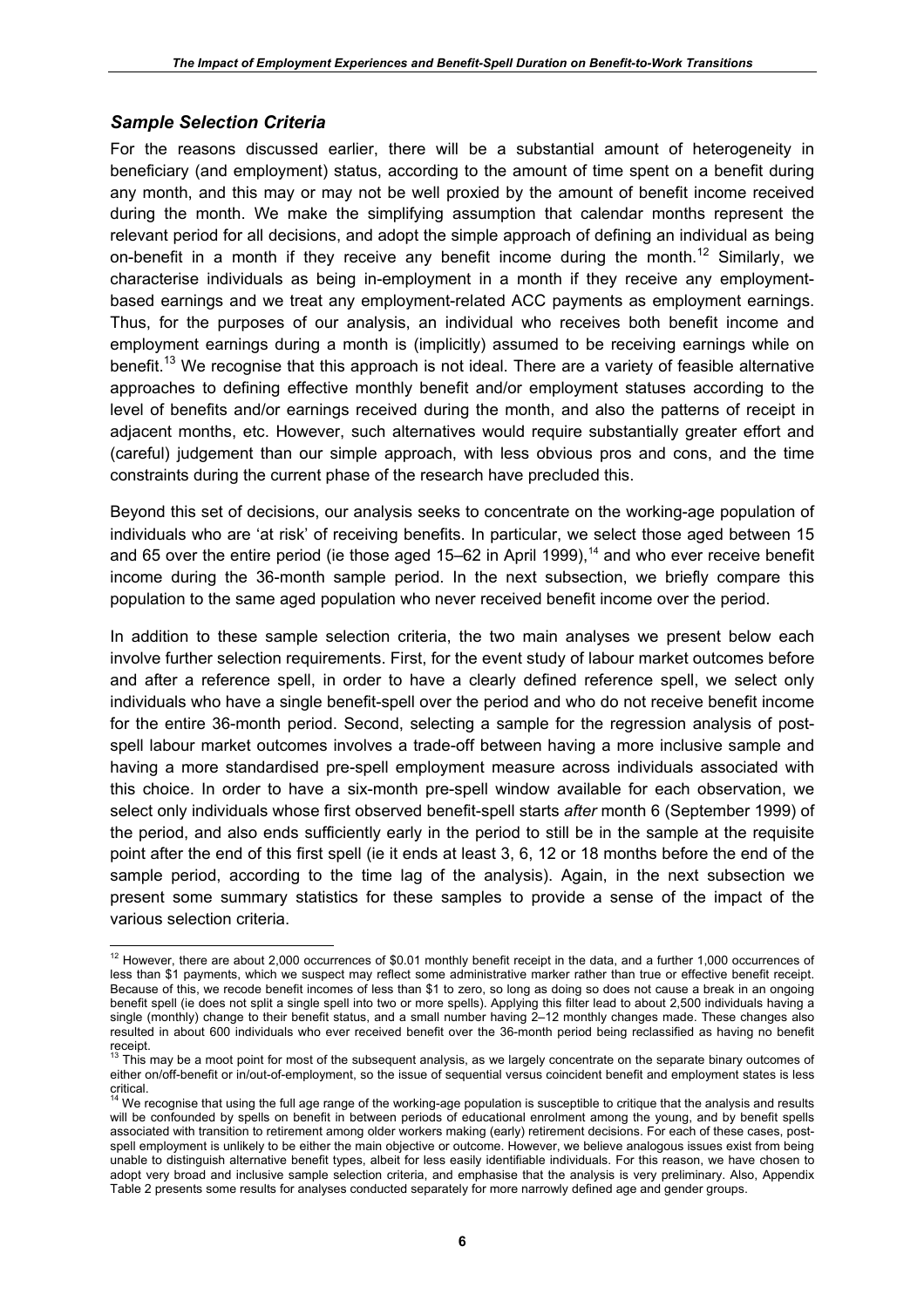# *Descriptive Statistics*

We now present and discuss some of the descriptive statistics of the data as it pertains to the subsequent analysis. We begin by first comparing the sample characteristics of the 15–65 aged populations defined by whether or not individuals receive (any) benefit income over the sample period. As the population of those who receive any benefits is the focus of the paper, we next consider the characteristics of this population according to the types of benefit experience, defined by the number of separate spells and whether or not any spell is either left censored (in progress at the start of the period) or right censored (ongoing at the end of the period). Finally, we present and discuss summary statistics pertaining to, respectively, the samples used in the event study analysis and the regression analysis below.

Table 1 presents descriptive statistics on the population subsample who *ever* received benefit income over the 36 month period in panel A, and compares these to the characteristics of the subsample who *ever* received employment earnings but *never* received benefit income over the period in panel B. The first column describes the characteristics for the full sample in each panel, and the subsequent columns describe the characteristics of subsamples defined by gender and age in April 1999.<sup>15</sup> Over the period, nearly 830,000 individuals receive benefit income, and a further 1,480,000 receive tax-withheld employment earnings but no benefit income.

Comparing the characteristics of the two samples in column 1, we see that those who ever receive benefits are, on average, younger (by 1.7 years) and more likely to be female (by 6 percentage points). They also have about half as many months of employment earnings over the 36-month period (roughly 14 versus 27), and have 1.5 fewer months over this period of neither benefits nor earnings (7.7 versus 9.2). As well, their average earnings when off-benefit (defined as months with employment earnings but no benefit income) are much lower than for those in the non-benefit sample (\$1,900 versus \$3,150).

A comparison of the subsamples in columns 2–7, defined by gender and age, shows that, controlling for age, females have more months in receipt of benefit and higher monthly benefit levels than males. Interestingly, within age group cells in both the ever-benefit and non-benefit samples, women have employment earnings in about as many months as men, but tend to have significantly lower earnings. Conditional on receiving benefits, we also see that older individuals are heavier 'users' of benefits (as measured by the number of months receiving benefit income over the period) than younger individuals and, conversely, have fewer months of employment earnings.

We next concentrate on the *ever-benefit* sample described in Table 1, which is the focus population for our subsequent analysis. Table 2 presents the characteristics for subsamples of this population stratified by whether or not any benefit-spell is censored (ie ongoing at the beginning or end of the sample period), and by the number of separate benefit-spells (defined by a break of at least one month between periods of benefit receipt) observed during the period. In particular, we distinguish eight subsamples by single and multiple spells, and by whether any spells are uncensored, left-censored (ie in progress at the start of the period), right-censored (ie ongoing at the end of the period), or both left- and right-censored. Almost 20 percent of individuals in the sample have a single uncensored spell, 9 percent have multiple uncensored spells, about 20 percent have only left-censored spells, about 20 percent have only rightcensored spells, and 32 percent have left- and right-censored benefit experiences over the period.

 $\overline{a}$ <sup>15</sup> Note, the 15–21, 22–47 and 48–62 age groups pertain to those aged 15–24, 22–50 and 48–65, respectively, over the threeyear period April 1999 – March 2002.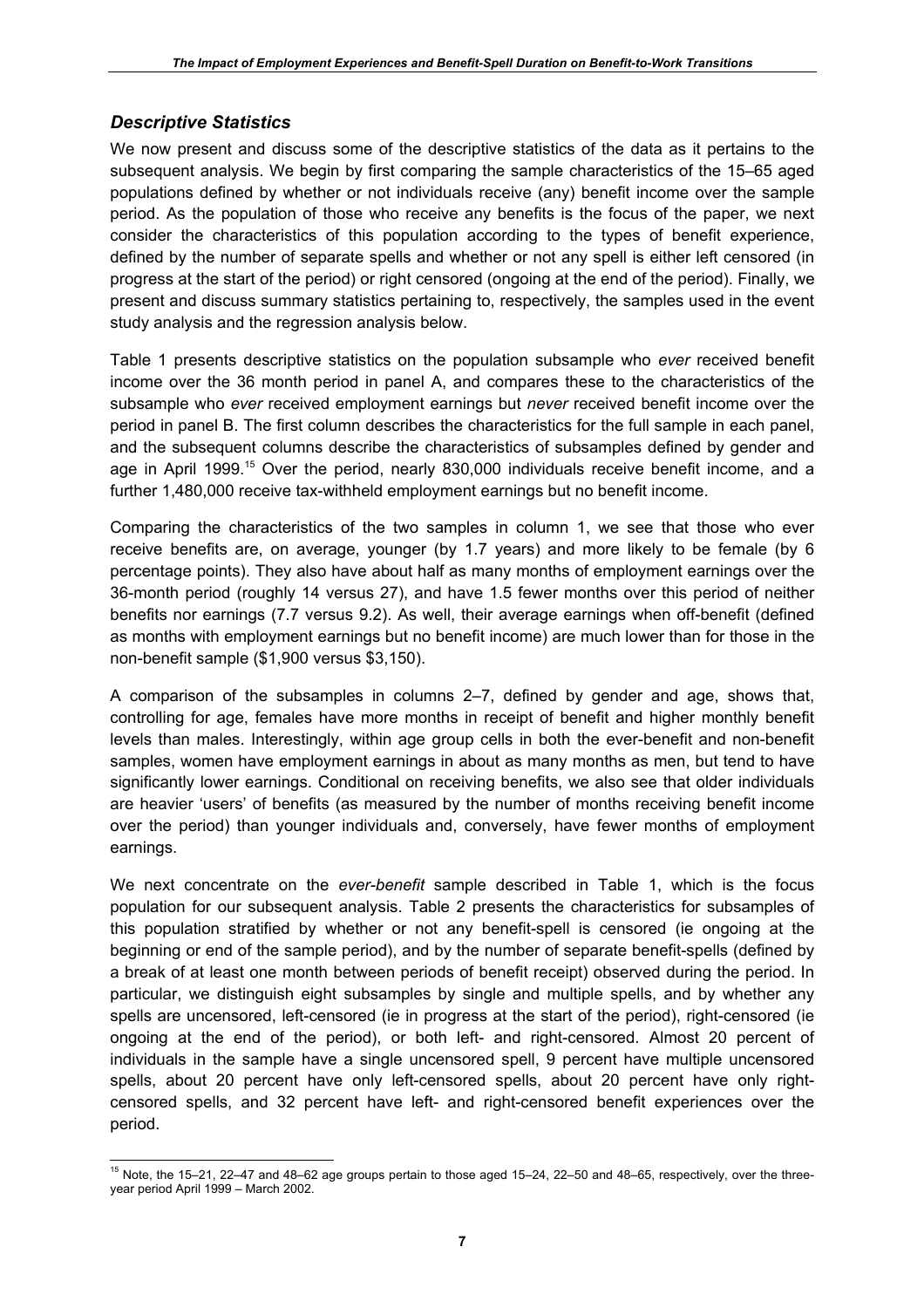Comparing the characteristics across the columns shows that, for a given 'type' of experience (ie uncensored, or left- and/or right-censored), those with single benefit-spells tend to be older and are more likely to be female than those who have multiple spells. Also, those with single spells tend to have higher benefit levels and, except for those with both left- and right-censored spells, spend less total time on-benefit. Unsurprisingly, the total observed number of months receiving benefit income is higher if either end of the period involves a censored spell, and more so if both ends involve a censored spell. Table 2 also shows a similar pattern in the average monthly benefit income received by 'type' of experience, and a reverse pattern for average monthly employment earnings.

We next describe the characteristics of the samples used for the event study analysis below. which uses only data on the single spell samples. We stratify each of these samples by the length of the benefit-spell (1–3 months, 4–6 months, 7–12 months and 13+ months), and describe the characteristics by the length of spells in Tables 3a, 3b and 3c for the uncensored, left-censored and right-censored samples, respectively. In the case of the uncensored sample, nearly half of individuals' benefit-spells last 1–3 months, and about one-quarter last 4–6 months. In contrast, over half of the censored spells are observed to last for at least 13 months, while less than 20 percent are observed for 1–3 months. For all three samples, individuals with longer observed spells are generally older and, in the case of the censored samples, more likely to be female. Those with longer benefit-spells have more months with employment earnings and fewer months not observed in the LEED data, and also have lower benefit levels and higher earnings than those with shorter spells.

The latter rows in Tables 3a, 3b and 3c present the employment rates and average earnings over various six-month periods before and after the observed benefit-spell. These statistics summarise the results to be presented in the event study analysis discussed below, and will be discussed in greater detail at that point. It is interesting to note here, though, that the employment rates are generally on the order of 45–55 percent during the 18 months before the spell begins, and 55–65 percent during the 18 months after the spell ends, while earnings tend to be both higher and increasing after the spell than before.<sup>16</sup>

Our second analysis below uses regression methods to generalise the event study analysis of benefit-spell duration and labour market outcomes. Table 4 presents summary statistics of the characteristics of this sample. Again, we stratify this sample by the length of the reference benefit-spell (1–2 months, 3 months, 4–6 months, 7–12 months, and 13+ months duration), and describe the characteristics of these subsamples in columns 1–5 respectively.17 As in Table 3, Table 4 shows that individuals with shorter spells are generally younger.

We have constructed several variables to characterise the pre- and within-spell employment experiences of individuals, and these are summarised in Table 4. First, individuals with shorter durations are more likely to have been employed immediately prior to the benefit-spell (nearly 60 percent of those with 1–2 month spells, compared to less than 50 percent of those with 3-month spells, around 45 percent of those with spells lasting 4–12 months, and 40 percent of those with spells lasting longer than one year). However, the number of months with employment earnings during the six months prior to the spell is quite similar across the various duration groups (between 2.5 and 3 months). As a proxy for the (inverse) benefit-to-earnings replacement ratio,

 $\overline{a}$  $16$  Note that the samples these figures are based on vary according to when the benefit-spell starts or ends, and how long the spell lasts.

<sup>17</sup> We separate the 'short', 1–3 month, spells into 1–2 months and 3 months here because the 1–2 month spells are likely to be confounded at both ends of the spell by partial months, whereas the 3-month (and longer) spells will generally have at least one month which is purely a 'benefit month'. This issue is discussed further below.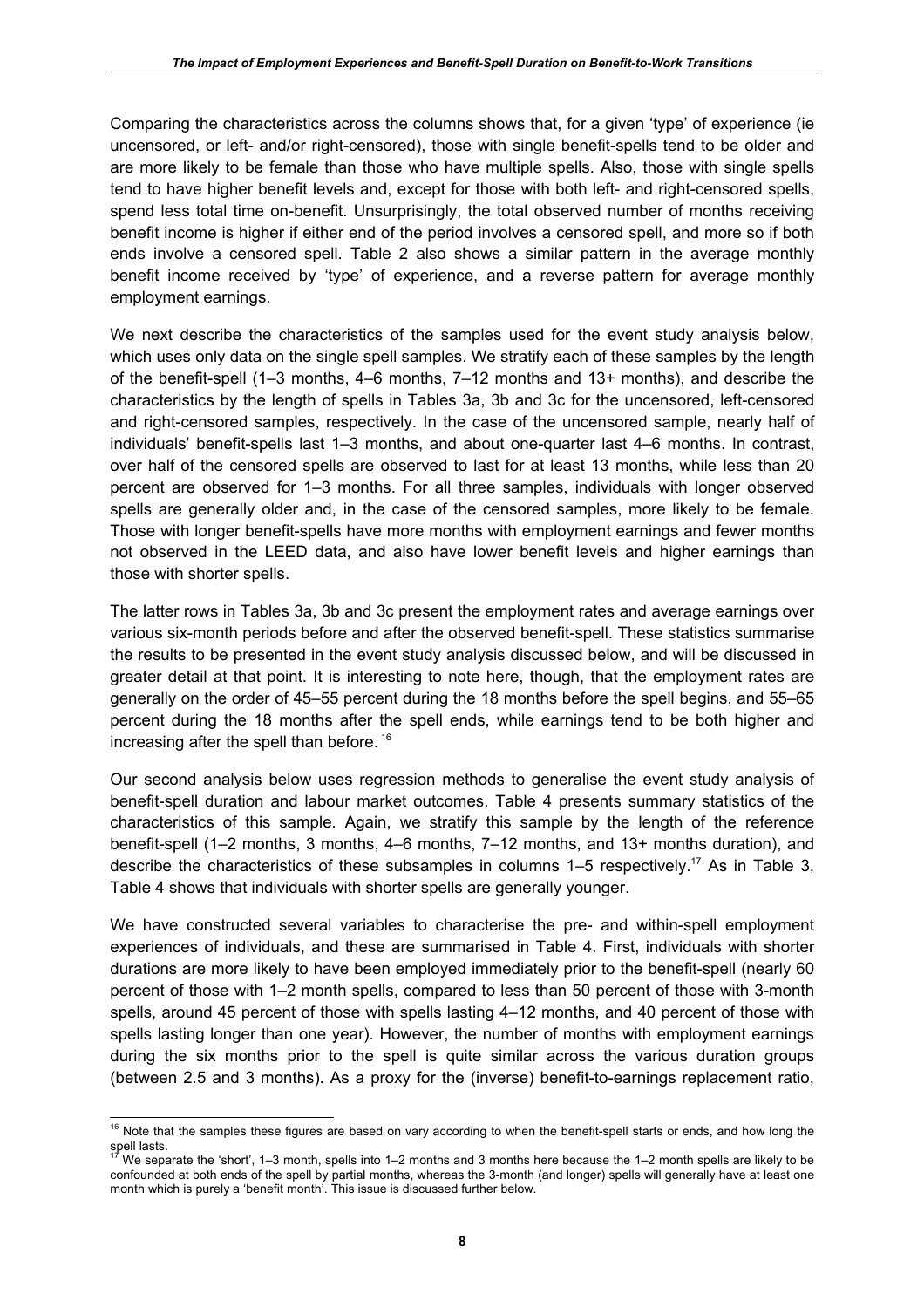the ratio of average pre-spell earnings to average spell-benefits declines with increasing duration, although some of this may be due to the impact of partial month benefit payments, which will affect shorter durations especially.

Two variables have been constructed to characterise an individual's employment experience during their benefit-spell. These are indicator variables for whether the individual has employment earnings, first during each month, and second, if not then during any month of the benefit-spell, excluding the first and last months of the spell. As the intent of these variables is to measure the concurrent (partial) employment while on benefits, we have omitted the first and last months of the spell in the construction of these variables because of the confounding effects of moving from and to employment respectively in these months. As a result, both of these variables take value zero for 1- and 2-month spells, and the second takes value zero for 3-month spells. Table 4 shows that the fraction of individuals with employment earnings in *each* month of their spell declines, while the fraction with earnings in *any* month and the combined fraction increase with the spell length. These results are probably not surprising given that the criteria for the first is typically more stringent and the second less stringent for longer spells.

Table 4 also summarises the post-spell outcomes of interest in the subsequent regression analysis. This shows that the fraction of individuals who are off-benefit tends to decline with time since the end of the spell (from 90 percent after three months to 84 percent after 18 months). There is also a strong apparent 12-month seasonal pattern of returning to benefit, particularly for those with three-month reference spells – for example, for this group, roughly 90 percent are offbenefit after three and six months, and 85 percent after 18 months, but only 66 percent are offbenefit after 12 months! There is also quite a strong decline in off-benefit rates as the spell duration increases – for example, those with 7–12 month spells are about 6 percent less likely to be off-benefit three months after the end of the reference spell than those with 1–3 month spells, and this difference increases with time since the end of the spell. Table 4 also shows similar patterns across the spell-length groups in the fractions in-employment, and the monthly earnings conditional on employment, at various times after the end of the spell. However, the magnitudes of the duration differences are slightly smaller than for the off-benefit measure. A major focus of the regression analysis is to examine how robust these raw/unadjusted duration patterns in the outcome measures are to other factors that may vary systematically by spell length

# **3. An Event Study Analysis of Labour Market Outcomes**

The first analysis of the benefit-to-work transition process consists of an 'event study' of labour market outcomes around a single benefit-spell. In particular, for individuals who experience a single benefit-spell over the period, we stratify the uncensored, left- and right-censored samples according to the (observed) duration of the spell over the sample period. We then estimate the average employment rates and monthly earnings of individuals during the months both before and/or after their benefit-spell for each subsample. The employment rate of individuals in the months leading up to the start of their benefit-spell is used to characterise the extent to which new benefit-spells are sourced from the cessation of employment as opposed to originating from a non-employment state. Similarly, the employment rate in the months following the end of a benefit-spell characterises the extent to which individuals leave the benefit for employment as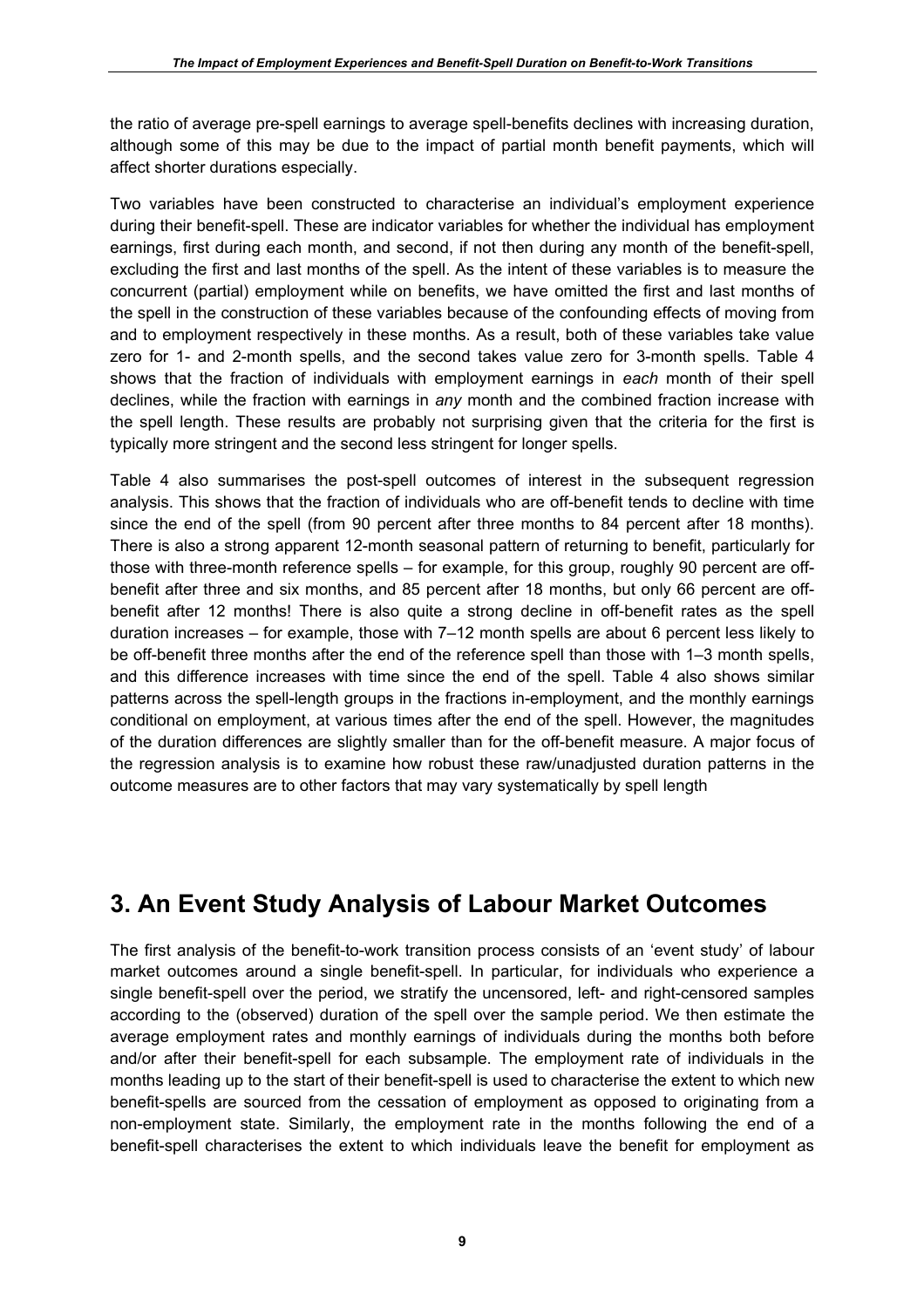opposed to other reasons, and an assessment of how good a proxy being *off-benefit* is for being *in-employment*.

Differences in pre- and post-spell employment rates across the subgroups stratified by both the length of the spell and whether or not it was censored may reflect a combination of (at least) three factors. First, the heterogeneity of individuals on different types of benefit may be correlated with the spell length and/or whether the spell is censored. For example, individuals receiving the unemployment benefit are likely to be both more able and, with a work-test requirement, more obliged to work than those receiving either sickness or invalids benefits (also Domestic Purposes Benefit), and therefore more likely both to have a shorter spell on benefit *and* to move into employment. Second, there is also likely to be individual heterogeneity within a given benefit type that is correlated with spell length – for example, individuals with short duration unemployment benefit-spells may be more likely to find employment than those with longer duration independently of the spell duration. Both of these types of heterogeneity are likely to be reflected in different employment rates *both* pre- and post-spell for groups with different durations. The third factor is the possibility that the length of the benefit-spell itself has a *direct* impact on an individual's employment propensity – for example, if individuals lose motivation the longer they remain on the benefit, or their skill set atrophies so that they become less attractive to employers. This factor only affects the post-spell employment propensity and, if present, we would expect to see the post-spell employment rate to be relatively lower for longer-duration groups, compared to their pre-spell employment rates.

Analogous factors may also be expected to cause differences in pre- and post-spell monthly earnings across the various groups defined by benefit-spell duration and/or whether the spell is censored. In addition, differences in earnings will reflect a combination of differences in the numbers of hours worked (ie employment intensity), and differences in the (effective) hourly wage rate paid for employment, which, in turn, may reflect differences in human capital characteristics and job choice.

Figure 1 shows the employment rates for the respective subgroups, covering the period from 22 months prior to the beginning of the benefit-spell to 22 months following the end of the spell.<sup>18</sup> Panel A graphs the employment rates for individuals with single uncensored spells of 1–3 months, 4–6 months, 7–12 months and 13+ months; while panel B presents analogous graphs for censored spells with the same (observed) duration groups.<sup>19</sup> We have included two vertical lines in each figure: the left line corresponds to the first month of the benefit-spell, and the right line corresponds to the last month of the spell.

There are several interesting and suggestive findings to note from Figure 1. First, the employment rates for these groups when off-benefit are substantially lower than 100 percent. In fact, prior to the beginning of a spell, the employment rate of those with right-censored spells is typically on the order of 40–50 percent, while for those with uncensored spells it is 5–10 percent higher in any month. The post-spell employment rates are somewhat higher than pre-spell rates: typically 50– 60 percent for those with left-censored spells, and 60–70 percent for those with uncensored spells. This suggests that a large fraction of beneficiaries arrive from non-employment states, and

 $\overline{a}$  $18$  Note that, for each subgroup shown, the actual sample used to calculate the employment rate and average earnings will vary across the period shown, according to the necessary selection criteria in each month. For example, the selection criteria in month 22 prior to a spell requires that the spell did not start until at least month 23 (February 2001) of the sample period; similarly, selection in month 22 following the end of a spell requires that the spell had ended by month 14 (May 2000) of the period. As the extreme months are more strictly selected, the estimates presented may be less reliable for these months than for the period(s) close to the start and end of the benefit spell. In addition, any trends that may be apparent in these figures may be the result of non-random selection issues across these monthly samples, rather than reflecting actual trends for a fixed

sample.<br><sup>19</sup> Note that, because of censoring, the true spell durations for these groups will be longer than the observed durations.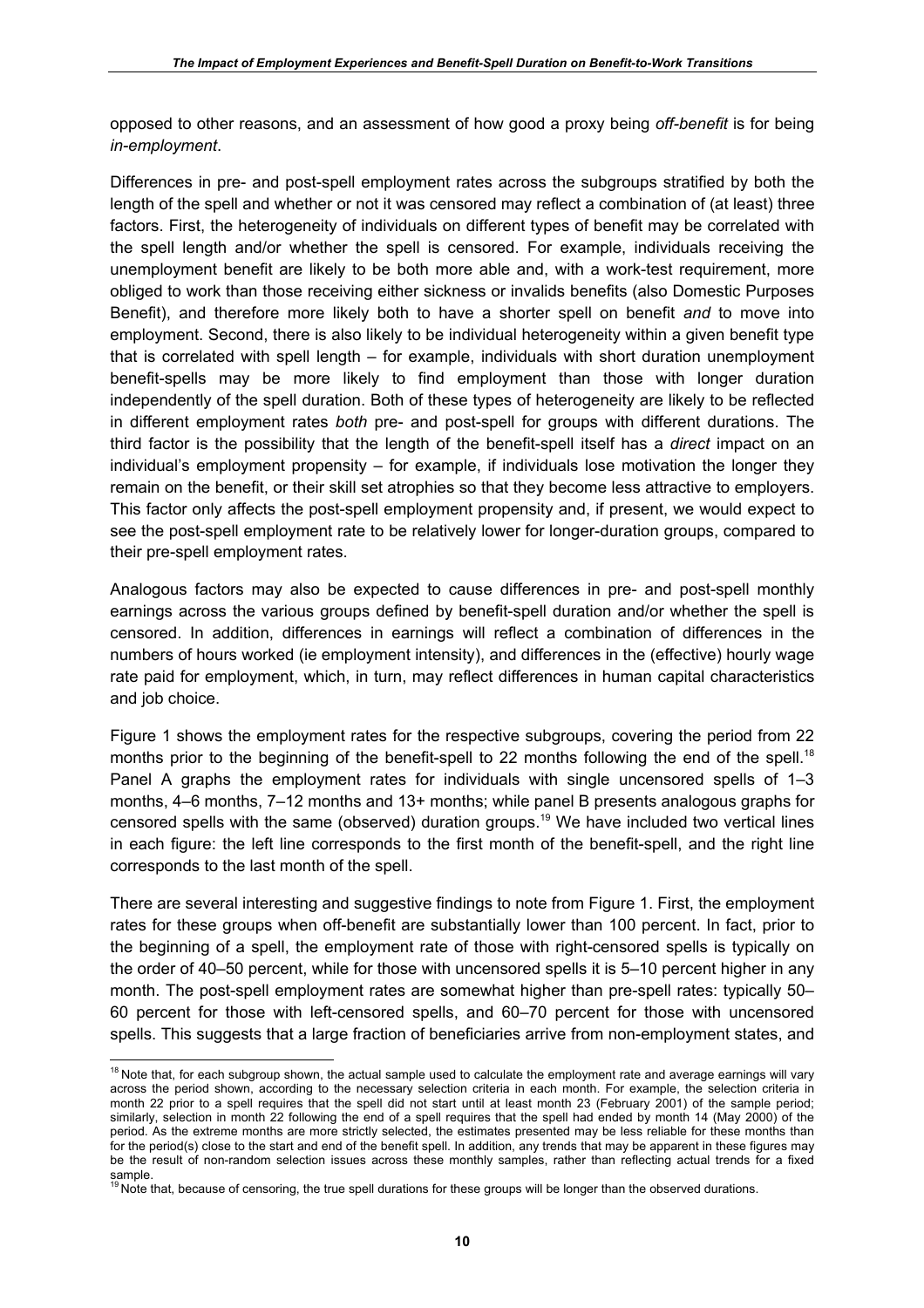a slightly smaller, though still substantial, fraction leave the benefit to a non-employment state. There are several interpretations and explanations for these low employment rates. On the one hand, they may reflect either a given fraction of the samples either coming from or going to (sustainable) employment, or a larger fraction of the sample achieving employment at different points in time but not able to sustain the employment. On the other hand, the measured nonemployment rates may be partly attributable to the LEED data not covering self-employment states and/or errors in the data that affect the ability to track individuals longitudinally. These results may also reflect more on- or off-benefit transitions triggered by changes in the individual's spouse's outcomes, rather than their own.

Second, there is a noticeable drop in the employment rate in the months leading up to the beginning of the benefit-spell. The drop appears to start gradually from around 12 months prior, and then accelerates from around three months prior, so that the employment rate in the month the spell begins is typically in the order of 30 percent. At least part of the late drop in employment rate before benefit receipt begins is likely to be due to a stand-down period applied for many benefit recipients. The employment rate following the end of a spell is reasonably stable over time, although the rates for the 13+ month duration groups increase steadily over the first year or so following the end of the spell.

Third, employment rates tend to be higher for individuals who experience shorter benefit-spells, and these differences appear to be greater after, rather than before, the spell. The post-spell employment rate differences are particularly noticeable during the initial 6–12 months after the spell ends. For example, during this period, the employment rate differences for individuals who experienced a 1–3 month spell was typically 2–3 percent higher than for those who had a 4–6 month spell which, in turn, was 2–3 percent higher than for those with a 7–12 month spell and, again, this was 2–3 percent higher than the employment rate for those with benefit-spells longer than one year. In contrast, the pre-spell employment rates by length of spell are comparatively close. This is especially so for those with uncensored spells, except for the 13+ month duration group, whose employment rate is consistently 5 percent lower than the other groups. For the right-censored groups, the employment rate for the 1–3 month duration group is 1–2 percent higher than the other groups in the 6–12 months before the spell begins. Over the longer term, the post-spell employment rates of the different duration groups tend to converge, due to both a slow fall in the employment rate for the shorter duration groups and a slow rise in the employment rate for the longer duration groups.

In Figure 2 we graph the average monthly earnings<sup>20</sup>, conditional on being employed in a month, for each of these subgroups. Figure 2 is organised in the same way as Figure 1. Again there are several interesting findings from Figure 2. First, the patterns of earnings differences by spellduration are analogous to those for employment rates in Figure 1. In particular, there is little systematic difference in average earnings pre-spell across the different spell length groups, $21$ while the shorter duration benefit recipients enjoyed higher earnings in the period after the spell. The pattern of differences is somewhat clearer for individuals with uncensored spells, but is still apparent for the left-censored spell groups too.

Second, while pre-spell average earnings are roughly constant (around \$2,000–\$2,200 per month) over the period before the benefit-spell begins, post-spell earnings show a steady increase over time. After the spell ends, average real earnings start at about the same level as pre-spell earnings, and then increase about 10 percent over the subsequent 18–22 months.

<sup>&</sup>lt;sup>20</sup> Earnings values are expressed in December 2003 quarter values, adjusted for inflation using the CPI.

<sup>&</sup>lt;sup>21</sup> The largest difference in the pre-spell earnings appears to be the right-censored spells of 4–6 months duration during the period being \$50–\$100 lower than the other right-censored duration groups.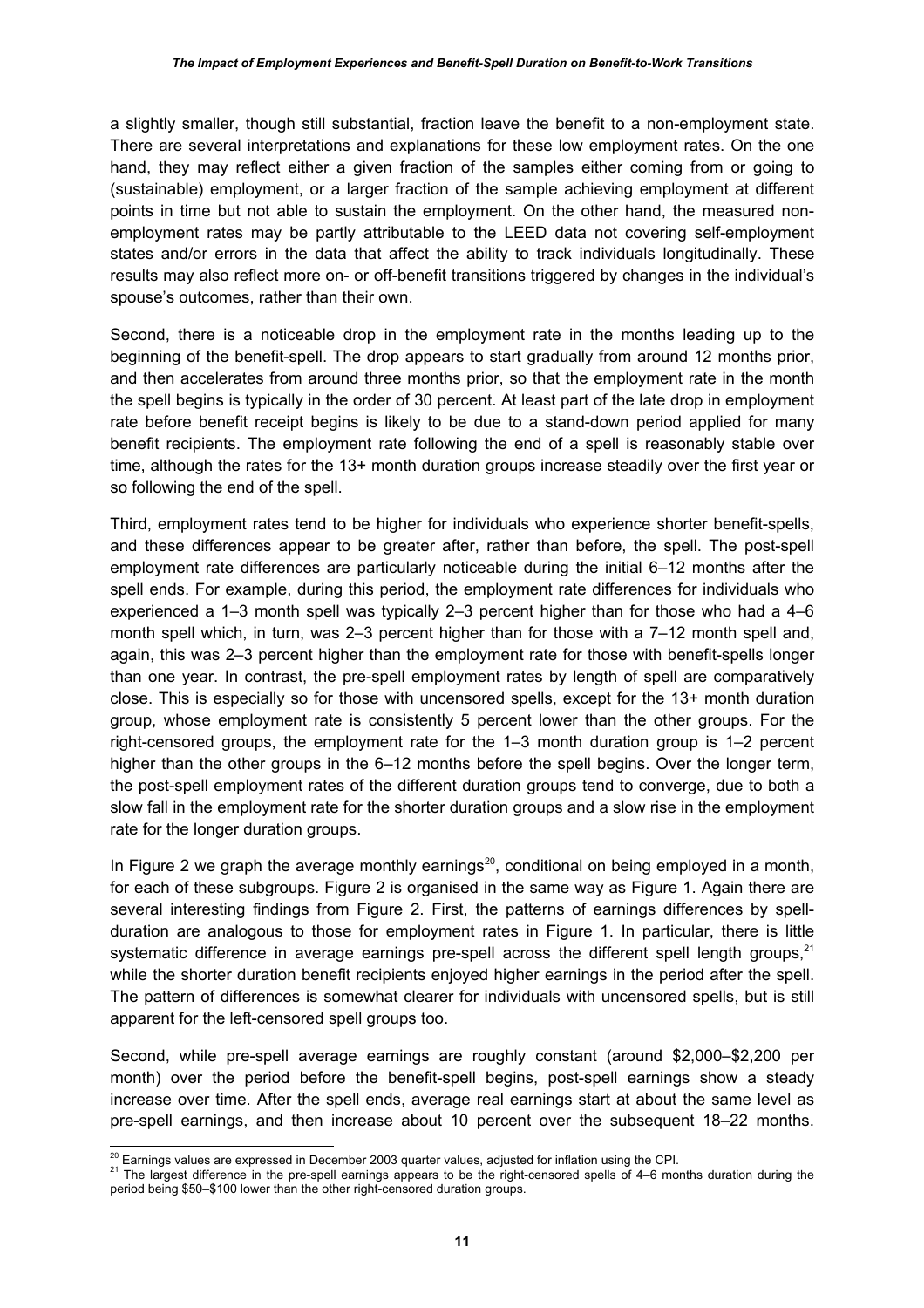Interestingly, and in contrast to the employment rates, average earnings for those with censored and uncensored spells appear to be reasonably comparable. This may be at least partly due to differential selection effects on the censored and uncensored group populations associated with the different employment rates across these groups. That is, the lower employment rate for the censored group suggests that a more select – in terms of their earnings ability – subgroup of this population may be working.

Third, there is again a substantial dip in average earnings around the beginning (and to a lesser extent the end) of a spell. This dip, presumably, largely reflects partial-month earnings associated with the fall in employment rates before the start of the spell.

In the context of the earlier discussion about the factors creating heterogeneity in the labour market outcomes across different duration groups, Figures 1 and 2 suggest that the duration of a benefit-spell does have a significant direct impact on the post-spell outcomes both for employment and earnings.

# **4. Regression Analysis of Post-Spell Labour Market Outcomes**

The second analysis of the benefit-to-work transition process that we consider extends and formalises the graphical event-study analysis presented above. We adopt a multivariate regression framework to analyse the associative effects of a variety of factors on several labour market outcomes of interest. This analysis has a dual focus: first, we focus on the adequacy of the *off-benefit* state outcome as a proxy for a successful transition to work; and, second, we focus on the (associative) effects of individuals' benefit-spell duration and their employment experiences, both before and during the benefit-spell, on post-spell labour market outcomes. The analysis includes controls for the age, gender and regional location characteristics of individuals, and also includes a full set of monthly dummy variables to control for any seasonal effects. $22$ Parallel sets of analyses are conducted for the various outcomes at each of 3, 6, 12 and 18 months following the end of the first observed benefit-spell.

To address the robustness of 'off-benefit' outcome analysis, we compare the results for this outcome with those based on the 'in-employment' outcome using a full sample of benefit recipients. Furthermore, we supplement this with an analysis of the in-employment outcome for the subset of those who are off-benefit at the relevant point in time – ie for this analysis we drop those who have returned to benefits, and focus on the bivariate outcome of being in-employment versus not-observed in the LEED data. Finally, we also consider the employment earnings for those who are in employment.

To address the analysis of the effects of spell duration and pre- and within-spell employment experience on the subsequent outcomes, we make the following judgements. First, because of the confounding effect of transitions from and to work, respectively, during the first and last months of the spell, our benefit-spell employment experience measure excludes these months.

 $\overline{a}$ <sup>22</sup> Specifically, we include dummy variables for the five-year age groups (15–19, ..., 55–59, and 60–65) measured in the last month of the observed spell, for female, for 12 regions based on regional council areas (Northland, Auckland, Waikato, Bay of Plenty, Hawke's Bay / Gisborne, Taranaki / Wanganui, Wellington, West Coast / Tasman / Nelson / Marlborough, Canterbury, Otago, and Southland), and for a full set of monthly seasonal effects.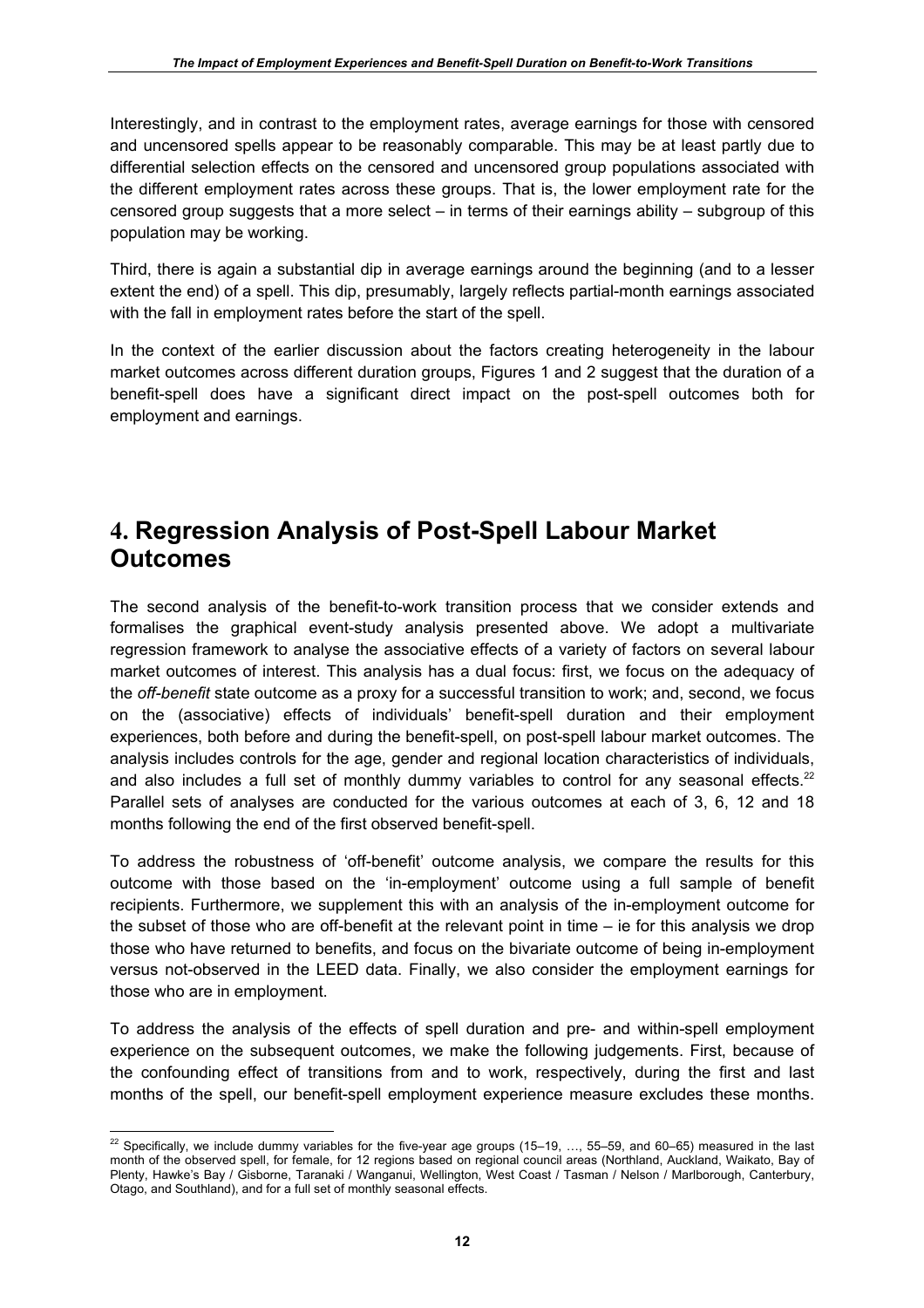This means that the spell-employment experience is set to zero for individuals with one- and twomonth spells in the analysis and, as will be seen, the duration effects for such individuals will potentially be confounded by unmeasured employment effects. We characterise benefit-spell employment experience using two mutually exclusive dummy variables: first, for whether the individual has earnings in *each* of the intervening months of their spell ('Employed in all months'); and second, if not, for whether the individual has earnings in *any* of the months ('Employed in some months').

Second, we measure the pre-spell employment experience over the six-month period prior to the first receipt of benefit during the period. We characterise the pre-spell experience with three variables: first, a dummy variable for whether the person had employment earnings in either the first month of the benefit-spell or the month prior to this ('Employed in previous month'), as a measure of whether the individual transited into benefit receipt from employment; second, the number of months over the six months prior to the spell that they had earnings ('Number of months employed'), as a measure of their prior employment experience; and third, the ratio of their average monthly pre-spell earnings to their average monthly benefit during their benefit-spell ('Average earnings/average benefits'), as a measure of their relative returns to employment vis à vis benefit. $23$ 

In order to limit the extent of repetition in the discussion of the results of this analysis, we present the results for the outcomes 12 months after the end of spell in some detail here, and briefly discuss how the results for the other post-spell outcomes differ from the 12-month results. All the results we present are based on single equation ordinary least squares (OLS) regressions. OLS has been used for the three binary outcomes in preference to the more standard practice of using non-linear alternatives such as Logit or Probit models because of the relative ease of obtaining estimated probability effects associated with the various factors of interest, which is the natural scale to use for interpreting the results (at least in terms of the magnitudes of the estimated effects).<sup>24</sup> However, we have re-estimated some of the models presented here using Logit specifications, and the signs of the effects are unchanged. In addition, the fact that the mean outcomes for the three outcome variables are generally not too close to the 0 or 1 extremes of the range (in the range 0.7–0.9 for off-benefit, and 0.55–0.65 for the in-employment outcomes), gives us confidence that OLS results are likely to be robust and comparable to those obtained using Logit or Probit models.

# *Off-Benefit Outcome 12 Months After Spell Ends*

 $\overline{a}$ 

We begin with the analysis of the off-benefit outcome 12 months after the initial spell ends, and present the results for five alternative specifications in Table 5. The dependent variable in this analysis is a dummy variable that equals 1 if the individual receives zero benefit income 12 months following the end of their first observed spell in the LEED data, and is equal to 0 otherwise (ie if they receive some benefit income in that month). It is important to clarify that this outcome is a point-in-time measure, rather than a period measure – ie it measures whether the individual is off-benefit 12 months after their spell ends, not, for example, whether they have been off-benefit over the full 12-month window following the end of their spell. All specifications include individual-specific controls (for age, gender and regional location). The raw 12-month benefit recidivism rate, as measured by the fraction of the sample who are on-benefit 12 months after

 $^{23}$  Average pre-spell earnings is measured over the months with earnings, and is set to zero for those with no earnings. This variable combines pre- and during-spell information.<br><sup>24</sup> All the analysis and estimation for this project has been conducted using SAS which, to the best of our knowledge, does not

offer a straightforward option for obtaining estimated probability effects in either Logit or Probit models.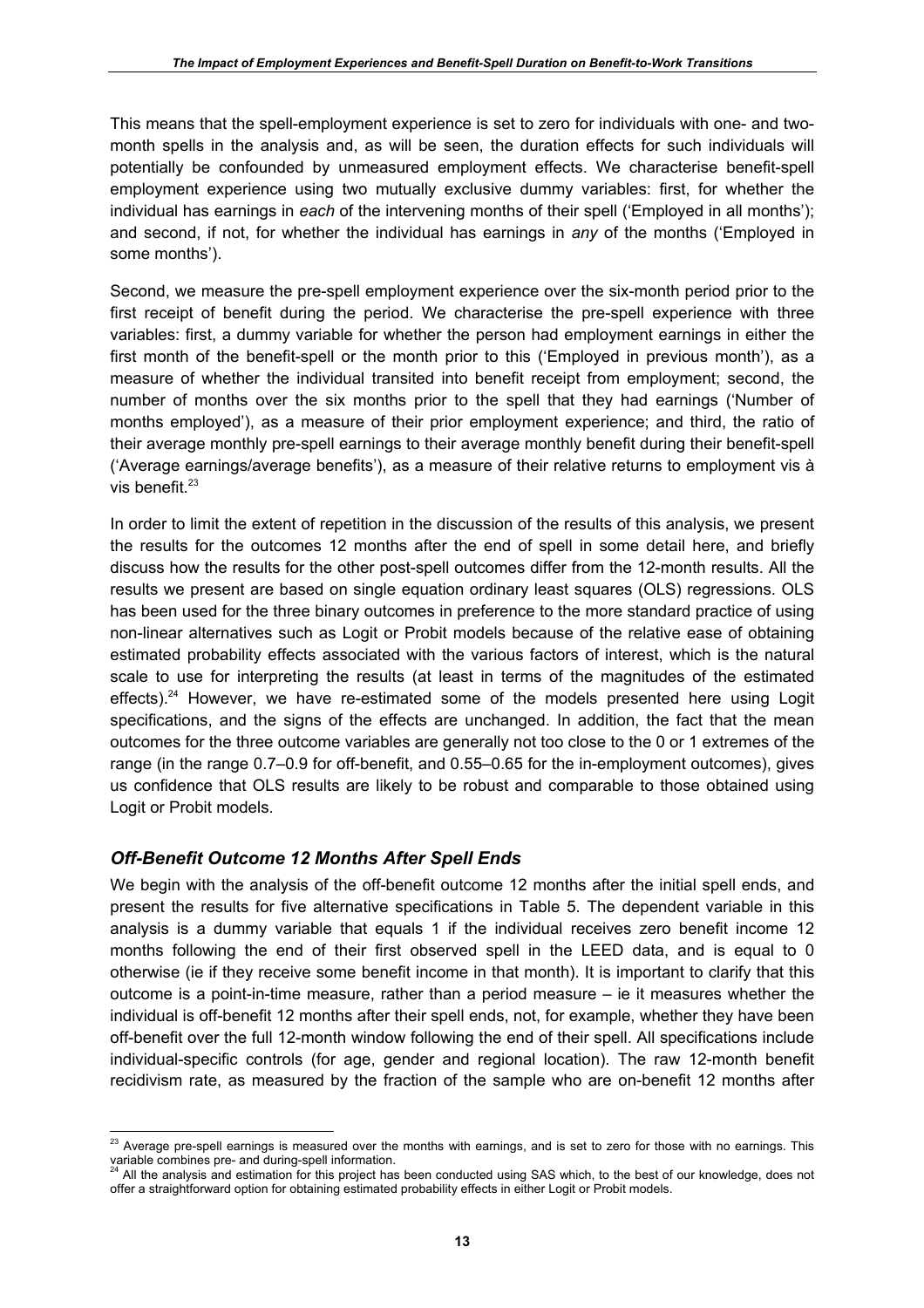their spell ends, is 26.3 percent. This provides a lower bound on the fraction who returned to the benefit status at some time during this 12-month period.

The first specification, reported in column 1, includes the spell-duration indicators for 1, 2, 3, 4–6, 7–12, and 13+ month durations. We omit the 3-month duration indicator, so that the coefficients pertaining to the other spell durations measure the duration effects relative to the 3-month spell. The results for this model find that, conditional on the demographic variables and seasonal factors,<sup>25</sup> individuals with very short duration spells (one and two months) are more likely to be off-benefit 12 months after their spell ends than those with longer durations, but the durationprofile effect is reasonably flat beyond two-month durations.

We next add individuals' benefit-spell employment characteristics for those with at least three months duration to the regression, and present the results in column 2 of Table 5. In this specification, being employed in all or some of the months while on benefit (excluding the first and last months) are associated, respectively, with a 6 and 4 percent higher probability of receiving no benefit in 12 months' time. Including these variables has little impact on the estimated duration effects for the 4–6, 7–12, and 13+ durations, but the estimates for the 1- and 2-month duration effects are, respectively, 2 percent larger and 3.4 percent smaller than reported in column 1.

The third specification, reported in column 3, includes the pre-spell experience variables. Better employment experiences as measured by each of these variables (employed before the spell, the number of months employed, and average earnings relative to average benefits) are associated with better future off-benefit outcomes. Also, including these variables results in lower effects of the benefit-spell employment experience, reflecting the fact that pre- and during-benefit-spell experiences are positively correlated, but has little impact on the estimated duration effects.

In order to allow the employment effects to vary with the duration of the benefit-spell, the specification in column 4 of Table 5 includes interactions between the duration indicators and each of the employment experience variables. These interaction terms are reported in panel B of Table 5, and have important effects. First, the resulting (main) duration effects are now close to those in column 1. Second, the main within-spell employment effects are lower than in column 3.<sup>26</sup> The interaction effects on the 'employed in all months' variable are positive and significant, particularly for the longer duration spells (7–12 and 13+ months), indicating that the spellemployment effects are relatively stronger for these groups. The interaction effects for the 'employed in some months' variable are also positive but not statistically significant.

Third, the estimated pre-spell employment effects across the different duration groups tell a complicated story. The 'previous month' employment effect for 3-month durations suggests that those entering their benefit-spell from employment are no more likely to be off-benefit 12 months after their spell ends. In contrast, the number of pre-spell months with earnings, and the average earnings to average benefit ratio, have relatively stronger effects on the probability of being offbenefit for those with 3-month spells than estimated in column 3. The corresponding interaction effect of the 'previous month' employment variable with 1-month spells is positive and strong, suggesting that such individuals are 4 percent more likely to be off-benefit 12 months after their

 $\overline{a}$  $^{25}$  Seasonality appears to be particularly strong for the off-benefit outcome measured after 12 months. This is reflected partly in the lower fraction off-benefit 12 months later (74 percent), than after 3, 6, and 18 months (90, 85 and 84 percent, respectively), and also in the very strong estimated seasonal effects, especially for January and February. A significant component of this seasonal pattern may be due to the annual flows of tertiary students on and off the unemployment benefit at the beginning and

end of the summer recess.<br><sup>26</sup> Note, the 'employed in all months' main effect measures the effect for individuals with 3-month spells, while the 'employed in some months' main effect measures the effect for individuals with 13+ month spells.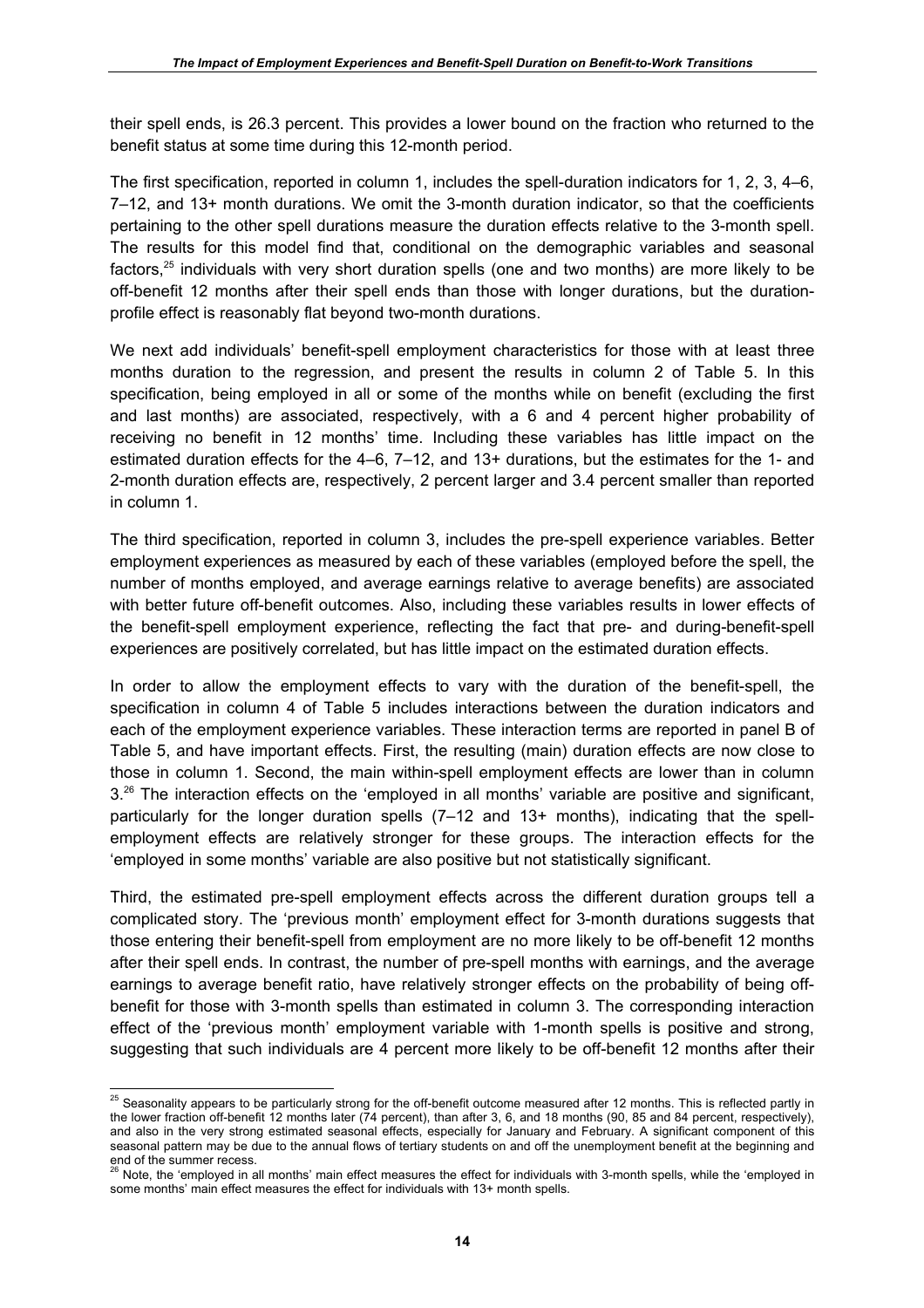spell ends compared to individuals with 3-month spells who came from employment. The other duration interactions are small and statistically insignificant. In contrast, the duration interaction effects of 'number of months' employed pre-spell are negative, implying that each month of prespell earnings is associated with a -0.4 to -0.9 percent lower probability of being off-benefit after 12 months than those with 3-month spells. The duration interactions with the average earnings to benefit ratio are each insignificant.

For the final specification reported in column 5, we drop individuals with 1- and 2-month benefitspells from the analysis as a check of the robustness of the results to these observations with unmeasured spell employment effects. The results of this exercise are almost identical to those in column 4.

# *Other Outcomes 12 Months After Spell Ends*

We next consider the results for the other labour market outcomes at 12 months following the end of the benefit-spell, summarised in Table 6. The results presented in Table 6 are based on the analogous regression specification to that reported in column 4 of Table 5 for the off-benefit outcome, and include the spell-duration variables, pre- and within-spell employment variables, and their interactions with the duration indicators.

Panel A of Table 6 presents the estimates of the duration effects for each of the three outcomes: in-employment, in-employment conditional on being off-benefit, and the logarithm of monthly earnings, as well as the estimates for the off-benefit outcome repeated from column 4 of Table 5. First, the results for the two employment outcomes show that, relative to individuals with 3-month benefit-spells, those with longer spells have a lower probability of being in employment 12 months after the end of such a spell and, conditional on being employed, tend to have lower earnings. Furthermore, such negative effects tend to increase with the duration of the spell.<sup>27</sup> Second, the duration effects on employment are smaller in the first model that simply focuses on inemployment versus not (ranging from 2 percent for those with 4–6 month spells to 10 percent for those with 13+ month spells), than in the second model that excludes those on-benefit (ranging from 4 percent for 4–6 month spells to 11 percent for 13+ month spells), because some individuals receiving benefits also have employment earnings. Third, the earnings of individuals with 4–6, 7–12 and 13+ month spells are 6-7 percent lower than the earnings of individuals with 3-month spells.<sup>28</sup>

Panels B, C and D of Table 6 present both the main employment variable effects and the effects of these interacted with each of the duration indicators for the in-employment, in-employment conditional on being off-benefit, and log(earnings) outcomes, respectively. First, the main employment effects indicate that both within-spell and pre-spell employment experiences are associated with positive subsequent employment outcomes, and the estimated effects are roughly the same irrespective of whether those on-benefit are included in the analysis.

Second, the duration interaction effects of being 'employed in all months' of the spell are positive, increasing with duration and, apparently, quite large. That is, relative to those with 3-month spells, an individual employed in all months of a 4–6 month spell is 6 percent more likely to be employed 12 months later; and the corresponding estimates for those with 7–12 month and 13+ month spells are 16 percent and 28 percent, respectively. In contrast, the 'some employment' duration

 $\overline{a}$  $27$  The estimates for the 1- and 2-month duration effects are also negative, suggesting perverse short-duration effects associated with the subsequent employment outcome. However, as discussed above, comparing the effects for these durations

is difficult because they are confounded by the absence of benefit-spell employment effects for 1- and 2-month spells.<br><sup>28</sup> Note, throughout the discussion we will refer to the 'log-point' coefficient estimates as 'percent these should be appropriately interpreted as approximate.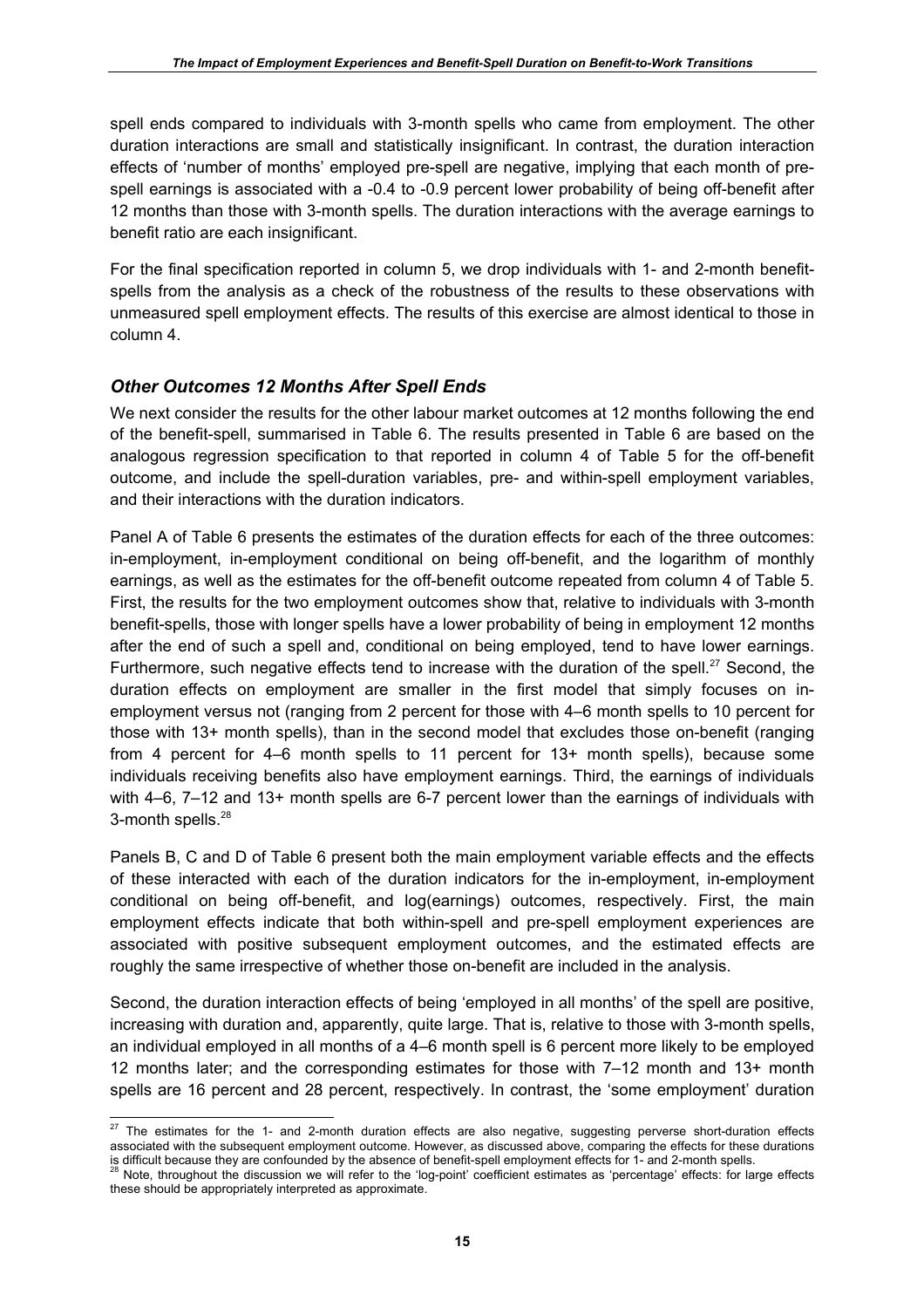interactions are negative: those with this characteristic with a 4–6 month benefit-spell are 9 percent less likely to be employed after 12 months than those with a 3-month spell; while those with a 7–12 month spell are 6 percent less likely to be employed. One explanation for these findings may be that those employed 'continuously' throughout a relatively long benefit-spell exhibit quite a strong attachment to the workforce, despite being on-benefit, and, consequently, are likely to have earnings subsequently.

Third, the main pre-spell employment interactions of interest are those to do with being employed (immediately) prior to the benefit-spell. The effect of this factor is strongly positive for those with short (1- and 2-month) spells, and negative for those with longer (at least four-month spells): relative to those with 3-month spells, individuals who have earnings prior to 1- and 2-month spells are about 30 percent and 6 percent, respectively, more likely to be employed 12 months later, while the corresponding prior employment effects on subsequent employment for those with longer spells (at least four months) are estimated to be about -5 percent.

The pre- and within-spell employment effects on log(earnings) in panel D are less systematic than on the employment outcomes. For example, the main effect associated with 'employed in all months' is significantly negative, while the effect of 'employed in some months' is positive but not significant. However, the 'employed all months' effect is again significantly positive for those with long (greater than six months' duration) spells, and the interactions with the 'employed some months' are small and insignificant. Similarly, for the pre-spell variables, the main effect associated with 'employed in previous month' is negative, while the number of months employed in the six months before the spell, and the average pre-spell earnings to average spell benefits are both positively associated with subsequent earnings. The main interactions of note here, again, involve the (immediately) prior employment indicator: these are all positive and statistically significant for the 1-, 2- and 13+ duration interactions, indicating that those with 3-month spells have lower earnings 12 months after their spell ends, on average, than those with these duration spells.<sup>29</sup>

Finally, we have re-estimated this specification for each of the four outcomes, separately by gender, and by gender and three age groups. The main coefficient estimates from these regressions are presented in Appendix Table A2. By and large, the estimates are broadly similar for males and females, and appear to be slightly stronger for prime-aged (25–49) groups than for the younger-aged (15–24) groups.

# *Outcomes at Other Lags After Benefit-Spell Ends*

We now turn to the corresponding results for the four outcomes of interest measured at different points after the end of the benefit-spell. The results for the outcomes at three, six and 18 months following a spell are presented in Tables 7, 8 and 9, respectively. These tables are organised analogously to Table 6. In particular, the results are based on the same specification as that reported in column 4 of Table 5; panel A contains the duration coefficient estimates for each of the four outcomes; and panels B–E contain the employment experience effects associated with, respectively, off-benefit, in-employment, in-employment conditional on being off-benefit, and the logarithm of monthly earnings.

We begin by discussing the off-benefit outcome results. First, for the three- and six-month results, the 4–6, 7–12, and 13+ duration coefficients are negative, increasing with duration, and stronger at six months than at three months. That is, on average, those with 4–6 month spells are 2

 $\overline{a}$ <sup>29</sup> In fact, the estimated interaction coefficients imply a U-shaped profile of the effect of entering benefit from employment on subsequent earnings.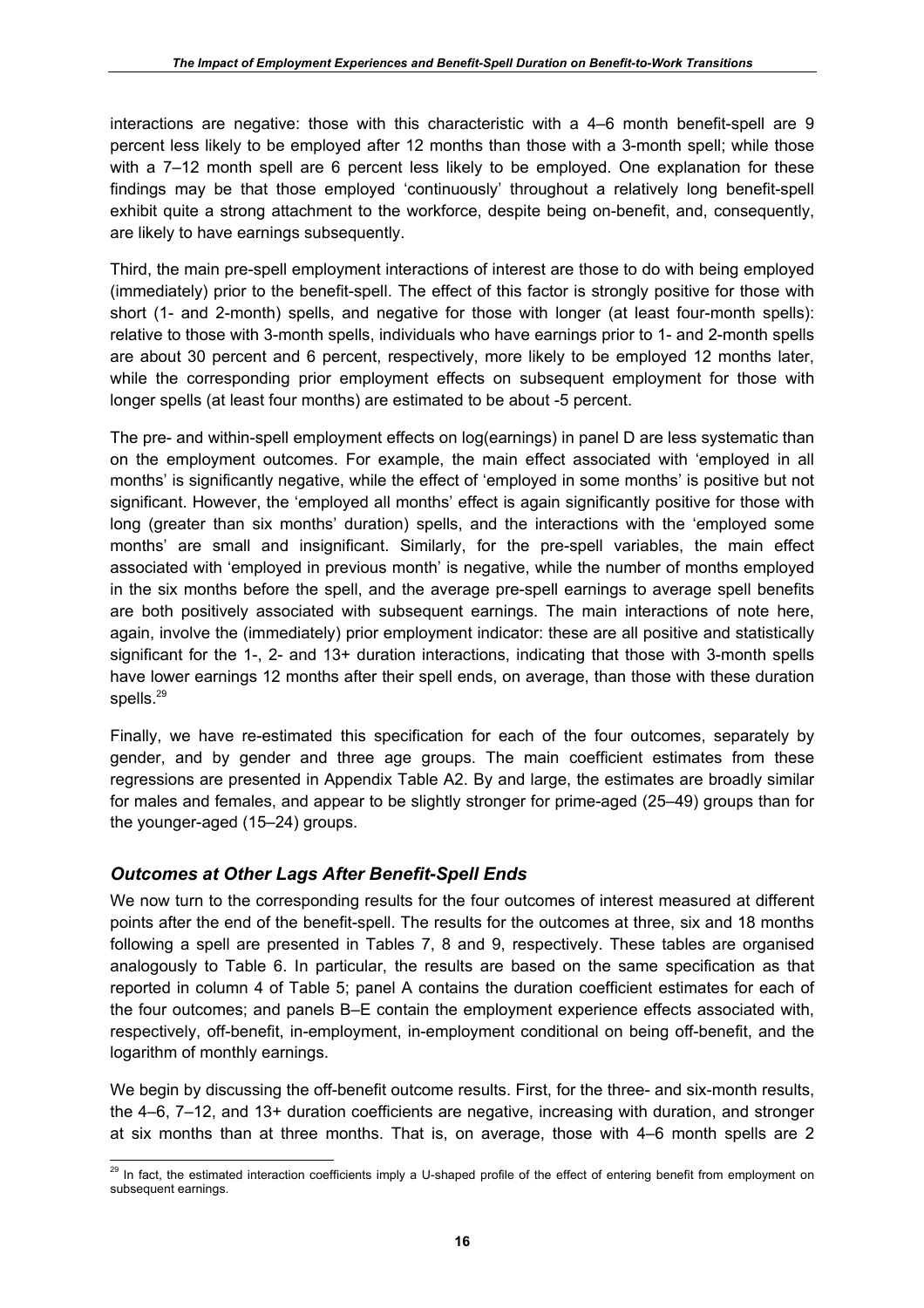percent and 4 percent less likely to be off-benefit after three and six months, respectively, than those with 3-month spells; the corresponding effects for those with 7–12 month spells are 6 and 11 percent less likely after three and six months, and those with 13+ month spells are 7 and 13 percent less likely to be off-benefit after three and six months. The estimates after 18 months are less significant and show little systematic effects: only the 4–6 month coefficient is statistically significant, and the magnitude of the effect is -3 percent. Taken together with the results for 12 months after, these findings suggest that spell duration has quite a strong impact on the subsequent off-benefit outcome initially, but any impact wears off over the 12–18 months after leaving the benefit.

Second, with regards to the within-spell and pre-spell employment effects, the results suggest that the employment effects on the off-benefit outcome tend to strengthen with the period since the end of the reference spell. There are no significant main effects on the off-benefit outcome three months after the spell ends; while after six months the 'employed all months' and 'employed in the previous month' effects are significant and positive; and both of these and the 'employed some months' effects are positive and significant 18 months after the spell ends. Furthermore, there are few significant interactions at three months while, at six months, the duration interactions with the 'employed all months' variable are positive and significant, and the 'employed previous month' interaction estimates show this effect declines with the spell duration, and these effects are stronger at 18 months.

Next, we consider the results for the two in-employment outcomes (according to whether the onbenefit observations are included or excluded). First, analogous spell-duration patterns to those for the off-benefit outcome are found, but they tend to be less strong. The patterns are also somewhat weaker for the in-employment analyses that exclude individuals who are back on benefit. Second, the pre- and during-spell employment effects are similar to those found for the analysis of in-employment outcome 12 months after the reference spell ends (Table 6), and are comparable irrespective of the in/exclusion of those who are on-benefit. The employment effects tend to be much stronger for the in-employment outcome than for the off-benefit outcome for each post-spell period.

Finally, we discuss the earnings results. As with the employment outcomes, the duration effects are strong at short lags (three and six months) since the end of the reference spell, but become weaker with the time since the end of the reference spell. Similarly, the employment effects on subsequent earnings are generally quite strong, but again weaken with the time since leaving the reference benefit-spell.

# *Discussion*

The analysis presented in this paper addresses two broad questions. First, to what extent is the off-benefit measured outcome a good proxy for, and/or indicator of, a successful labour market transition from benefit status to employment? Second, what are the (associative) impacts of the length of a benefit-spell and both the pre- and during-spell employment experiences on individuals' post-spell labour market outcomes? Although we emphasise that the analysis is very preliminary and the interpretation of the results subject to several strong caveats, we believe several interesting results have been found. We discuss how these relate to each of these broad questions in turn.

With regards to the robustness of the off-benefit outcome measure of successful benefit-to-work transitions, the data used in the regression analysis shows that the fraction of individuals whose status is off-benefit following the end of a benefit-spell falls from 90 percent after three months to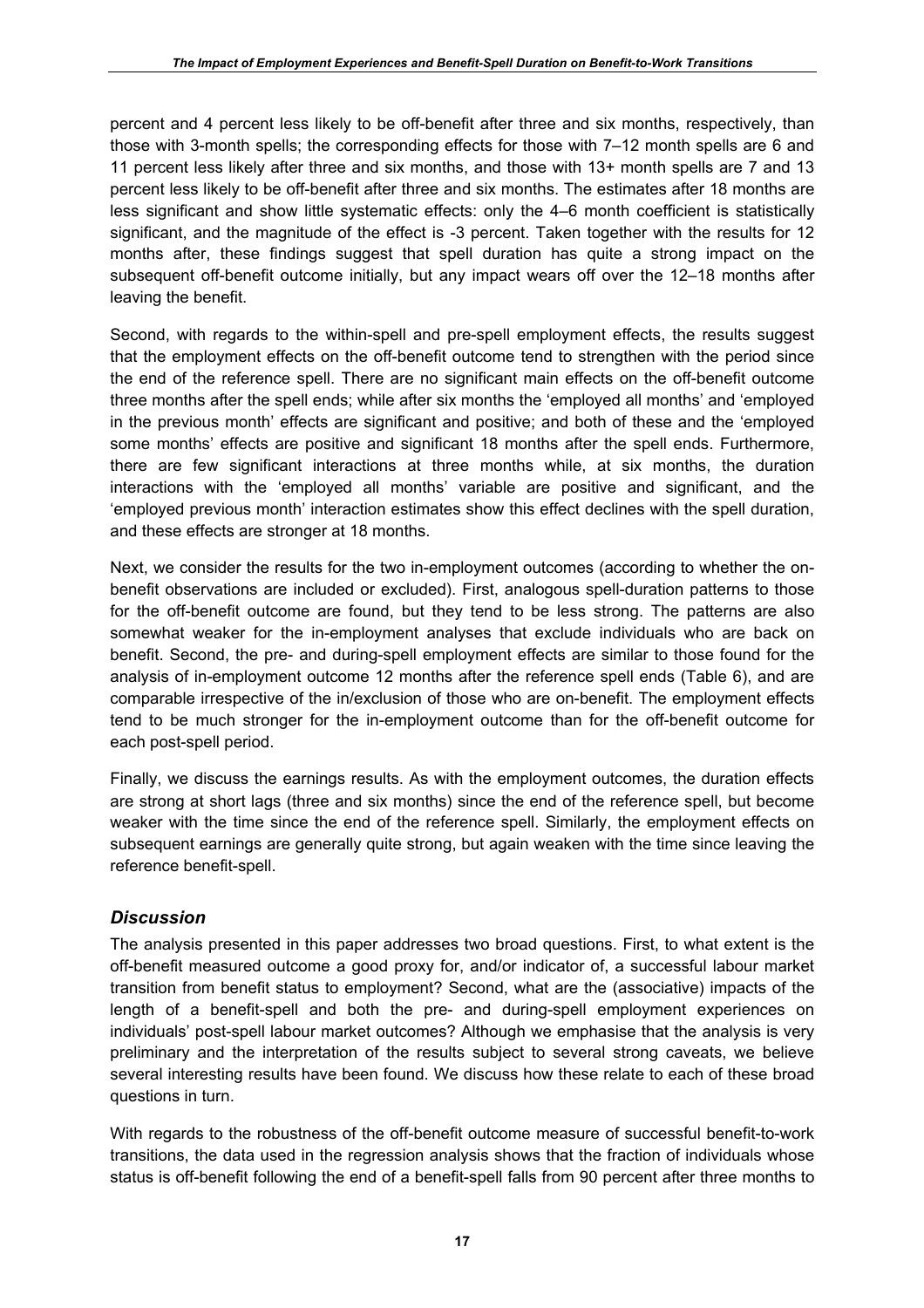84 percent after 18 months.<sup>30</sup> However, the employment rate over the 18 months following the end of a benefit-spell is only 55–57 percent in any month. This suggests there is potentially a strong distinction between the off-benefit and in-employment outcomes as measures of successful labour market transitions.

To explore this issue further, in Table 10 we present the estimated coefficients on the demographic and regional location variables from the regressions of the in-employment versus not-observed outcome. These results show that, for those who are off-benefit, women, older individuals and those living in Auckland are less likely to be employed. More specifically, women are 1–2 percent less likely to be employed than males; individuals (30–55) are typically 2–3 percent less likely to be employed than those aged 20–24, while those aged 55–59 and 60–65 are, respectively, 7 and 20 percent less likely to be employed; and those living in Auckland are generally 2–10 percent less likely to be employed. While the gender and age differences tend to fall with time since the end of the reference spell, the regional differences increase quite strongly, from 2–6 percent after three months to 5–10 percent after 18 months.

However, there are several caveats associated with a conclusion that off-benefit is a poor proxy for measuring successful benefit-to-work transitions, which this analysis has been unable to address. First, the LEED data only has earnings information on employees paying PAYE tax, and does not include self-employed workers. Second, as the type of benefit received by an individual is not identified in the LEED data, it is not possible to identify the sub-population of beneficiaries who would be targeted for (successful) transitions into work. Third, the LEED data (still) contain errors in individual identifiers, due to either missing and/or incorrect IRD numbers on the EMS. Each of these issues is likely to reduce the measured employment rate of individuals relative to their (unobserved) true employment, and thus lower the measured concordance between the offbenefit and in-employment outcomes.

We now turn to the second issue of the effects of spell duration and employment experiences on subsequent post-spell outcomes. To help summarise the large quantity of output from the regression analysis, we have graphed the sets of regression-adjusted effects (from the main specifications discussed above), separately for each outcome and each covariate, and for each duration-group across the four time-lag regressions (three, six, 12, and 18 months). These graphs are shown in Figures 3–8, where each figure has four graphs corresponding to the four outcome variables. Although there is quite a lot of variation in the results, some general patterns seem apparent.

First, spell-duration effects seen in the event study employment and earnings graphs – whereby those who have a longer spell length generally have worse subsequent outcomes – largely remain in the regression results after controlling for other factors, and are roughly constant over the time since the end of the reference spell (summarised in Figure 3). For example, those who experience 4–6 month benefit-spells have about a 2 percent lower employment rate over the 3– 18 months after their spell ends than those with 3-month spells; and the effects for 7–12 and 13+ month spells are 4 percent lower and about 9-10 percent lower employment rates, respectively. The estimates for the off-benefit outcome are roughly comparable, but are a lot less systematic than obtained for the in-employment outcome.

Second, Figures 4 and 5 summarise the within-spell employment experience effects. These show that the effect on either the off-benefit or in-employment outcomes are generally positive, and increasing in the duration of the spell. The impacts are much larger on in-employment than off-

 $\overline{a}$  $30$  There is also a strong seasonal pattern in benefit receipt, with the benefit-recidivism rate peaking after 12 months at 26 percent, implying the fraction off-benefit at 12 months is only 74 percent.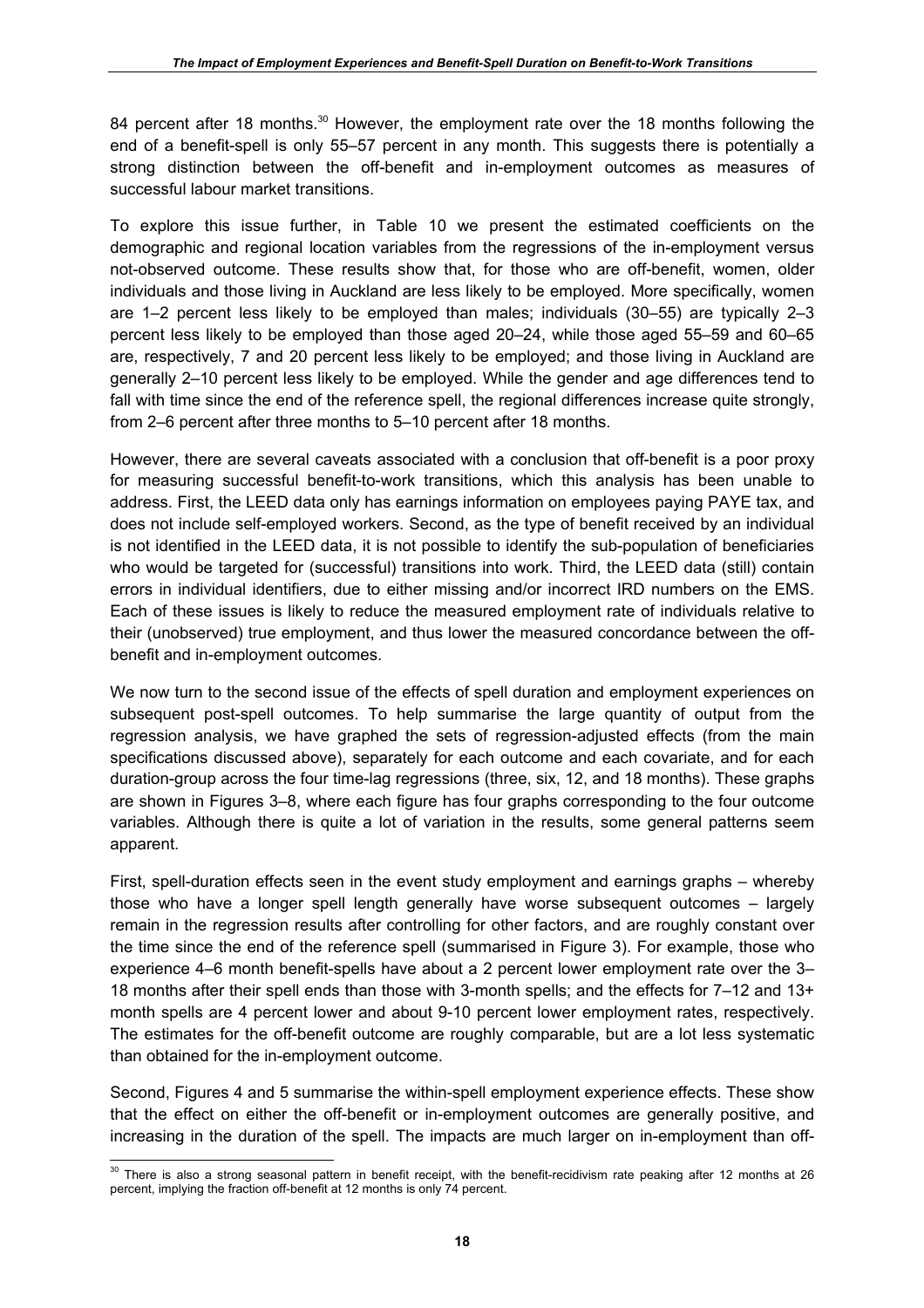benefit. In addition, the effect on the off-benefit outcome tends to increase with the time since the end of the spell, while the effect on employment decreases monotonically over this time horizon. In contrast to the off-benefit and in-employment outcomes, the effects on subsequent earnings are typically negative, especially for the early months after the benefit-spell ends, although tend to become zero or positive over time.

Third, the pre-spell employment effects summarised in Figures 6 and 7, are less clear. The immediate pre-spell employment indicator is a positive predictor of off-benefit and in-employment outcomes for those who experience short (1–3 months) benefit-spells, but has little systematic or robust effect on subsequent outcomes of those with longer spells. It is also a strong positive predictor of earnings (about 25 percent) for those whose benefit-spell lasts only one month, but has negative earnings effects for those with longer spells.

The number of months with employment earnings in the six months leading up to the reference spell systematically predicts higher post-spell employment rates of 2–5 percent per month of employment and, as with the within-spell employment effects, this effect declines over time. The effects on the subsequent off-benefit outcome also tend to be positive but not universally so, and are much smaller and less systematic than for employment outcome. The effects on (log) earnings are also positive and tend to be larger for those who experience longer benefit-spells, and the estimates imply roughly 1–3 percent higher earnings per month of pre-spell employment. That the employment effects discussed here are generally stronger for the in-employment than off-benefit outcome is probably not really surprising, given that employment experiences are strongly serially correlated, so that past experience is likely to be a better predictor of subsequent employment than subsequent benefit outcomes.

Finally, the ratio of average pre-spell earnings to average spell benefits has positive effects on each of the off-benefit, in-employment and earnings outcomes (see Figure 8). The effects are nearly zero for those with 1 month spells, generally increase with spell duration,  $31$  and are roughly constant across the time since the end of the reference spell.

 $\overline{a}$  $31$  The relative effect for those with 7–12 month spells seems particularly large: a 1 percent increase in the ratio for this group translates into nearly a 1 percent increase in the employment rate, and about a 3.5 percent increase in subsequent earnings. These estimates are two to three times greater than those for the other duration groups.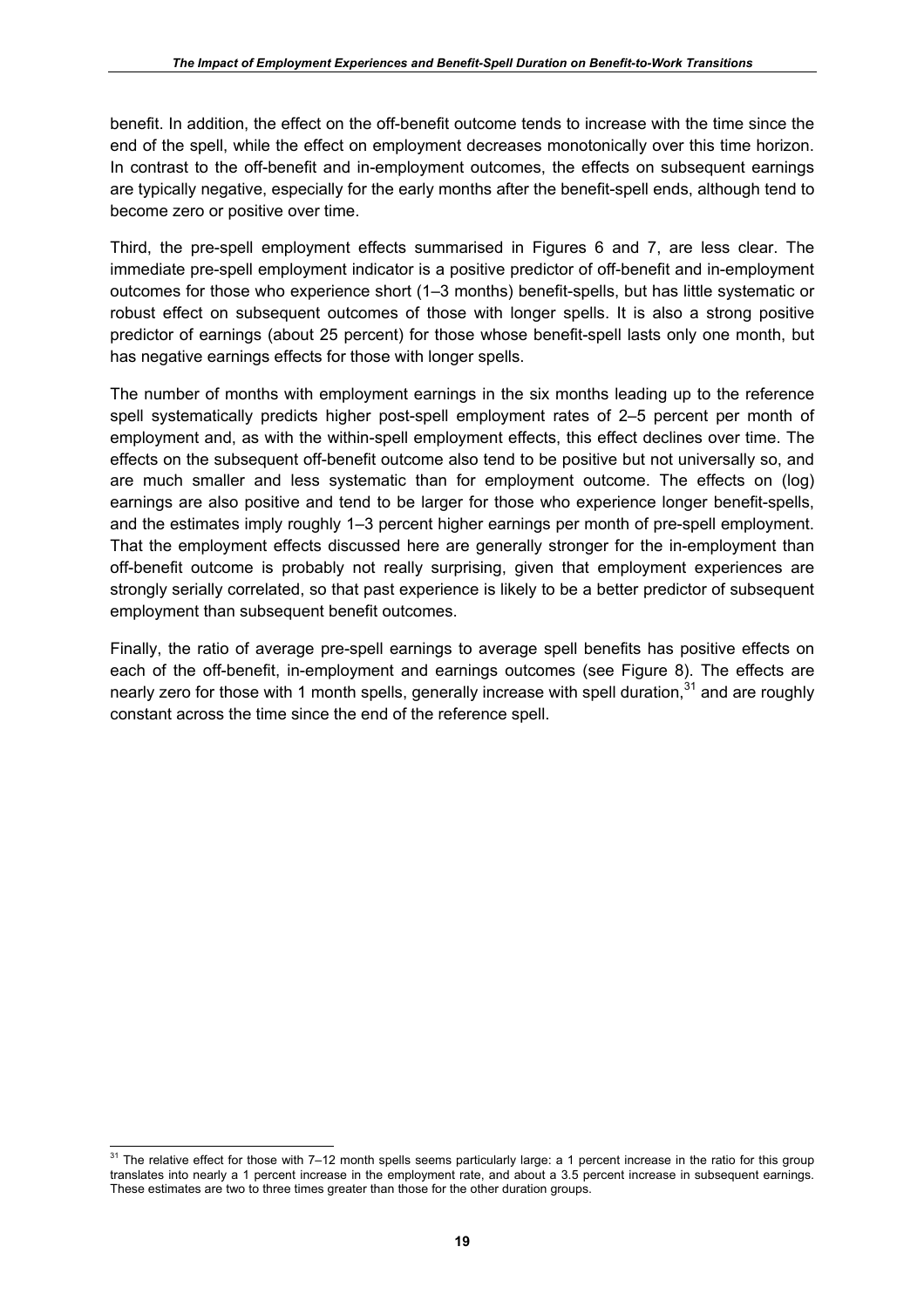# **5. Concluding Discussion**

This paper presents the results from a preliminary analysis of benefit-to-work transitions using monthly data from Statistics New Zealand's developmental LEED project. The analysis has focused on two sets of issues which the LEED data can shed some light on. First, it has examined how the standard measure of a successful benefit-to-work transition, *off-benefit*, compares to alternative, more direct, measures of employment success, *in-employment,* and conditional earnings, that are available in the LEED data. Simple descriptions of the data suggest that large fractions of individuals both enter and leave the benefit for non-employment states. In particular, for our main analysis sample, while the off-benefit rate is typically 85–90 percent over the 18 months following the end of the reference spell, we find that the average employment rates are in the order of only 55–60 percent over this period. Although there are caveats around the interpretation of these findings – such as to whether in-employment is a relevant measure of a successful off-benefit transition from some types of benefits, the coverage of employment states and random (measurement) errors in individuals' identifiers over time in the LEED data – the discrepancy between these two measures suggests that the off-benefit outcome may be a relatively poor indicator of a successful benefit-to-work transition. Furthermore, we find that, for those who are off-benefit, being employed versus not observed in the LEED data varies systematically by demographic and location characteristics, with women, older individuals and those living in Auckland being significantly less likely to be employed than their counterparts.

The second focus of the analysis has been on the effects of individuals' benefit-spell length, and their pre-spell and within-spell employment experiences, on their subsequent post-spell labour market outcomes. We find quite striking evidence of apparent negative duration effects on postspell outcomes. After controlling for individual characteristics and their employment experiences, we estimate that those who experience a benefit-spell longer than six months are 5–10 percent less likely to be off-benefit, 4 percent (for 6–12 month spells) and 10 percent (for 13+ month spells) less likely to be in-employment, and have 10–15 percent lower earnings than those who experience a 3-month spell. The post-spell duration differences are noticeably higher than analogous pre-spell differences, which suggest the effects are not simply due to duration-group heterogeneity. Probably less surprisingly, we also find positive effects of employment experiences on successful post-spell outcomes. However, we suspect that the latter findings may reflect associative rather than causal effects, as we are less confident about controlling for the unobserved differences between those who do and do not have positive employment experiences.

Although the analysis and results presented here are very preliminary in their nature, we believe they are suggestive of some quite interesting patterns in the gross benefit-to-work transitions. We believe it also provides a useful demonstration of the potential for policy-related research under the LEED project. We envisage several extensions to this current work to enhance the quality of the analysis and robustness of the results, of which we mention two here. First, the analysis of the employment experience effects on post-spell outcomes could be improved by making better use of the employer-employee linked information to identify employer changes for those who have employment, and relating these changes to subsequent outcomes. Second, a medium term objective is to pursue an additional link with the Ministry of Social Development's administrative benefit database to provide a much richer set of information on benefit types and demographics relevant to the benefit eligibility. This would enable individuals on benefits subject to work-test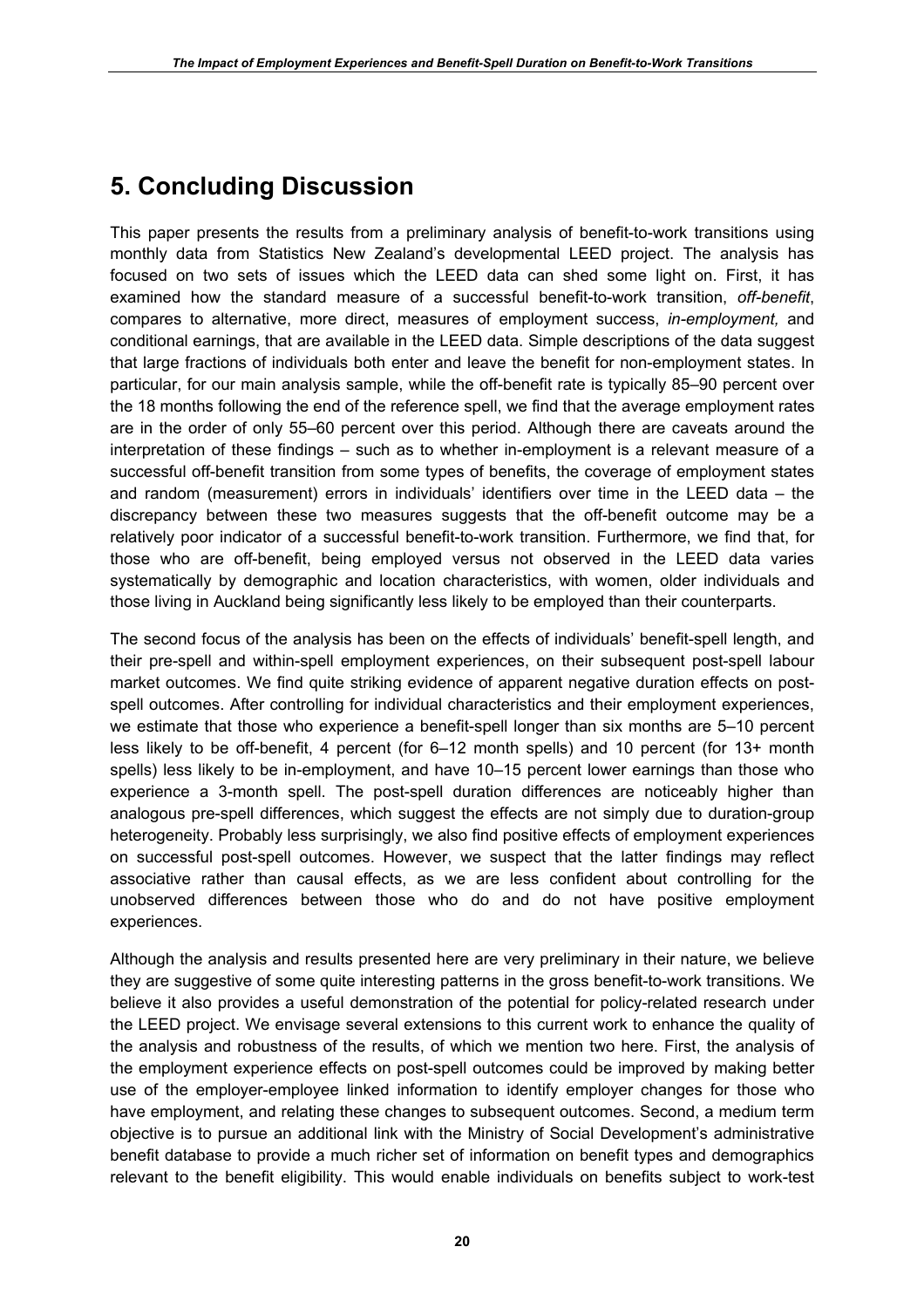requirements to be identified, and facilitate a more focused analysis of benefit-to-work transitions on the relevant populations.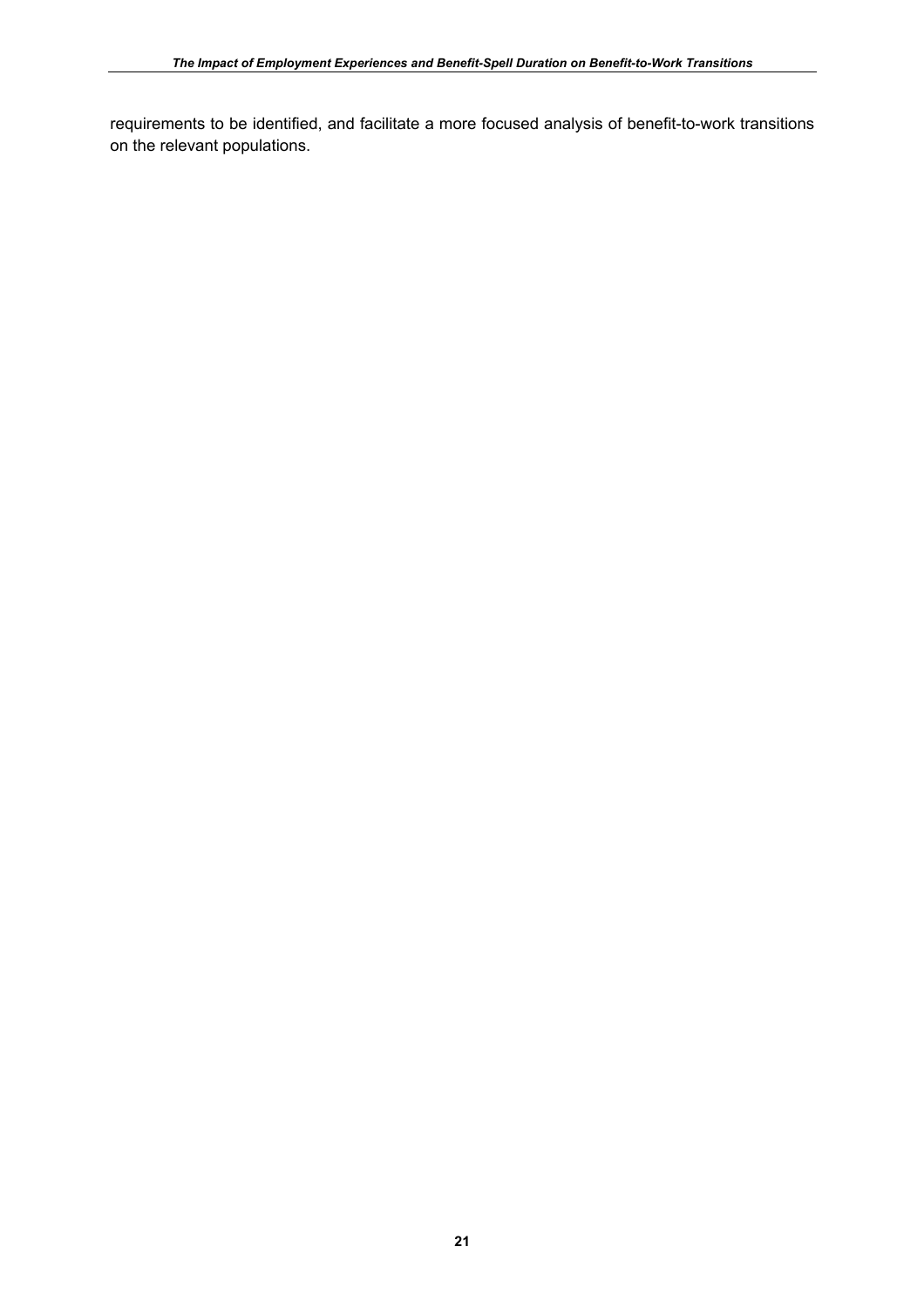# **References**

Barker, George, and Tim Maloney (1998) "An Empirical Analysis of Welfare Dynamics Using a NZ Tax Welfare Database", The Treasury, unpublished paper.

Carroll, Nick, and Julian Wood (2003) "Preliminary Research into Sustainable Employment Measures Using the Linked Employer-Employee Database (LEED)", Statistics New Zealand.

Chay, Kenneth, Hilary Hoynes, and Dean Hyslop (1999) "A Non-Experimental Analysis of 'True' State Dependence in Monthly Welfare Participation Sequences", Center for Labor Economics, Working Paper No. 19, UC Berkeley.

Gobbi, Maria, and David Rea (2002) "The Unemployment Spells of Registered Jobseekers", Labour Market Bulletin (Special Issue 2000-02), 31-56.

Kelly, Neil (2003) "Prototype Outputs Using the Linked Employer – Employee Data" Statistics New Zealand.

Maré, David (2002) "The Impact of Employment Policy Interventions", Labour Market Bulletin (Special Issue 2000-02), 57-100.

Wilson, Moira (1999) "The Duration of Benefit Receipt: New Findings from the Benefit Dynamics Data Set", Social Policy Journal of New Zealand, Issue 13, 59-8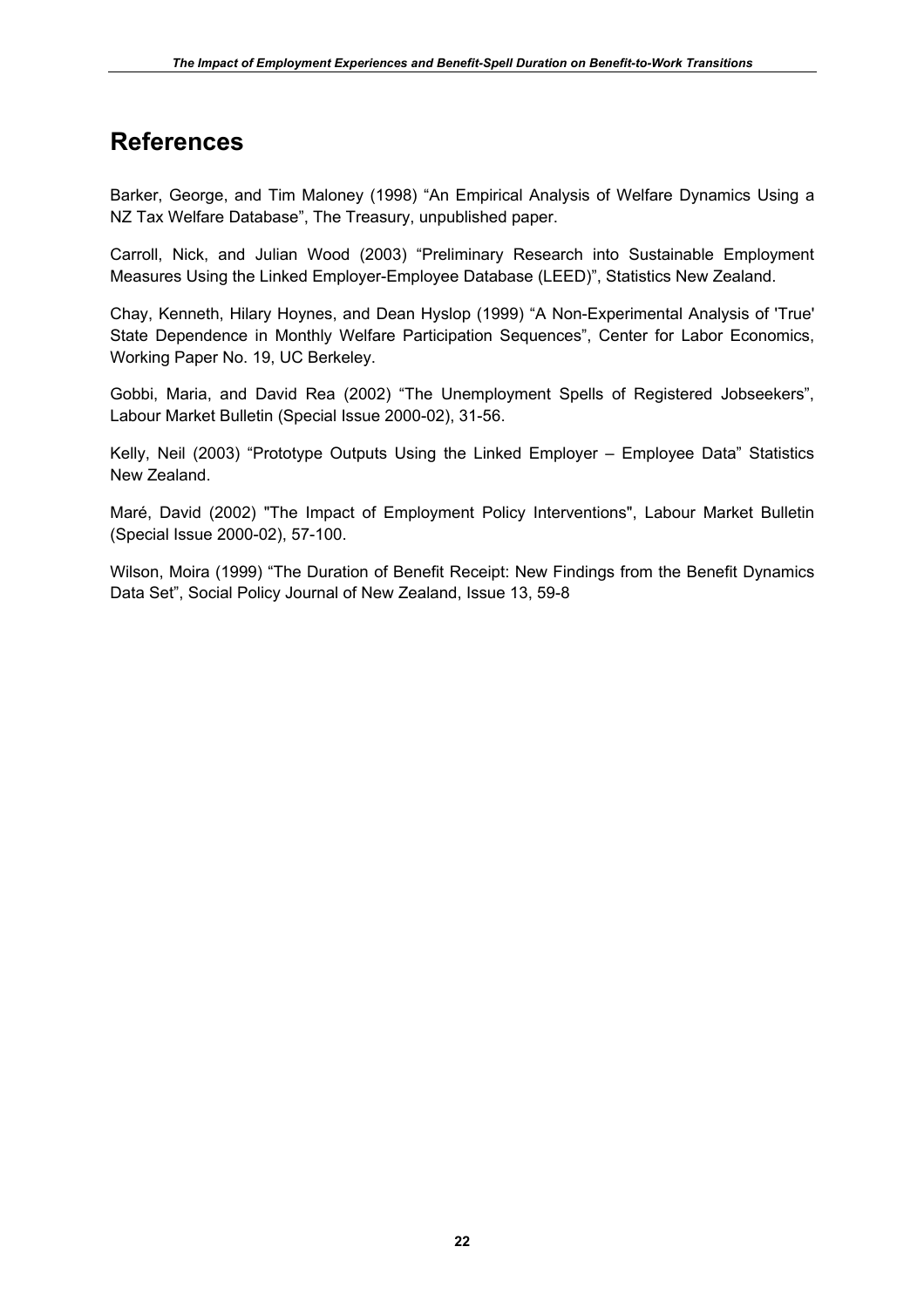| Variable<br>Females Aged                                                         | Males Aged             |
|----------------------------------------------------------------------------------|------------------------|
| $A\parallel$<br>$15 - 21$<br>48-62<br>$15 - 21$<br>22-47                         | 48-62<br>22-47         |
|                                                                                  |                        |
| A: Ever-benefit Sample                                                           |                        |
|                                                                                  |                        |
| 33.8<br>18.3<br>32.8<br>55.0<br>18.3<br>Average Age                              | 32.7<br>55.3           |
|                                                                                  |                        |
| 0.54<br>1<br>0<br><b>Fraction Female</b><br>$\mathbf{1}$<br>1                    | $\pmb{0}$<br>$\pmb{0}$ |
| 19.1<br>15.0<br>No. Months<br>21.0<br>24.8<br>12.8                               | 17.6<br>23.5           |
| With Benefit                                                                     |                        |
| 13.9<br>15.3<br>10.3<br>No. Months<br>14.3<br>16.0                               | 9.4<br>14.7            |
| With Earnings                                                                    |                        |
| 7.7<br>6.9<br>No. Months<br>9.7<br>6.1<br>10.8                                   | 7.7<br>6.4             |
| Not Observed                                                                     |                        |
| Mean Benefits<br>700<br>610<br>820<br>720<br>520                                 | 660<br>680             |
|                                                                                  |                        |
| <b>Mean Earnings</b><br>1,510<br>1,040<br>1,340<br>1,260<br>1,290                | 1,960<br>2,170         |
|                                                                                  |                        |
| Mean Earnings<br>1,900<br>1,220<br>1,810<br>1,470<br>1,800<br>(No Benefit)       | 2,370<br>2,880         |
|                                                                                  |                        |
| Fraction of Sample<br>100.0<br>11.7<br>31.9<br>10.3<br>10.5                      | 26.7<br>8.9            |
|                                                                                  |                        |
| 828,900<br>85,200<br>87,300<br>No. Observations<br>96,900<br>264,200             | 73,700<br>221,500      |
|                                                                                  |                        |
| <b>B: Non-benefit Sample</b>                                                     |                        |
|                                                                                  |                        |
| 53.2<br>35.5<br>17.9<br>34.3<br>17.9<br>Average Age                              | 34.0<br>53.5           |
| $\mathbf{1}$<br><b>Fraction Female</b><br>0.48<br>1<br>$\mathbf{1}$<br>$\pmb{0}$ | $\pmb{0}$<br>$\pmb{0}$ |
|                                                                                  |                        |
| No. Months<br>26.8<br>22.1<br>26.6<br>29.3<br>22.3                               | 29.1<br>27.7           |
| With Earnings                                                                    |                        |
| 9.2<br>13.9<br>No. Months<br>9.4<br>6.7<br>13.7                                  | 8.3<br>6.9             |
| Not Observed                                                                     |                        |
| <b>Mean Earnings</b><br>3,160<br>1,270<br>2,650<br>2,530<br>1,560                | 4,130<br>4,550         |
|                                                                                  |                        |
|                                                                                  |                        |
| 100.0<br>9.5<br>Fraction of Sample<br>6.7<br>32.0<br>7.7                         | 34.2<br>10.0           |
| No. Observations<br>1,483,700<br>99,200<br>474,900<br>140,300<br>113,900         | 507,400<br>148,000     |

# **Characteristics of Ever-benefit and Non-benefit Samples**

Notes: Because of the large sample sizes and rounding employed, standard errors have not been included, but most differences are statistically significant at conventional significance levels. Age is at 1 April 1999. All benefits and earnings values are in December quarter 2003 values, adjusted using the CPI. Mean benefits and earnings are conditional on benefit receipt and employment, respectively.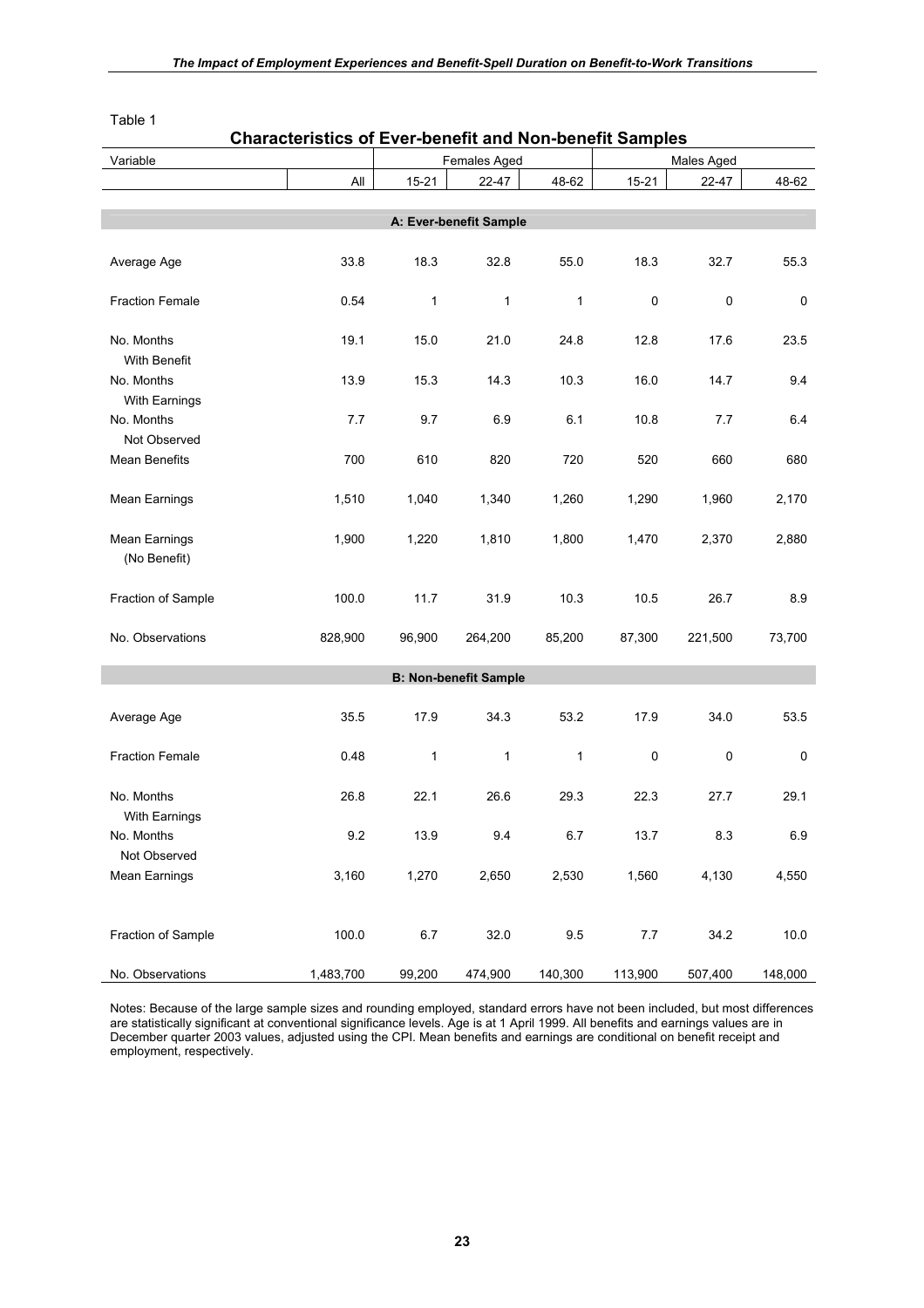Characteristics of Benefit Sample, by Type of Benefit Experience **Characteristics of Benefit Sample, by Type of Benefit Experience**

| Variable                      | Uncensored Spells |                | Left-Censored Spells |                | Right-Censored Spells |                  | Left- and Right-Censored Spells |          |
|-------------------------------|-------------------|----------------|----------------------|----------------|-----------------------|------------------|---------------------------------|----------|
|                               | Single            | Multiple       | Single               | Multiple       | Single                | Multiple         | Single                          | Multiple |
| Average Age                   | 30.1              | 28.4           | 36.3                 | 31.7           | 34.1                  | 29.3             | 39.6                            | 33.4     |
| Fraction Female               | 0.48              | 0.45           | 0.55                 | 0.45           | 0.57                  | 0.49             | 0.64                            | 0.52     |
| No. Months                    | 6.2               | 10.5           | 15.1                 | 17.3           | 15.0                  | 16.8             | 36                              | 27.7     |
| With Benefit<br>No. Months    | 19.4              | 18.9           | 16.2                 | 18.3           | 12.1                  | 13.9             | $\overline{6}$ .                | 11.9     |
| With Earnings                 |                   |                |                      |                |                       |                  |                                 |          |
| Not Observed<br>No. Months    | 12.7              | $\frac{1}{11}$ | 9.3                  | $\overline{7}$ | 12.0                  | 10.3             | 0                               | 3.9      |
| <b>Mean Benefits</b>          | 520               | 510            | 710                  | 620            | 730                   | 630              | 920                             | 760      |
| Mean Earnings                 | 1,960             | 600            | 1,730                | 1,580          | 1,620                 | 1,350            | 640                             | 1,160    |
| Mean Earnings<br>(No Benefit) | 2,070             | 770            | 2,060                | 1,880          | 1,920                 | 1,590            | $\vdots$                        | 1,580    |
| Fraction of Sample            | 19.8              | 8.8            | 13.8                 | 7.3            | 12.3                  | $\overline{6}$ . | 23.2                            | 8.8      |
| No. Observations              | 163,900           | 000<br>73,     | 114,000              | 60,700         | 102,100               | 50,500           | 191,900                         | 72,700   |

Notes: Because of the large sample sizes and rounding employed, standard errors have not been included, but most differences are statistically significant at conventional significance levels. Age is<br>at 1 April 1999. All be Notes: Because of the large sample sizes and rounding employed, standard errors have not been included, but most differences are statistically significant at conventional significance levels. Age is at 1 April 1999. All benefits and earnings values are in December quarter 2003 values, adjusted using the CPI. Mean benefits and earnings are conditional on benefit receipt and employment, respectively.

Symbol: …. not applicable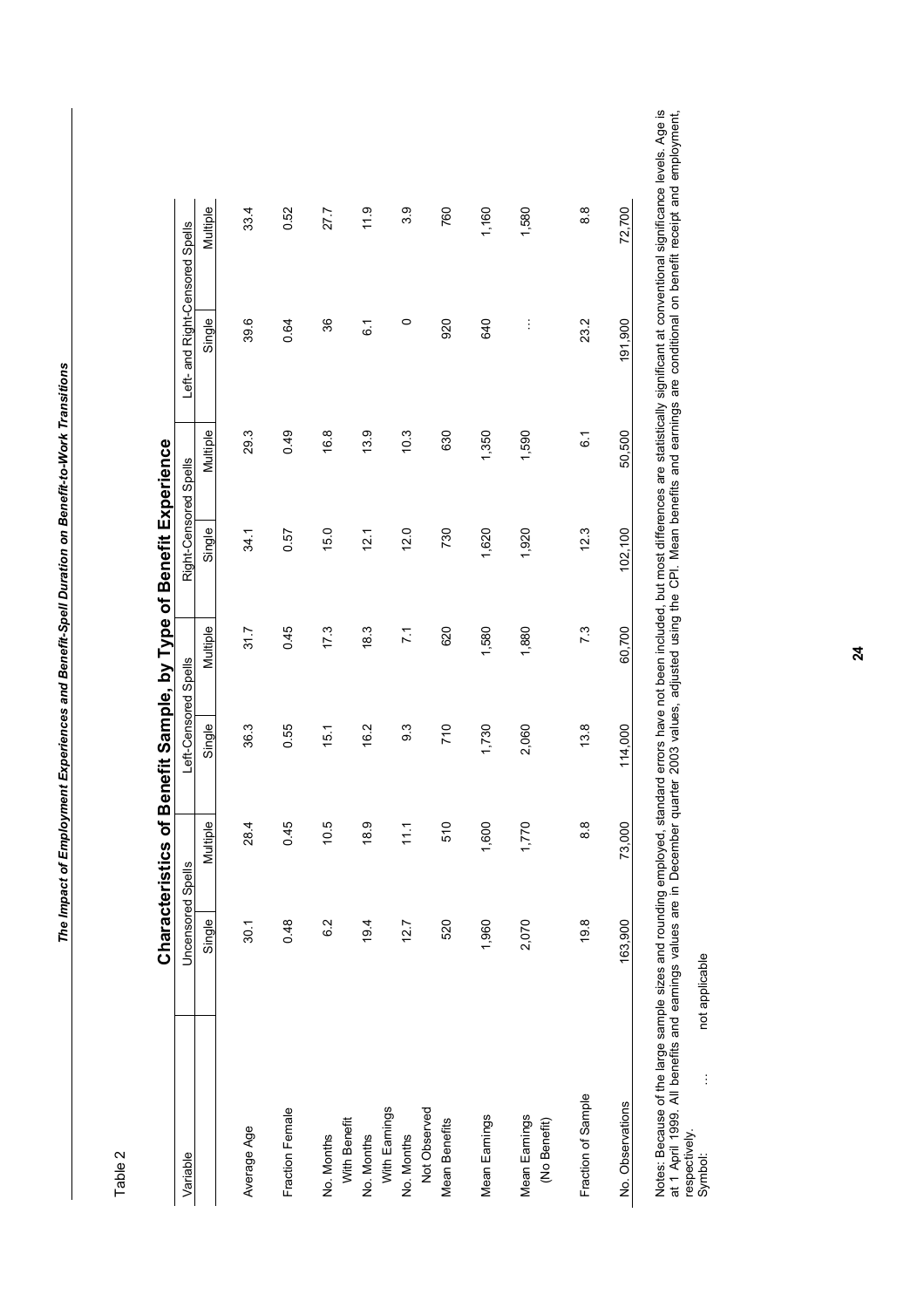Table 3a

| <b>Characteristics of Single Uncensored Spells</b> |             |            |                 |             |            |  |  |  |
|----------------------------------------------------|-------------|------------|-----------------|-------------|------------|--|--|--|
| Variable                                           |             |            | Length of Spell |             |            |  |  |  |
|                                                    | All         | 1-3 Months | 4-6 Months      | 7-12 Months | 13+ Months |  |  |  |
|                                                    |             |            |                 |             |            |  |  |  |
| Average Age                                        | 30.1        | 28.8       | 29.7            | 31.1        | 33.7       |  |  |  |
| <b>Fraction Female</b>                             | 0.48        | 0.49       | 0.48            | 0.47        | 0.49       |  |  |  |
| No. Months                                         | 6.2         | 2.1        | 4.8             | 9.0         | 19.3       |  |  |  |
| With Benefit                                       |             |            |                 |             |            |  |  |  |
| No. Months                                         | 19.4        | 21.1       | 19.9            | 18.3        | 14.2       |  |  |  |
| With Earnings                                      |             |            |                 |             |            |  |  |  |
| No. Months                                         | 12.7        | 13.9       | 13.3            | 12.0        | 8.2        |  |  |  |
| Not Observed                                       |             |            |                 |             |            |  |  |  |
| <b>Mean Benefits</b>                               | 520         | 420        | 530             | 620         | 700        |  |  |  |
| <b>Mean Earnings</b>                               | 1,960       | 2,050      | 2,000           | 1,880       | 1,650      |  |  |  |
| <b>Mean Earnings</b>                               | 2,070       | 2,100      | 2,100           | 2,040       | 1,970      |  |  |  |
| (No Benefit)<br>Employed 13-18 Months              | 0.53        | 0.54       | 0.52            | 0.50        | 0.47       |  |  |  |
| <b>Before Benefit</b>                              | ${64,900}$  | ${38,300}$ | ${15,400}$      | ${9,300}$   | ${1,900}$  |  |  |  |
| Employed 7-12 Months                               | 0.53        | 0.54       | 0.53            | 0.52        | 0.49       |  |  |  |
| <b>Before Benefit</b>                              | ${89,700}$  | ${47,800}$ | ${20,600}$      | ${14,900}$  | ${6,300}$  |  |  |  |
| Employed 1-6 Months                                | 0.47        | 0.48       | 0.47            | 0.47        | 0.43       |  |  |  |
| Before Benefit                                     | ${132,300}$ | ${66,200}$ | ${30,800}$      | ${21,400}$  | ${13,900}$ |  |  |  |
| Employed 1-6 Months                                | 0.65        | 0.68       | 0.65            | 0.62        | 0.58       |  |  |  |
| After Benefit                                      | ${127,700}$ | ${60,700}$ | ${31,200}$      | ${22,700}$  | ${13,200}$ |  |  |  |
| Employed 7-12 Months                               | 0.65        | 0.67       | 0.64            | 0.62        | 0.60       |  |  |  |
| After Benefit                                      | ${99,600}$  | ${51,000}$ | ${25,300}$      | ${16,900}$  | ${6,400}$  |  |  |  |
| Employed 13-18 Months                              | 0.64        | 0.66       | 0.63            | 0.61        | 0.60       |  |  |  |
| After Benefit                                      | ${67,800}$  | ${37,000}$ | ${18,200}$      | ${11,100}$  | ${1,600}$  |  |  |  |
| Earnings 13-18 Months                              | 1,890       | 1,870      | 1,900           | 1,940       | 1,900      |  |  |  |
| Before Benefit                                     |             |            |                 |             |            |  |  |  |
| Earnings 7-12 Months                               | 1,950       | 1,920      | 1,950           | 2,020       | 1,980      |  |  |  |
| <b>Before Benefit</b>                              |             |            |                 |             |            |  |  |  |
| Earnings 1-6 Months                                | 1,870       | 1,800      | 1,890           | 1,940       | 2,060      |  |  |  |
| Before Benefit                                     |             |            |                 |             |            |  |  |  |
| Earnings 1-6 Months                                | 2,130       | 2,180      | 2,120           | 2,060       | 1,960      |  |  |  |
| After Benefit                                      |             |            |                 |             |            |  |  |  |
| Earnings 7-12 Months                               | 2,280       | 2,330      | 2,260           | 2,180       | 2,110      |  |  |  |
| After Benefit                                      |             |            |                 |             |            |  |  |  |
| Earnings 13-18 Months                              | 2,470       | 2,520      | 2,460           | 2,330       | 2,220      |  |  |  |
| After Benefit                                      |             |            |                 |             |            |  |  |  |
|                                                    |             |            |                 |             |            |  |  |  |
| No. Observations                                   | 163,900     | 76,900     | 37,000          | 28,100      | 21,900     |  |  |  |

Notes: Because of the large sample sizes and rounding employed, standard errors have not been included, but most differences are statistically significant at conventional significance levels. Age is at 1 April 1999. Cell sizes in brackets {}. All benefits and earnings values are in December quarter 2003 values, adjusted using the CPI. Mean benefits and earnings are conditional on benefit receipt and employment respectively. Before and after employment rates are conditional on being observable during each period.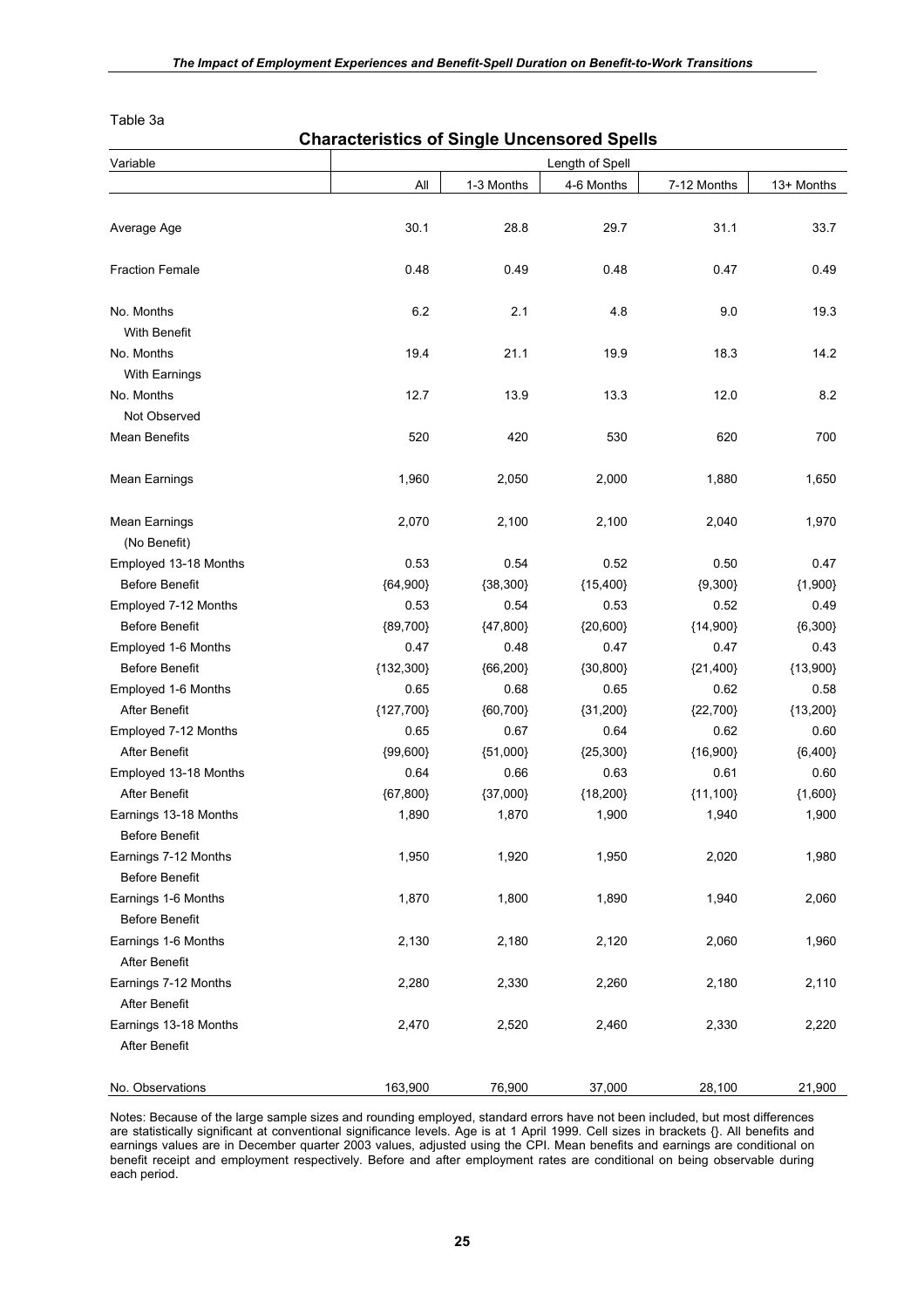Table 3b

|                                              |            | <b>Characteristics of Single Left-censored Spells</b> |                 |             |            |  |  |  |  |  |
|----------------------------------------------|------------|-------------------------------------------------------|-----------------|-------------|------------|--|--|--|--|--|
| Variable                                     |            |                                                       | Length of Spell |             |            |  |  |  |  |  |
|                                              | All        | 1-3 Months                                            | 4-6 Months      | 7-12 Months | 13+ Months |  |  |  |  |  |
|                                              |            |                                                       |                 |             |            |  |  |  |  |  |
| Average Age                                  | 36.3       | 33.6                                                  | 33.5            | 34.9        | 38.4       |  |  |  |  |  |
| <b>Fraction Female</b>                       | 0.55       | 0.51                                                  | 0.49            | 0.53        | 0.58       |  |  |  |  |  |
| No. Months                                   | 15.1       | 1.9                                                   | 4.9             | 9.6         | 24.3       |  |  |  |  |  |
| With Benefit                                 |            |                                                       |                 |             |            |  |  |  |  |  |
| No. Months                                   | 16.2       | 20.9                                                  | 19.8            | 17.9        | 13.0       |  |  |  |  |  |
| With Earnings                                |            |                                                       |                 |             |            |  |  |  |  |  |
| No. Months                                   | 9.3        | 14.2                                                  | 13.3            | 12.0        | 5.6        |  |  |  |  |  |
| Not Observed                                 |            |                                                       |                 |             |            |  |  |  |  |  |
| <b>Mean Benefits</b>                         | 710        | 480                                                   | 640             | 720         | 810        |  |  |  |  |  |
| <b>Mean Earnings</b>                         | 1,730      | 2,230                                                 | 2,030           | 1,840       | 1,410      |  |  |  |  |  |
| <b>Mean Earnings</b>                         | 2,060      | 2,310                                                 | 2,190           | 2,070       | 1,900      |  |  |  |  |  |
| (No Benefit)                                 |            |                                                       |                 |             |            |  |  |  |  |  |
| Employed 1-6 Months                          | 0.55       | 0.62                                                  | 0.59            | 0.55        | 0.51       |  |  |  |  |  |
| After Benefit                                | ${99,900}$ | ${20,800}$                                            | ${13,900}$      | ${21,400}$  | ${43,900}$ |  |  |  |  |  |
| Employed 7-12 Months                         | 0.57       | 0.60                                                  | 0.59            | 0.55        | 0.54       |  |  |  |  |  |
| After Benefit                                | ${84,800}$ | ${20,800}$                                            | ${13,900}$      | ${21,400}$  | ${28,800}$ |  |  |  |  |  |
| Employed 13-18 Months                        | 0.56       | 0.59                                                  | 0.57            | 0.55        | 0.54       |  |  |  |  |  |
| After Benefit                                | ${71,400}$ | ${20,800}$                                            | ${13,900}$      | ${21,400}$  | ${15,300}$ |  |  |  |  |  |
| Earnings 1-6 Months                          | 2,000      | 2,160                                                 | 2,060           | 1,980       | 1,890      |  |  |  |  |  |
| After Benefit                                |            |                                                       |                 |             |            |  |  |  |  |  |
| Earnings 7-12 Months<br><b>After Benefit</b> | 2,150      | 2,290                                                 | 2,170           | 2,100       | 2,070      |  |  |  |  |  |
| Earnings 13-18 Months<br>After Benefit       | 2,270      | 2,400                                                 | 2,300           | 2,180       | 2,170      |  |  |  |  |  |
| No. Observations                             | 114,000    | 20,800                                                | 13,900          | 21,400      | 57,900     |  |  |  |  |  |

Notes: Because of the large sample sizes and rounding employed, standard errors have not been included, but most differences are statistically significant at conventional significance levels. Cell sizes in brackets {}. Age is at 1 April 1999. All benefits and earnings values are in December quarter 2003 values, adjusted using the CPI. Mean benefits and earnings are conditional on benefit receipt and employment, respectively. Before and after employment rates are conditional on being observable during each period.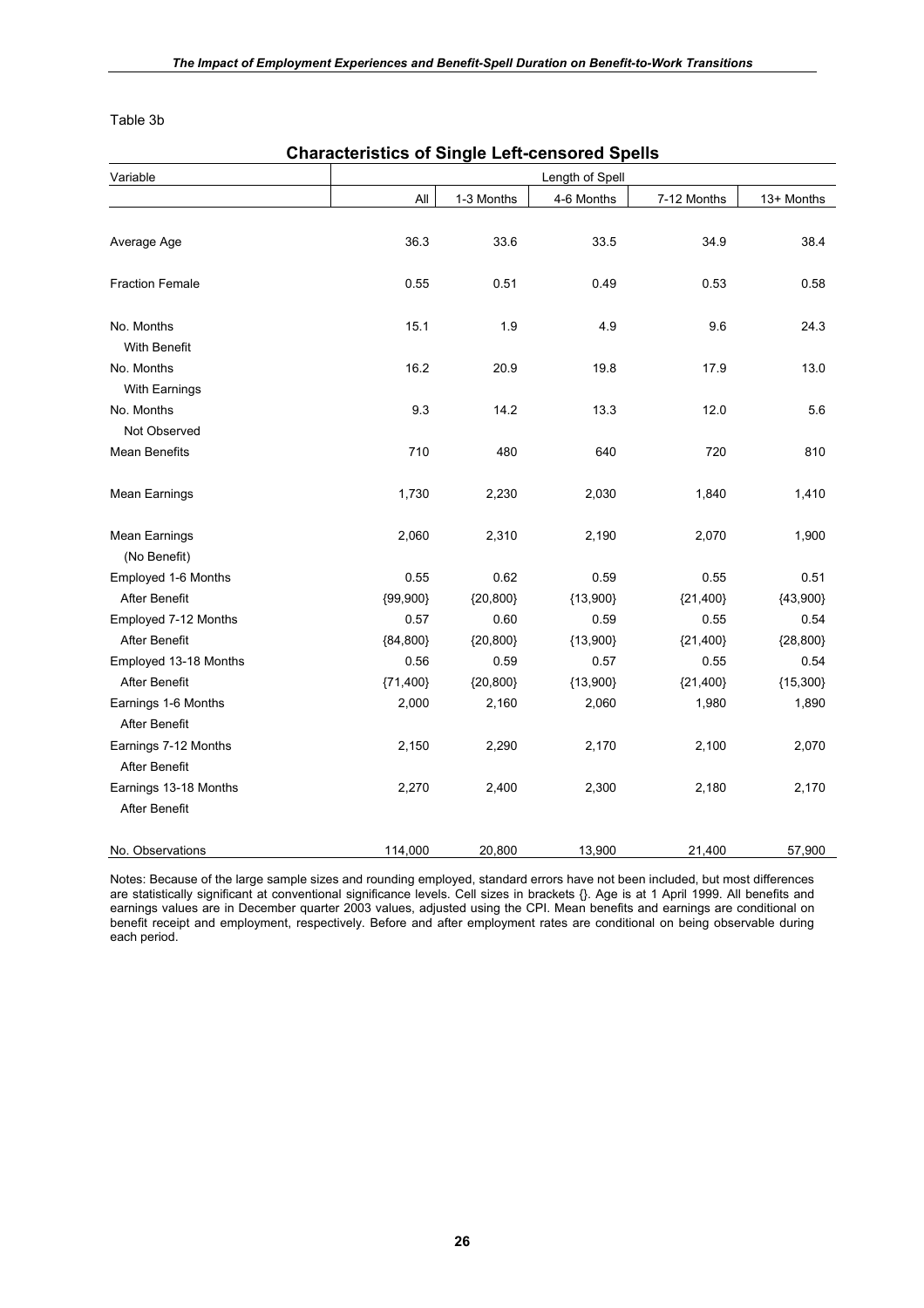Table 3c

|                                        | <b>Characteristics of Single Right-censored Spells</b> |            |                 |             |            |
|----------------------------------------|--------------------------------------------------------|------------|-----------------|-------------|------------|
| Variable                               |                                                        |            | Length of Spell |             |            |
|                                        | All                                                    | 1-3 Months | 4-6 Months      | 7-12 Months | 13+ Months |
|                                        |                                                        |            |                 |             |            |
| Average Age                            | 34.1                                                   | 30.2       | 30.9            | 34.9        | 36.1       |
| <b>Fraction Female</b>                 | 0.57                                                   | 0.53       | 0.53            | 0.55        | 0.59       |
| No. Months                             | 15.0                                                   | 2.0        | 4.8             | 9.4         | 24.1       |
| With Benefit                           |                                                        |            |                 |             |            |
| No. Months                             | 12.1                                                   | 16.0       | 14.9            | 13.3        | 9.5        |
| With Earnings                          |                                                        |            |                 |             |            |
| No. Months                             | 12.0                                                   | 18.6       | 17.5            | 15.4        | 7.0        |
| Not Observed                           |                                                        |            |                 |             |            |
| <b>Mean Benefits</b>                   | 730                                                    | 550        | 650             | 750         | 810        |
| Mean Earnings                          | 1,620                                                  | 1,800      | 1,650           | 1,710       | 1,510      |
| <b>Mean Earnings</b>                   | 1,920                                                  | 1,850      | 1,730           | 1,870       | 2,030      |
| (No Benefit)                           |                                                        |            |                 |             |            |
| Employed 13-18 Months                  | 0.45                                                   | 0.47       | 0.46            | 0.43        | 0.43       |
| <b>Before Benefit</b>                  | ${63,900}$                                             | ${17,700}$ | ${14,300}$      | ${17,700}$  | ${14,200}$ |
| Employed 7-12 Months                   | 0.44                                                   | 0.46       | 0.46            | 0.43        | 0.43       |
| <b>Before Benefit</b>                  | ${76,700}$                                             | ${17,700}$ | ${14,300}$      | ${17,700}$  | ${27,000}$ |
| Employed 1-6 Months                    | 0.40                                                   | 0.42       | 0.39            | 0.40        | 0.39       |
| Before Benefit                         | ${89,700}$                                             | ${17,700}$ | ${14,300}$      | ${17,700}$  | ${40,000}$ |
| Earnings 13-18 Months                  | 1,970                                                  | 1,990      | 1,870           | 1,990       | 2,030      |
| <b>Before Benefit</b>                  |                                                        |            |                 |             |            |
| Earnings 7-12 Months<br>Before Benefit | 1,930                                                  | 1,940      | 1,800           | 1,970       | 1,980      |
| Earnings 1-6 Months                    | 2,080                                                  | 2,010      | 1,880           | 2,110       | 2,180      |
| <b>Before Benefit</b>                  |                                                        |            |                 |             |            |
| No. Observations                       | 102,100                                                | 17,700     | 14,300          | 17,700      | 52,400     |

Notes: Because of the large sample sizes and rounding employed, standard errors have not been included, but most differences are statistically significant at conventional significance levels. Cell sizes in brackets {}. Age is at 1 April 1999. All benefits and earnings values are in December quarter 2003 values, adjusted using the CPI. Mean benefits and earnings are conditional on benefit receipt and employment, respectively. Before and after employment rates are conditional on being observable during each period.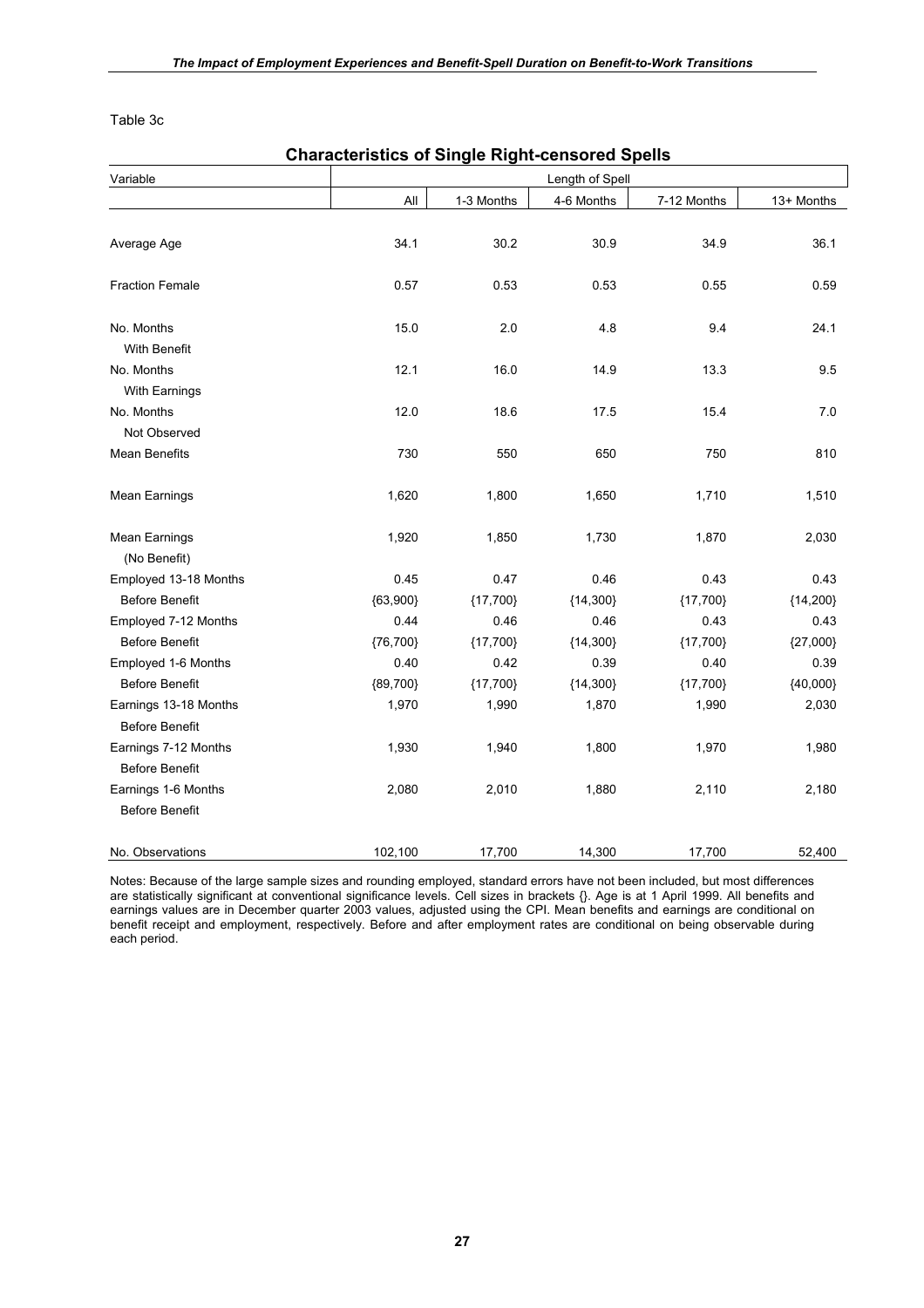### **Characteristics of Regression Sample by Length of Reference Spell**

| Variable                        |             |            |            | Length of Spell |             |               |
|---------------------------------|-------------|------------|------------|-----------------|-------------|---------------|
|                                 | All         | 1-2 Months | 3 Months   | 4-6 Months      | 7-12 Months | 13+ Months    |
|                                 |             |            |            |                 |             |               |
| Average Age at Last Month       | 30.4        | 29.9       | 28.5       | 30.0            | 32.0        | 34.4          |
| of Spell                        |             |            |            |                 |             |               |
| <b>Fraction Female</b>          | 0.49        | 0.49       | 0.51       | 0.49            | 0.48        | 0.49          |
|                                 |             |            |            |                 |             |               |
| Employed immediately            | 0.50        | 0.59       | 0.48       | 0.46            | 0.44        | 0.40          |
| Prior to spell                  |             |            |            |                 |             |               |
| No. Months Employed             | 2.71        | 2.96       | 2.50       | 2.66            | 2.73        | 2.51          |
| 6 months prior                  |             |            |            |                 |             |               |
| Average Pre-earnings/           | 0.56        | 1.13       | 0.37       | 0.35            | 0.28        | 0.23          |
| Average Spell-benefits          |             |            |            |                 |             |               |
| Employed in Each <sup>(1)</sup> | 0.35        | 0.63       | 0.37       | 0.24            | 0.14        | 0.08          |
| Spell Month                     |             |            |            |                 |             |               |
| Employed in Some <sup>(1)</sup> | 0.17        | 0.00       | 0.00       | 0.23            | 0.42        | 0.53          |
| <b>Spell Months</b>             |             |            |            |                 |             |               |
| Off-Benefit                     | 0.90        | 0.91       | 0.93       | 0.90            | 0.86        | 0.84          |
| 3 months after spell            | ${194,900}$ | ${58,100}$ | ${39,400}$ | ${50,300}$      | ${31,200}$  | ${15,800}$    |
| Off-Benefit                     | 0.85        | 0.88       | 0.89       | 0.85            | 0.77        | 0.75          |
| 6 months after spell            | ${179,000}$ | ${54,300}$ | ${37,700}$ | ${47,100}$      | ${27,900}$  | ${12,000}$    |
| Off-Benefit                     | 0.74        | 0.78       | 0.66       | 0.75            | 0.74        | 0.67          |
| 12 months after spell           | ${141,700}$ | ${45,600}$ | ${33,600}$ | ${38,700}$      | ${19,300}$  | ${4,500}$     |
| Off-Benefit                     | 0.84        | 0.86       | 0.85       | 0.82            | 0.75        | $\sim$ $\sim$ |
| 18 months after spell           | ${89,800}$  | ${31,300}$ | ${23,500}$ | ${26,300}$      | ${8,700}$   | $\{0\}$       |
| In-Employment                   | 0.57        | 0.62       | 0.54       | 0.56            | 0.56        | 0.51          |
| 3 months after spell            | ${194,900}$ | ${58,100}$ | ${39,400}$ | ${50,300}$      | ${31,200}$  | ${15,800}$    |
| In-Employment                   | 0.55        | 0.60       | 0.53       | 0.55            | 0.54        | 0.50          |
| 6 months after spell            | ${179,000}$ | ${54,300}$ | ${37,700}$ | ${47,100}$      | ${27,900}$  | ${12,000}$    |
| In-Employment                   | 0.57        | 0.60       | 0.55       | 0.56            | 0.55        | 0.50          |
| 12 months after spell           | ${141,700}$ | ${45,600}$ | ${33,600}$ | ${38,700}$      | ${19,300}$  | ${4,500}$     |
| In-Employment                   | 0.56        | 0.59       | 0.55       | 0.54            | 0.55        |               |
| 18 months after spell           | ${89,800}$  | ${31,300}$ | ${23,500}$ | ${26,300}$      | ${8,700}$   | $\{0\}$       |
| <b>Employment Earnings</b>      | 1,920       | 2,040      | 1,850      | 1,900           | 1,880       | 1,790         |
| 3 months after spell            | ${111,000}$ | ${35,900}$ | ${21,100}$ | ${28,300}$      | ${17,600}$  | ${8,100}$     |
| <b>Employment Earnings</b>      | 1,960       | 2,080      | 1,860      | 1,940           | 1,920       | 1,830         |
| 6 months after spell            | ${99,300}$  | ${32,500}$ | ${19,800}$ | ${25,800}$      | ${15,100}$  | ${6,000}$     |
| <b>Employment Earnings</b>      | 2,040       | 2,150      | 1,900      | 2,030           | 2,020       | 1,880         |
| 12 months after spell           | ${80,400}$  | ${27,400}$ | ${18,500}$ | ${21,500}$      | ${10,700}$  | ${2,300}$     |
| <b>Employment Earnings</b>      | 2,180       | 2,290      | 2,100      | 2,130           | 2,130       |               |
| 18 months after spell           | ${50,500}$  | ${18,500}$ | ${12,800}$ | ${14,300}$      | ${4,800}$   | $\{0\}$       |
| No. Observations                | 216,800     | 64,600     | 44,700     | 53,500          | 34,100      | 19,900        |

Notes: Because of the large sample sizes and rounding employed, standard errors have not been included, but most differences are statistically significant at conventional significance levels. Cell sizes in brackets {}. All benefits and earnings values are in December quarter 2003 values, adjusted using the CPI. Benefit and employment earnings are conditional on benefit receipt and

employment, respectively.<br><sup>(1)</sup> These variables are mutually exclusive in the sense that the 'some months' variable is zero if 'all months' variable is 1. Also, because of the confounding effects of moving from or to employment, they exclude the first and last months from the calculation.

Symbol: … not applicable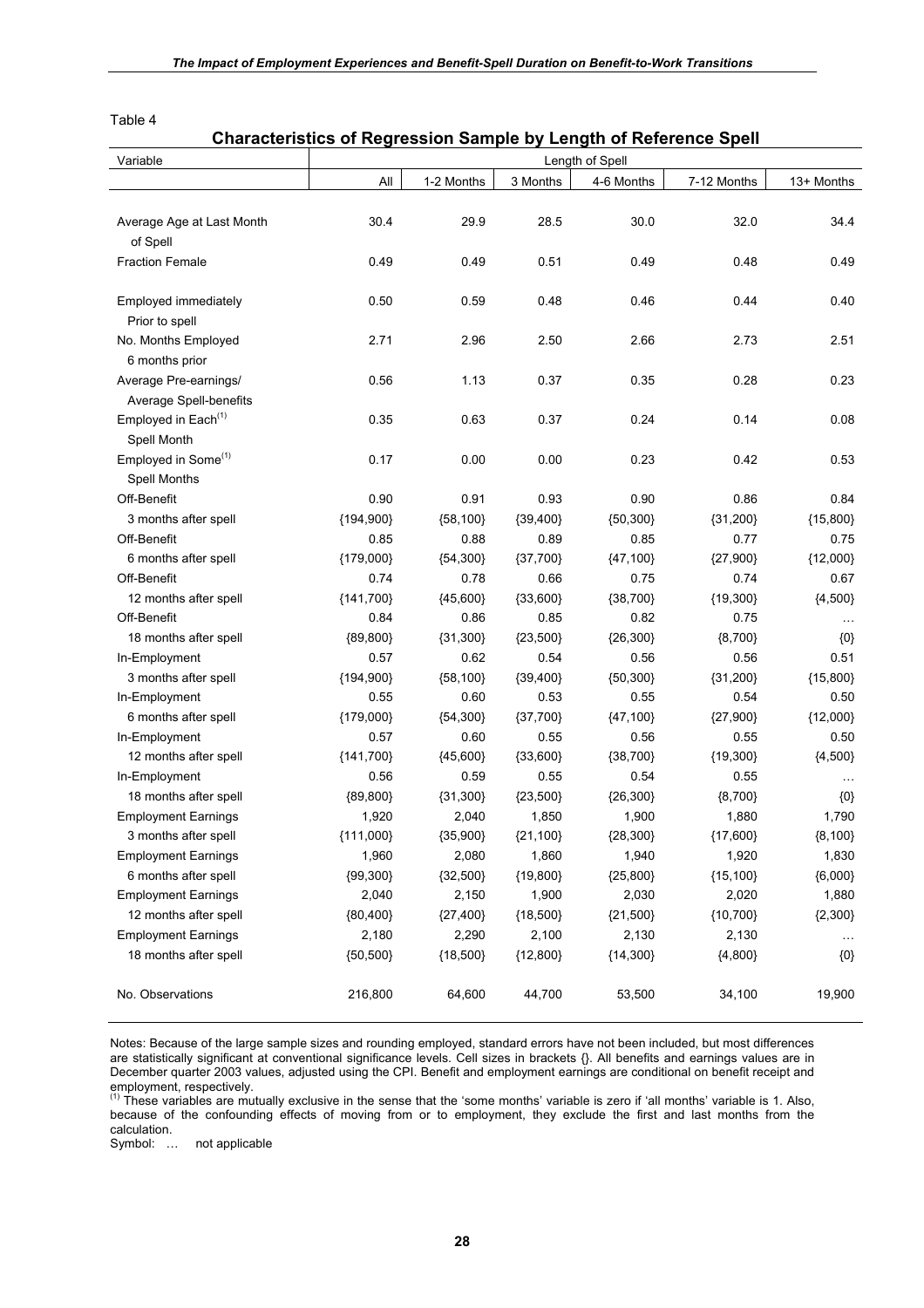|                                | A: Alternative Specifications - Main Effects |           |          |          |          |
|--------------------------------|----------------------------------------------|-----------|----------|----------|----------|
|                                |                                              |           | Model    |          |          |
|                                | (1)                                          | (2)       | (3)      | (4)      | (5)      |
|                                |                                              |           |          |          |          |
| <b>Spell Duration:</b>         |                                              |           |          |          |          |
| 1 Month                        | 0.072                                        | 0.092     | 0.081    | 0.075    |          |
|                                | (0.004)                                      | (0.004)   | (0.005)  | (0.007)  |          |
| 2 Months                       | 0.057                                        | 0.023     | 0.032    | 0.054    | .        |
|                                | (0.004)                                      | (0.004)   | (0.004)  | (0.007)  |          |
| 4-6 Months                     | 0.025                                        | 0.023     | 0.023    | 0.028    | 0.027    |
|                                | (0.003)                                      | (0.004)   | (0.004)  | (0.005)  | (0.005)  |
| 7-12 Months                    | 0.003                                        | $-0.001$  | 0.000    | $-0.003$ | $-0.010$ |
|                                | (0.004)                                      | (0.004)   | (0.004)  | (0.006)  | (0.007)  |
| 13+ Months                     | $-0.022$                                     | $-0.029$  | $-0.027$ | $-0.030$ | $-0.037$ |
|                                | (0.007)                                      | (0.007)   | (0.007)  | (0.012)  | (0.012)  |
| <b>During Spell:</b>           |                                              |           |          |          |          |
| Employed in All Months         | $\ddotsc$                                    | 0.056     | 0.038    | 0.022    | 0.021    |
|                                |                                              | (0.003)   | (0.004)  | (0.006)  | (0.006)  |
| <b>Employed in Some Months</b> | $\ddotsc$                                    | 0.040     | 0.031    | 0.026    | 0.026    |
|                                |                                              | (0.004)   | (0.004)  | (0.014)  | (0.015)  |
| Pre-spell:                     |                                              |           |          |          |          |
| Employed in Previous Month     | $\ldots$                                     | $\cdots$  | 0.009    | 0.001    | 0.003    |
|                                |                                              |           | (0.003)  | (0.007)  | (0.007)  |
| No. Months Employed            | $\ddotsc$                                    | $\ddotsc$ | 0.005    | 0.010    | 0.009    |
|                                |                                              |           | (0.001)  | (0.001)  | (0.001)  |
| Avg Earnings/Avg Benefits      | $\cdots$                                     | $\ddotsc$ | 0.001    | 0.002    | 0.002    |
|                                |                                              |           | (0.000)  | (0.001)  | (0.001)  |
|                                |                                              |           |          |          |          |
| R-squared                      | 0.048                                        | 0.051     | 0.052    | 0.052    | 0.053    |
|                                |                                              |           |          |          |          |

### **Off-Benefit 12 Months After the End of a Benefit-Spell**

|                                   | <b>B: Model 4 Duration Interactions</b> |                |          |          |          |
|-----------------------------------|-----------------------------------------|----------------|----------|----------|----------|
|                                   |                                         |                | Duration |          |          |
|                                   | 1                                       | $\overline{2}$ | $4-6$    | $7-12$   | $13+$    |
|                                   |                                         |                |          |          |          |
| <b>During Spell:</b>              |                                         |                |          |          |          |
| Employed in All Months            | $\cdots$                                | $\cdots$       | 0.015    | 0.071    | 0.054    |
|                                   |                                         |                | (0.008)  | (0.012)  | (0.027)  |
| <b>Employed in Some Months</b>    | $\cdots$                                | $\cdots$       | 0.010    | 0.016    | $\cdots$ |
|                                   |                                         |                | (0.015)  | (0.016)  |          |
| Pre-spell:                        |                                         |                |          |          |          |
| <b>Employed in Previous Month</b> | 0.041                                   | 0.012          | $-0.004$ | $-0.001$ | $-0.003$ |
|                                   | (0.011)                                 | (0.010)        | (0.010)  | (0.012)  | (0.021)  |
| No. Months Employed               | $-0.009$                                | $-0.007$       | $-0.004$ | $-0.006$ | $-0.001$ |
|                                   | (0.002)                                 | (0.002)        | (0.002)  | (0.002)  | (0.004)  |
| Avg Earnings/Avg Benefits         | $-0.002$                                | 0.000          | $-0.001$ | 0.001    | 0.001    |
|                                   | (0.001)                                 | (0.001)        | (0.001)  | (0.003)  | (0.003)  |

Notes: Standard errors are given in parentheses. The dependent variable is an indicator for whether the individual receives no benefit income 12 months after their first observed spell ends. OLS standard errors are in parentheses. All specifications include controls for age, gender, regional location and seasonal effects – see text for details. The number of observations used are 141,700 in columns (1)—(4), and 96,200 in column (5). The mean of the dependent variable is 0.74 in columns (1)—(4), and 0.72 in column (5).

Symbol: ... not applicable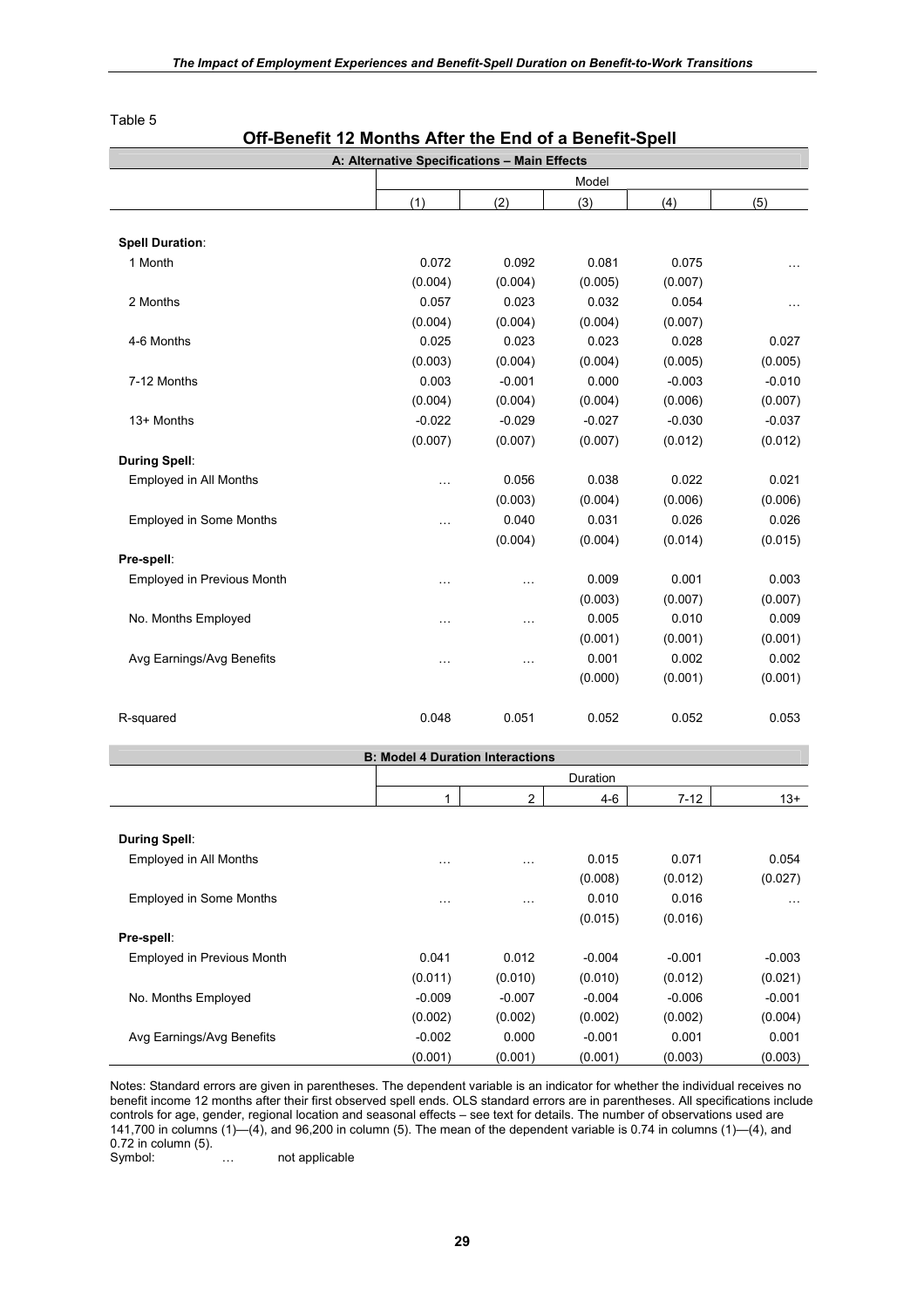|                   |             | <b>A: Spell Duration Effects</b> |                        |               |
|-------------------|-------------|----------------------------------|------------------------|---------------|
|                   |             |                                  | In-Employment          |               |
|                   | Off-Benefit | In-Employment                    | Versus<br>Not-observed | Log(Earnings) |
|                   |             |                                  |                        |               |
| 1 Month           | 0.075       | $-0.084$                         | $-0.142$               | $-0.147$      |
|                   | (0.007)     | (0.008)                          | (0.009)                | (0.024)       |
| 2 Months          | 0.054       | $-0.103$                         | $-0.098$               | 0.158         |
|                   | (0.007)     | (0.008)                          | (0.009)                | (0.021)       |
| 4-6 Months        | 0.028       | $-0.020$                         | $-0.041$               | $-0.057$      |
|                   | (0.005)     | (0.005)                          | (0.006)                | (0.016)       |
| 7-12 Months       | $-0.003$    | $-0.037$                         | $-0.053$               | $-0.071$      |
|                   | (0.006)     | (0.007)                          | (0.008)                | (0.021)       |
| 13+ Months        | $-0.030$    | $-0.101$                         | $-0.108$               | $-0.067$      |
|                   | (0.012)     | (0.013)                          | (0.015)                | (0.044)       |
|                   |             |                                  |                        |               |
| R-squared         | 0.052       | 0.128                            | 0.130                  | 0.097         |
|                   |             |                                  |                        |               |
| No. Observations  | 141,700     | 141,700                          | 104,400                | 80,400        |
|                   |             |                                  |                        |               |
| Mean Dep Variable | 0.74        | 0.57                             | 0.64                   | 7.32          |

# **Other Outcomes 12 Months After the End of a Benefit-Spell**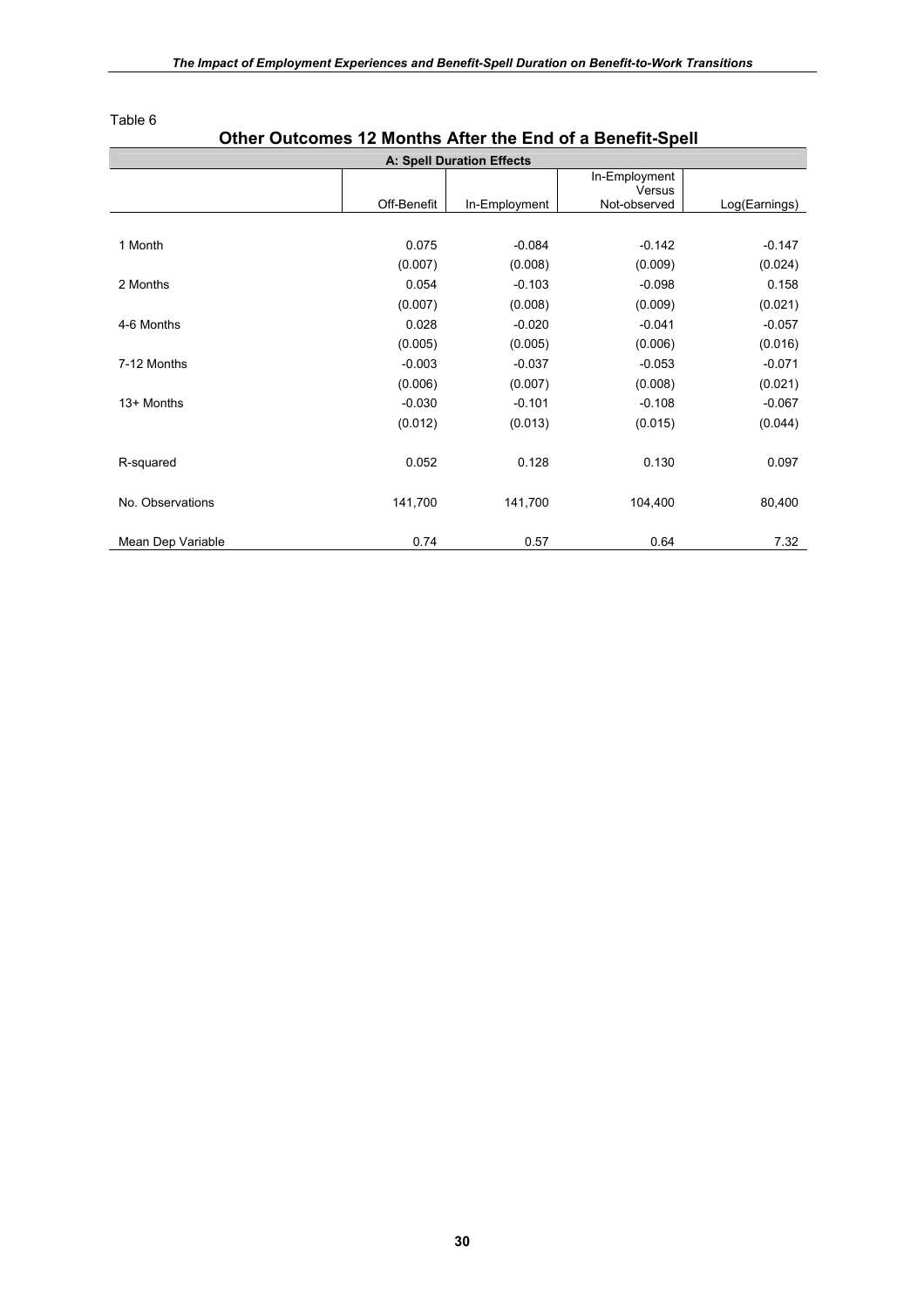Table 6 *Continued*

| <b>UULUUIIIGS</b>                                      | <b>B: Employment Effects on In-Employment</b> | IZ MORRIS ARCI THE FIRE OF A DEFIGIR-OPEN |                |          |          |           |  |  |
|--------------------------------------------------------|-----------------------------------------------|-------------------------------------------|----------------|----------|----------|-----------|--|--|
|                                                        |                                               | $\mathbf{1}$                              | $\overline{2}$ | $4 - 6$  | $7 - 12$ | $13+$     |  |  |
| <b>During Spell:</b>                                   |                                               |                                           |                |          |          |           |  |  |
| Employed in All Months                                 | 0.143                                         | $\ddotsc$                                 | .              | 0.061    | 0.162    | 0.278     |  |  |
|                                                        | (0.006)                                       |                                           |                | (0.009)  | (0.013)  | (0.029)   |  |  |
| <b>Employed in Some Months</b>                         | 0.262                                         | $\ddotsc$                                 | $\cdots$       | $-0.092$ | $-0.056$ | $\ddotsc$ |  |  |
|                                                        | (0.016)                                       |                                           |                | (0.017)  | (0.017)  |           |  |  |
| Pre-spell:                                             |                                               |                                           |                |          |          |           |  |  |
| Employed in Previous Month                             | 0.058                                         | 0.269                                     | 0.060          | $-0.052$ | $-0.051$ | $-0.046$  |  |  |
|                                                        | (0.008)                                       | (0.012)                                   | (0.011)        | (0.011)  | (0.013)  | (0.023)   |  |  |
| No. Months Employed                                    | 0.036                                         | $-0.008$                                  | 0.001          | 0.001    | $-0.012$ | $-0.019$  |  |  |
|                                                        | (0.001)                                       | (0.002)                                   | (0.002)        | (0.002)  | (0.002)  | (0.004)   |  |  |
| Avg Earnings/Avg Benefits                              | 0.002                                         | $-0.001$                                  | 0.001          | 0.000    | 0.005    | 0.001     |  |  |
|                                                        | (0.001)                                       | (0.001)                                   | (0.001)        | (0.001)  | (0.003)  | (0.004)   |  |  |
|                                                        |                                               |                                           |                |          |          |           |  |  |
| C: Employment Effects on In-Employment vs Not-observed |                                               |                                           |                |          |          |           |  |  |
|                                                        |                                               | 1                                         | $\overline{c}$ | $4 - 6$  | $7 - 12$ | $13+$     |  |  |
|                                                        |                                               |                                           |                |          |          |           |  |  |
| <b>During Spell:</b>                                   |                                               |                                           |                |          |          |           |  |  |
| Employed in All Months                                 | 0.114                                         | $\ddotsc$                                 | $\ddotsc$      | 0.060    | 0.154    | 0.245     |  |  |
|                                                        | (0.007)                                       |                                           |                | (0.010)  | (0.014)  | (0.033)   |  |  |
| <b>Employed in Some Months</b>                         | 0.277                                         | $\ddotsc$                                 | .              | $-0.108$ | $-0.069$ | $\ldots$  |  |  |
|                                                        | (0.019)                                       |                                           |                | (0.020)  | (0.020)  |           |  |  |
| Pre-spell:                                             |                                               |                                           |                |          |          |           |  |  |
| Employed in Previous Month                             | 0.039                                         | 0.311                                     | 0.066          | $-0.043$ | $-0.052$ | $-0.019$  |  |  |
|                                                        | (0.009)                                       | (0.014)                                   | (0.013)        | (0.012)  | (0.015)  | (0.027)   |  |  |
| No. Months Employed                                    | 0.035                                         | $-0.006$                                  | 0.002          | 0.004    | $-0.006$ | $-0.015$  |  |  |
|                                                        | (0.002)                                       | (0.002)                                   | (0.002)        | (0.002)  | (0.003)  | (0.005)   |  |  |
| Avg Earnings/Avg Benefits                              | 0.002                                         | $-0.002$                                  | 0.000          | 0.000    | 0.005    | $-0.001$  |  |  |
|                                                        | (0.001)                                       | (0.001)                                   | (0.001)        | (0.001)  | (0.004)  | (0.004)   |  |  |
|                                                        |                                               |                                           |                |          |          |           |  |  |
|                                                        | D: Employment Effects on Log(Earnings)        | 1                                         | $\overline{2}$ | $4 - 6$  | $7 - 12$ | $13+$     |  |  |

#### **Other Outcomes 12 Months After the End of a Benefit-Spell**

**During Spell**: Employed in All Months -0.070 … … -0.008 0.068 0.079  $(0.015)$   $(0.022)$   $(0.031)$   $(0.070)$  Employed in Some Months 0.027 … … 0.010 0.008 …  $(0.047)$   $(0.049)$   $(0.051)$ **Pre-spell**: Employed in Previous Month  $-0.102$  0.325 0.043  $-0.007$   $-0.003$  0.098 (0.020) (0.033) (0.027) (0.027) (0.032) (0.058) No. Months Employed 0.020 -0.019 -0.014 0.013 0.008 -0.004 (0.003) (0.005) (0.005) (0.005) (0.006) (0.011) Avg Earnings/Avg Benefits  $0.008$   $-0.006$   $-0.001$   $-0.003$   $0.023$   $-0.001$ (0.002) (0.002) (0.002) (0.003) (0.008) (0.007)

Notes: Standard errors are given in parentheses.<br>Symbol: ... not applicable

... not applicable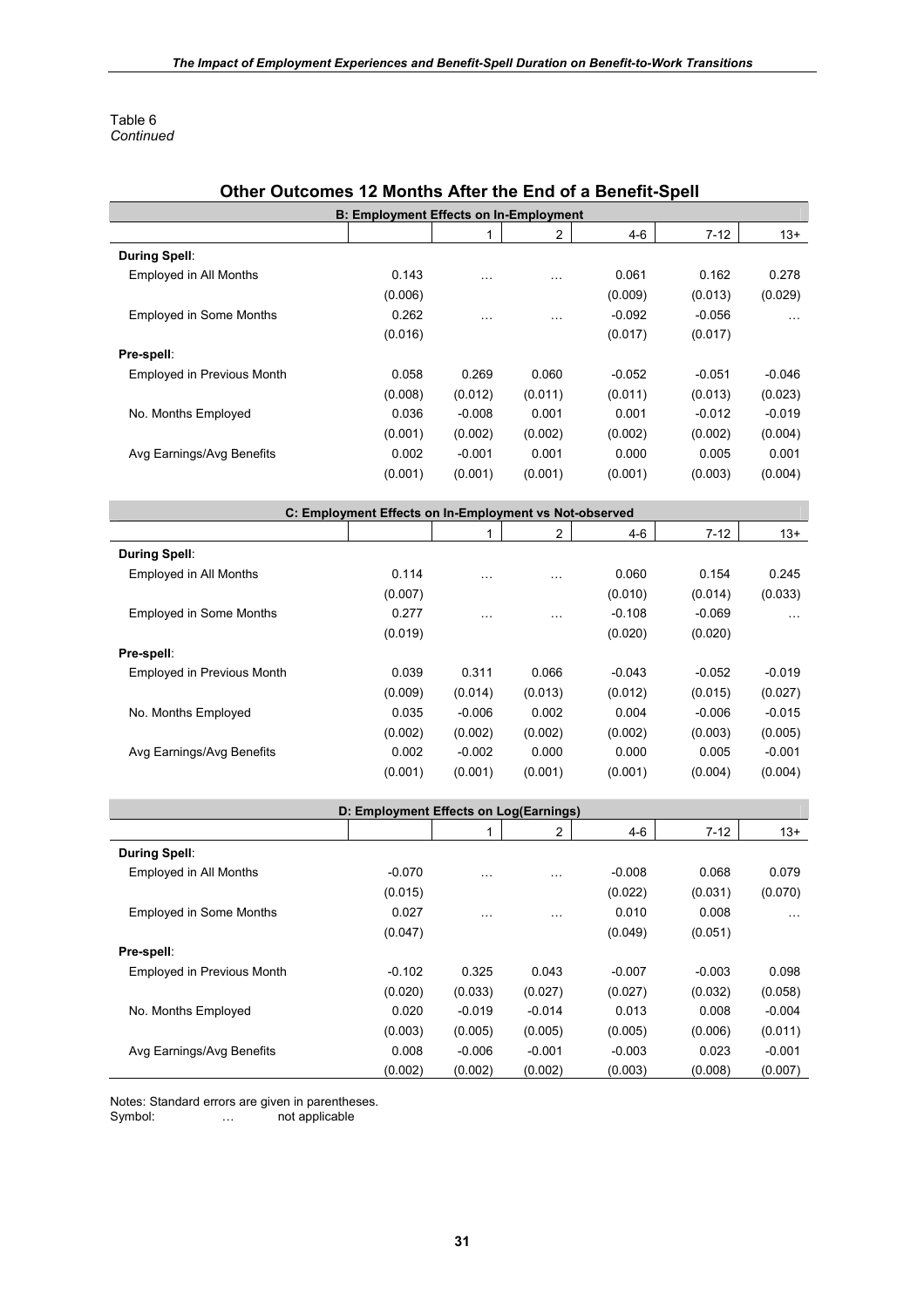# **Outcomes Three Months After the End of a Benefit-Spell A: Spell Duration Effects**  Off-Benefit In-Employment In-Employment Versus Not-observed Log(Earnings) 1 Month 10 -0.023 -0.115 -0.123 -0.239  $(0.004)$   $(0.006)$   $(0.007)$   $(0.025)$ 2 Months -0.006 -0.156 -0.147 0.248  $(0.005)$   $(0.007)$   $(0.007)$   $(0.007)$   $(0.019)$ 4-6 Months -0.010 -0.019 -0.013 -0.010 -0.067  $(0.003)$   $(0.005)$   $(0.005)$   $(0.015)$ 7-12 Months -0.060 -0.035 -0.022 -0.115  $(0.004)$   $(0.005)$   $(0.006)$   $(0.018)$ 13+ Months -0.066 -0.066 -0.067 -0.088 -0.161  $(0.005)$   $(0.007)$   $(0.007)$   $(0.007)$   $(0.026)$ R-squared **0.020** 0.020 0.220 0.231 0.117 No. Observations 194,900 194,900 194,900 175,000 111,000 Mean Dep Variable 120 0.90 0.57 0.59 0.59 7.26

|                                   | <b>B: Employment Effects on Off-Benefit</b> |          |          |          |          |          |
|-----------------------------------|---------------------------------------------|----------|----------|----------|----------|----------|
|                                   |                                             |          | 2        | $4 - 6$  | $7 - 12$ | $13+$    |
| During Spell:                     |                                             |          |          |          |          |          |
| Employed in All Months            | 0.002                                       | $\cdots$ | $\cdots$ | 0.013    | 0.020    | $-0.001$ |
|                                   | (0.004)                                     |          |          | (0.005)  | (0.007)  | (0.011)  |
| <b>Employed in Some Months</b>    | $-0.007$                                    | $\cdots$ | $\cdots$ | 0.002    | 0.012    | $\cdots$ |
|                                   | (0.005)                                     |          |          | (0.006)  | (0.007)  |          |
| Pre-spell:                        |                                             |          |          |          |          |          |
| <b>Employed in Previous Month</b> | 0.009                                       | 0.007    | $-0.009$ | 0.003    | $-0.009$ | $-0.015$ |
|                                   | (0.005)                                     | (0.007)  | (0.006)  | (0.006)  | (0.007)  | (0.009)  |
| No. Months Employed               | $-0.001$                                    | $-0.001$ | 0.003    | $-0.001$ | 0.004    | 0.004    |
|                                   | (0.001)                                     | (0.001)  | (0.001)  | (0.001)  | (0.001)  | (0.002)  |
| Avg Earnings/Avg Benefits         | 0.000                                       | 0.000    | 0.000    | 0.001    | $-0.003$ | 0.001    |
|                                   | (0.001)                                     | (0.001)  | (0.001)  | (0.001)  | (0.002)  | (0.002)  |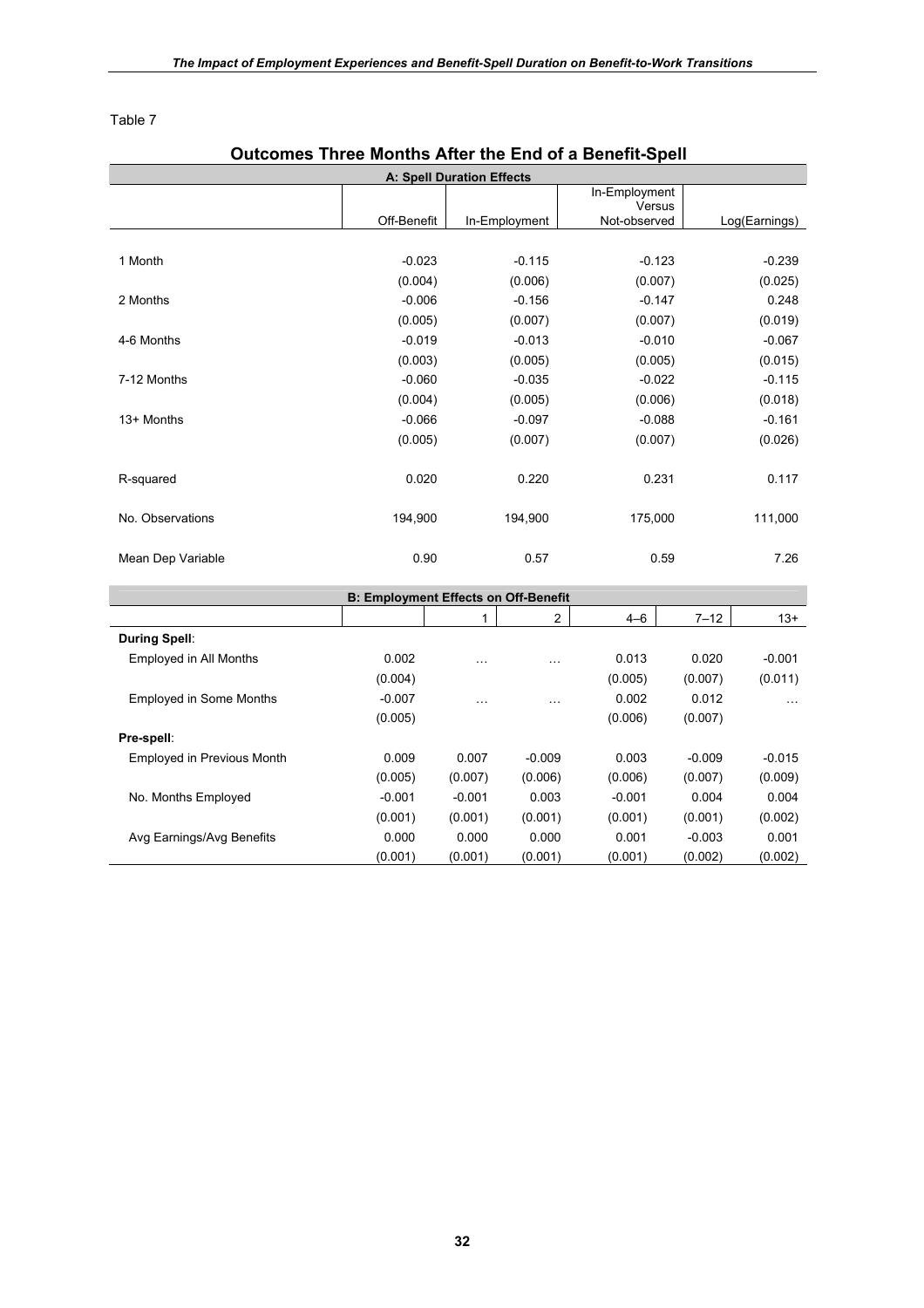#### Table 7 *Continued*

| Outcomes Three Months After the End of a Benefit-Spell     |                                        |           |                |          |          |          |  |  |  |
|------------------------------------------------------------|----------------------------------------|-----------|----------------|----------|----------|----------|--|--|--|
|                                                            | C: Employment Effects on In-Employment |           |                |          |          |          |  |  |  |
|                                                            |                                        | 1         | $\overline{c}$ | $4 - 6$  | $7 - 12$ | $13+$    |  |  |  |
| <b>During Spell:</b>                                       |                                        |           |                |          |          |          |  |  |  |
| Employed in All Months                                     | 0.225                                  | $\cdots$  | $\cdots$       | 0.076    | 0.180    | 0.325    |  |  |  |
|                                                            | (0.005)                                |           |                | (0.008)  | (0.010)  | (0.016)  |  |  |  |
| <b>Employed in Some Months</b>                             | 0.341                                  | .         | $\cdots$       | $-0.094$ | $-0.049$ |          |  |  |  |
|                                                            | (0.008)                                |           |                | (0.009)  | (0.010)  |          |  |  |  |
| Pre-spell:                                                 |                                        |           |                |          |          |          |  |  |  |
| Employed in Previous Month                                 | 0.035                                  | 0.443     | 0.121          | $-0.041$ | $-0.048$ | $-0.044$ |  |  |  |
|                                                            | (0.007)                                | (0.010)   | (0.009)        | (0.009)  | (0.010)  | (0.013)  |  |  |  |
| No. Months Employed                                        | 0.053                                  | $-0.027$  | $-0.007$       | $-0.007$ | $-0.022$ | $-0.029$ |  |  |  |
|                                                            | (0.001)                                | (0.002)   | (0.002)        | (0.002)  | (0.002)  | (0.002)  |  |  |  |
| Avg Earnings/Avg Benefits                                  | 0.002                                  | $-0.002$  | 0.000          | 0.000    | 0.007    | 0.001    |  |  |  |
|                                                            | (0.001)                                | (0.001)   | (0.001)        | (0.001)  | (0.003)  | (0.003)  |  |  |  |
|                                                            |                                        |           |                |          |          |          |  |  |  |
| D: Employment Effects on In-Employment Versus Not-observed |                                        |           |                |          |          |          |  |  |  |
|                                                            |                                        | 1         | $\overline{2}$ | 4-6      | $7 - 12$ | $13+$    |  |  |  |
| <b>During Spell:</b>                                       |                                        |           |                |          |          |          |  |  |  |
| Employed in All Months                                     | 0.219                                  | $\ddotsc$ | $\cdots$       | 0.071    | 0.168    | 0.311    |  |  |  |
|                                                            | (0.006)                                |           |                | (0.008)  | (0.011)  | (0.017)  |  |  |  |
| <b>Employed in Some Months</b>                             | 0.349                                  |           |                | $-0.100$ | $-0.058$ |          |  |  |  |
|                                                            | (0.008)                                | $\ddotsc$ | $\cdots$       | (0.010)  | (0.010)  | $\cdots$ |  |  |  |
| Pre-spell:                                                 |                                        |           |                |          |          |          |  |  |  |
| Employed in Previous Month                                 | 0.033                                  | 0.462     | 0.117          | $-0.048$ | $-0.059$ | $-0.045$ |  |  |  |
|                                                            |                                        |           |                |          |          |          |  |  |  |
|                                                            | (0.007)                                | (0.011)   | (0.010)        | (0.009)  | (0.011)  | (0.014)  |  |  |  |
| No. Months Employed                                        | 0.055                                  | $-0.029$  | $-0.008$       | $-0.006$ | $-0.021$ | $-0.030$ |  |  |  |
|                                                            | (0.001)                                | (0.002)   | (0.002)        | (0.002)  | (0.002)  | (0.003)  |  |  |  |
| Avg Earnings/Avg Benefits                                  | 0.002                                  | $-0.002$  | 0.000          | 0.000    | 0.009    | 0.001    |  |  |  |
|                                                            | (0.001)                                | (0.001)   | (0.001)        | (0.001)  | (0.003)  | (0.003)  |  |  |  |
|                                                            |                                        |           |                |          |          |          |  |  |  |
|                                                            | E: Employment Effects on Log(Earnings) |           |                |          |          |          |  |  |  |
|                                                            |                                        | 1         | $\overline{2}$ | $4 - 6$  | $7 - 12$ | $13+$    |  |  |  |
| <b>During Spell:</b>                                       |                                        |           |                |          |          |          |  |  |  |
| Employed in All Months                                     | $-0.193$                               | .         | $\cdots$       | 0.019    | 0.120    | 0.092    |  |  |  |
|                                                            | (0.013)                                |           |                | (0.019)  | (0.025)  | (0.039)  |  |  |  |
| <b>Employed in Some Months</b>                             | $-0.041$                               |           |                | 0.025    | 0.013    |          |  |  |  |
|                                                            | (0.025)                                |           |                | (0.029)  | (0.030)  |          |  |  |  |
| Pre-spell:                                                 |                                        |           |                |          |          |          |  |  |  |
| Employed in Previous Month                                 | $-0.221$                               | 0.433     | 0.012          | 0.086    | 0.151    | 0.193    |  |  |  |
|                                                            | (0.018)                                | (0.031)   | (0.024)        | (0.024)  | (0.027)  | (0.035)  |  |  |  |
| No. Months Employed                                        | 0.034                                  | $-0.034$  | $-0.012$       | $-0.002$ | $-0.014$ | $-0.017$ |  |  |  |
|                                                            | (0.003)                                | (0.005)   | (0.004)        | (0.004)  | (0.005)  | (0.006)  |  |  |  |
| Avg Earnings/Avg Benefits                                  | 0.012                                  | $-0.011$  | $-0.003$       | $-0.004$ | 0.024    | $-0.003$ |  |  |  |
|                                                            | (0.002)                                | (0.002)   | (0.002)        | (0.002)  | (0.007)  | (0.007)  |  |  |  |

#### **Outcomes Three Months After the End of a Benefit-Spell**

Notes: Standard errors are given in parentheses.

Symbol: … not applicable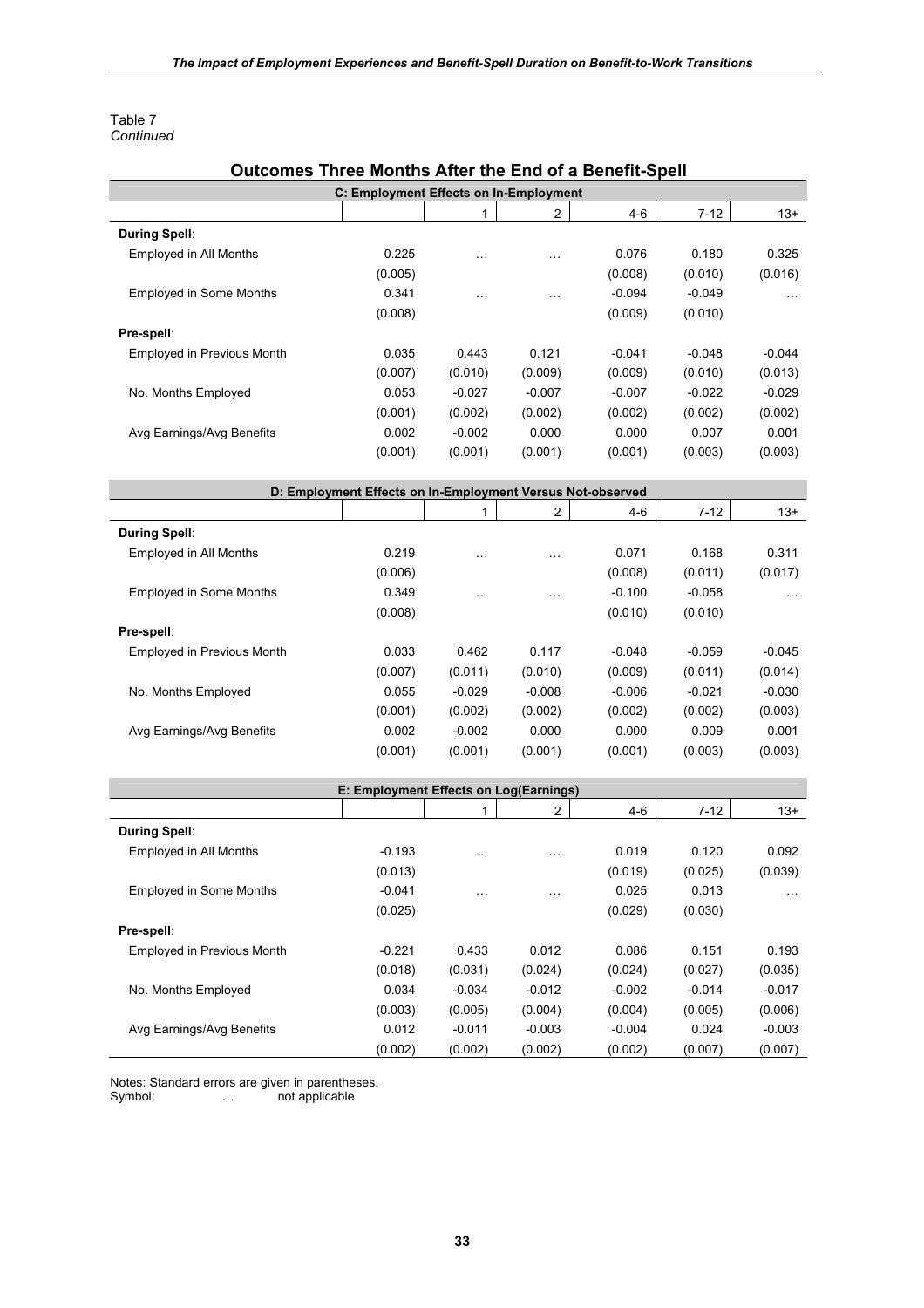# **Outcomes Six Months After the End of a Benefit-Spell A: Spell Duration Effects**  Off-Benefit | In-Employment In-Employment Versus<br>Not-observed Log(Earnings) 1 Month 10 -0.006 -0.006 -0.089 -0.102 -0.283  $(0.005)$   $(0.007)$   $(0.007)$   $(0.007)$   $(0.025)$ 2 Months -0.011 -0.126 -0.115 0.213  $(0.006)$   $(0.007)$   $(0.008)$   $(0.020)$ 4-6 Months -0.037 -0.018 -0.012 -0.075  $(0.004)$   $(0.005)$   $(0.005)$   $(0.016)$ 7-12 Months -0.117 -0.037 -0.009 -0.117 -0.037 -0.009 -0.117  $(0.005)$   $(0.006)$   $(0.006)$   $(0.019)$ 13+ Months -0.128 -0.091 -0.064 -0.126  $(0.006)$   $(0.008)$   $(0.009)$   $(0.030)$ R-squared 6.117 **Contract Contract Contract Contract Contract Contract Contract Contract Contract Contract Contract Contract Contract Contract Contract Contract Contract Contract Contract Contract Contract Contract Contrac** No. Observations 179,000 179,000 151,800 99,300 Mean Dep Variable 0.85 0.56 0.59 7.27 **B: Employment Effects on Off-Benefit**   $\begin{vmatrix} 1 & 1 & 2 & 4-6 & 7-12 & 13+1 \end{vmatrix}$ **During Spell**: Employed in All Months 0.011 … … 0.025 0.062 0.031  $(0.004)$   $(0.006)$   $(0.009)$   $(0.014)$  Employed in Some Months 0.009 … … 0.000 0.003 …  $(0.007)$   $(0.008)$   $(0.009)$ **Pre-spell**:

 Employed in Previous Month 0.015 0.014 0.001 0.002 -0.020 -0.032 (0.006) (0.009) (0.008) (0.008) (0.009) (0.012) No. Months Employed -0.002 0.000 0.001 -0.001 0.007 0.011 (0.001) (0.002) (0.001) (0.001) (0.002) (0.002) Avg Earnings/Avg Benefits  $0.000$  0.000 0.001 0.001 0.001 0.003  $(0.001)$   $(0.001)$   $(0.001)$   $(0.001)$   $(0.001)$   $(0.002)$   $(0.003)$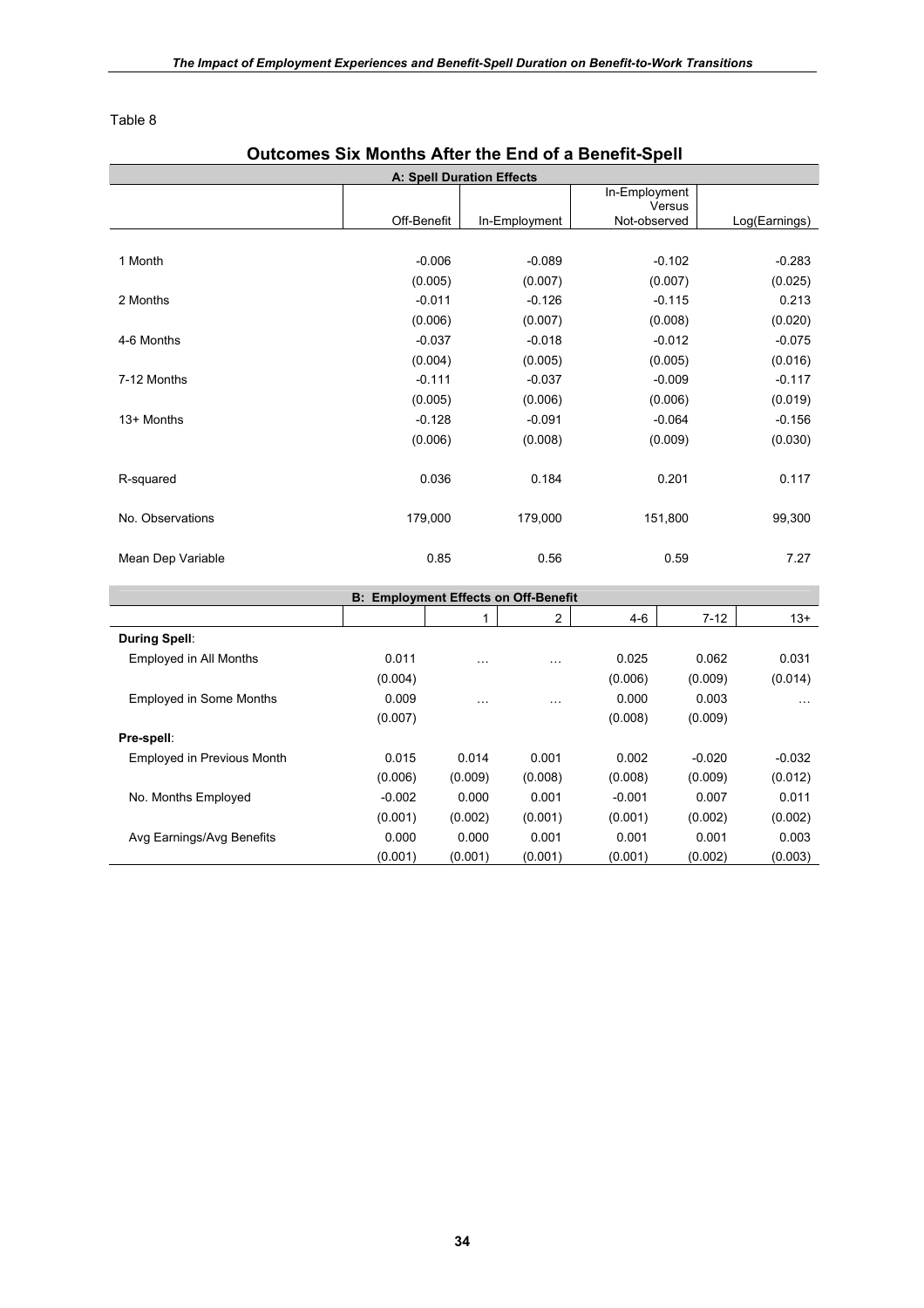| Table 8   |
|-----------|
| Continued |

# **Outcomes Six Months After the End of a Benefit-Spell**

|                                | C: Employment Effects on In-Employment                     |           |                |          |          |          |
|--------------------------------|------------------------------------------------------------|-----------|----------------|----------|----------|----------|
|                                |                                                            | 1         | 2              | $4 - 6$  | $7 - 12$ | $13+$    |
| <b>During Spell:</b>           |                                                            |           |                |          |          |          |
| Employed in All Months         | 0.180                                                      | $\ddotsc$ | $\ldots$       | 0.077    | 0.191    | 0.310    |
|                                | (0.006)                                                    |           |                | (0.008)  | (0.011)  | (0.018)  |
| <b>Employed in Some Months</b> | 0.284                                                      | $\ddotsc$ | $\ldots$       | $-0.076$ | $-0.042$ | .        |
|                                | (0.009)                                                    |           |                | (0.011)  | (0.011)  |          |
| Pre-spell:                     |                                                            |           |                |          |          |          |
| Employed in Previous Month     | 0.037                                                      | 0.329     | 0.077          | $-0.025$ | $-0.049$ | $-0.058$ |
|                                | (0.007)                                                    | (0.011)   | (0.010)        | (0.010)  | (0.011)  | (0.015)  |
| No. Months Employed            | 0.052                                                      | $-0.017$  | $-0.002$       | $-0.009$ | $-0.022$ | $-0.023$ |
|                                | (0.001)                                                    | (0.002)   | (0.002)        | (0.002)  | (0.002)  | (0.003)  |
| Avg Earnings/Avg Benefits      | 0.002                                                      | $-0.001$  | 0.001          | 0.001    | 0.008    | 0.001    |
|                                | (0.001)                                                    | (0.001)   | (0.001)        | (0.001)  | (0.003)  | (0.003)  |
|                                |                                                            |           |                |          |          |          |
|                                | D: Employment Effects on In-Employment Versus Not-observed |           |                |          |          |          |
|                                |                                                            | 1         | $\overline{c}$ | $4 - 6$  | $7 - 12$ | $13+$    |
| <b>During Spell:</b>           |                                                            |           |                |          |          |          |
| Employed in All Months         | 0.175                                                      | $\ddotsc$ | $\ldots$       | 0.065    | 0.159    | 0.282    |
|                                | (0.006)                                                    |           |                | (0.009)  | (0.012)  | (0.020)  |
| <b>Employed in Some Months</b> | 0.305                                                      | $\ddotsc$ | $\ddotsc$      | $-0.091$ | $-0.054$ | $\sim$   |
|                                | (0.010)                                                    |           |                | (0.012)  | (0.012)  |          |
| Pre-spell:                     |                                                            |           |                |          |          |          |
| Employed in Previous Month     | 0.029                                                      | 0.359     | 0.071          | $-0.027$ | $-0.053$ | $-0.053$ |
|                                | (0.007)                                                    | (0.012)   | (0.010)        | (0.010)  | (0.012)  | (0.017)  |
| No. Months Employed            | 0.056                                                      | $-0.020$  | $-0.003$       | $-0.008$ | $-0.023$ | $-0.026$ |
|                                | (0.001)                                                    | (0.002)   | (0.002)        | (0.002)  | (0.002)  | (0.003)  |
| Avg Earnings/Avg Benefits      | 0.001                                                      | $-0.001$  | 0.001          | 0.001    | 0.008    | $-0.001$ |
|                                | (0.001)                                                    | (0.001)   | (0.001)        | (0.001)  | (0.003)  | (0.003)  |
|                                |                                                            |           |                |          |          |          |
|                                | E: Employment Effects on Log(Earnings)                     |           |                |          |          |          |
|                                |                                                            | 1         | 2              | $4 - 6$  | $7 - 12$ | $13+$    |
| <b>During Spell:</b>           |                                                            |           |                |          |          |          |
| Employed in All Months         | $-0.172$                                                   | $\ddotsc$ |                | 0.031    | 0.141    | 0.130    |
|                                | (0.014)                                                    |           |                | (0.020)  | (0.027)  | (0.045)  |
| <b>Employed in Some Months</b> | $-0.020$                                                   | $\ddotsc$ | $\ddotsc$      | 0.033    | $-0.001$ | $\cdots$ |
|                                | (0.029)                                                    |           |                | (0.032)  | (0.034)  |          |
| Pre-spell:                     |                                                            |           |                |          |          |          |
| Employed in Previous Month     | $-0.206$                                                   | 0.480     | 0.043          | 0.088    | 0.121    | 0.127    |
|                                | (0.019)                                                    | (0.032)   | (0.026)        | (0.026)  | (0.029)  | (0.040)  |
| No. Months Employed            | 0.033                                                      | $-0.030$  | $-0.013$       | $-0.003$ | $-0.011$ | $-0.011$ |
|                                | (0.003)                                                    | (0.005)   | (0.005)        | (0.005)  | (0.005)  | (0.007)  |
| Avg Earnings/Avg Benefits      | 0.013                                                      | $-0.012$  | $-0.004$       | $-0.006$ | 0.017    | $-0.005$ |
|                                | (0.002)                                                    | (0.002)   | (0.002)        | (0.003)  | (0.007)  | (0.007)  |

Notes: Standard errors are given in parentheses.<br>Symbol: ... not applicable

... not applicable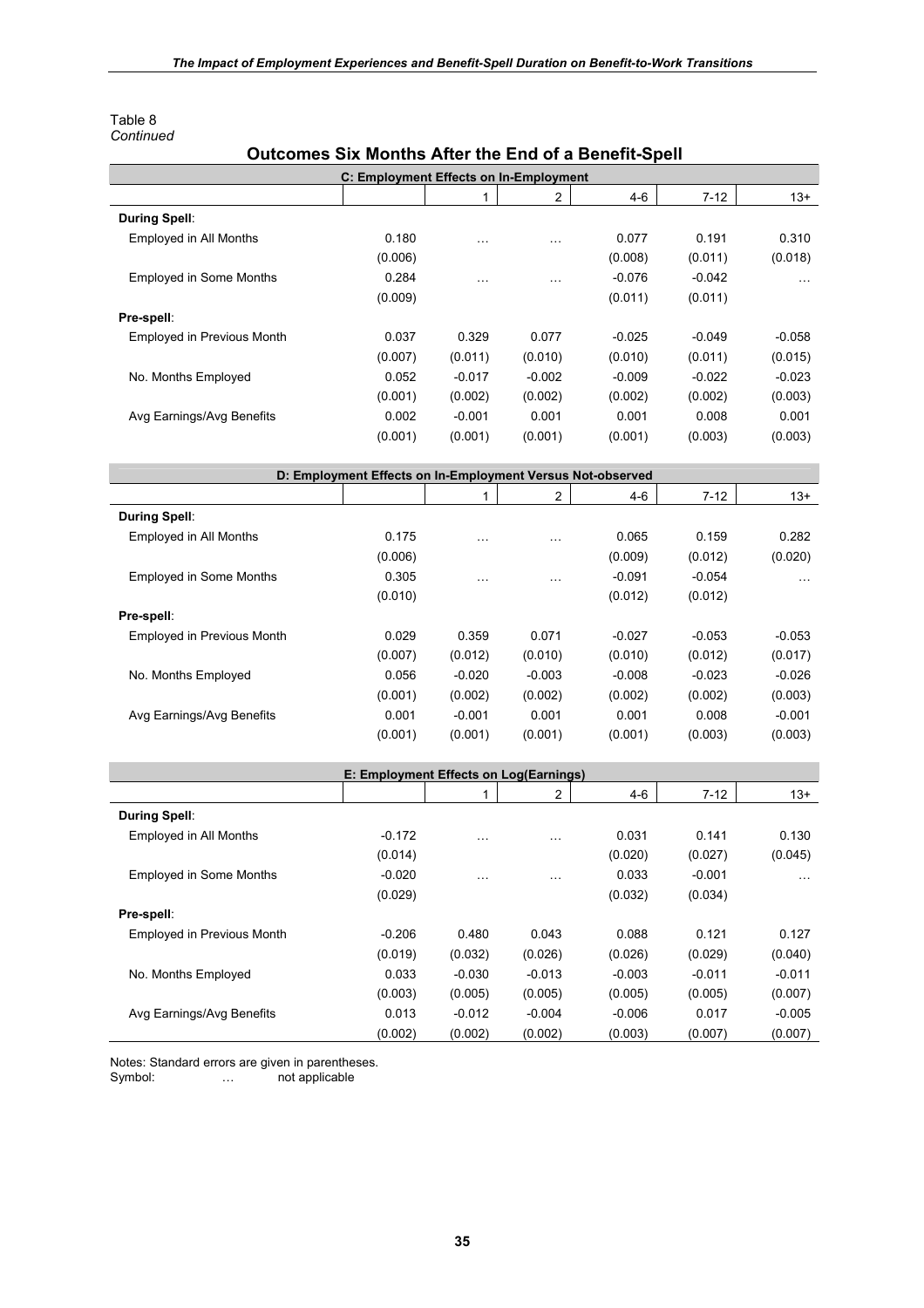# **Outcomes 18 Months After the End of a Benefit-Spell A: Spell Duration Effects**  Off-Benefit In-Employment In-Employment Versus<br>Not-observed Log(Earnings) 1 Month 1 2001 -0.099 -0.115 -0.213  $(0.007)$   $(0.009)$   $(0.010)$   $(0.029)$ 2 Months 0.005 -0.080 -0.073 0.130  $(0.008)$   $(0.010)$   $(0.010)$   $(0.010)$   $(0.026)$ 4-6 Months -0.028 -0.027 -0.027 -0.018 -0.081  $(0.005)$   $(0.007)$   $(0.007)$   $(0.007)$   $(0.020)$ 7-12 Months 0.008 0.010 0.012 0.030  $(0.008)$   $(0.010)$   $(0.012)$   $(0.030)$ R-squared **0.027** 0.105 0.111 0.092 No. Observations 69,800 89,800 89,800 75,100 50,500 Mean Dep Variable 2008 10.54 0.56 0.61 2.39 **B: Employment Effects on Off-Benefit**  1 2 4-6 7-12 **During Spell**: Employed in All Months 0.017 0.033 0.060  $(0.006)$   $(0.009)$   $(0.015)$ Employed in Some Months **0.051** 0.051 -0.018  $(0.009)$  (0.011) **Pre-spell**: Employed in Previous Month 0.028 0.023 -0.003 -0.004 -0.040  $(0.007)$   $(0.012)$   $(0.011)$   $(0.010)$   $(0.014)$ No. Months Employed 0.002 -0.003 0.000 -0.002 0.001  $(0.001)$   $(0.002)$   $(0.002)$   $(0.002)$   $(0.003)$ Avg Earnings/Avg Benefits  $-0.001$  0.001 0.001 0.001 0.005  $(0.001)$   $(0.001)$   $(0.001)$   $(0.001)$   $(0.001)$   $(0.004)$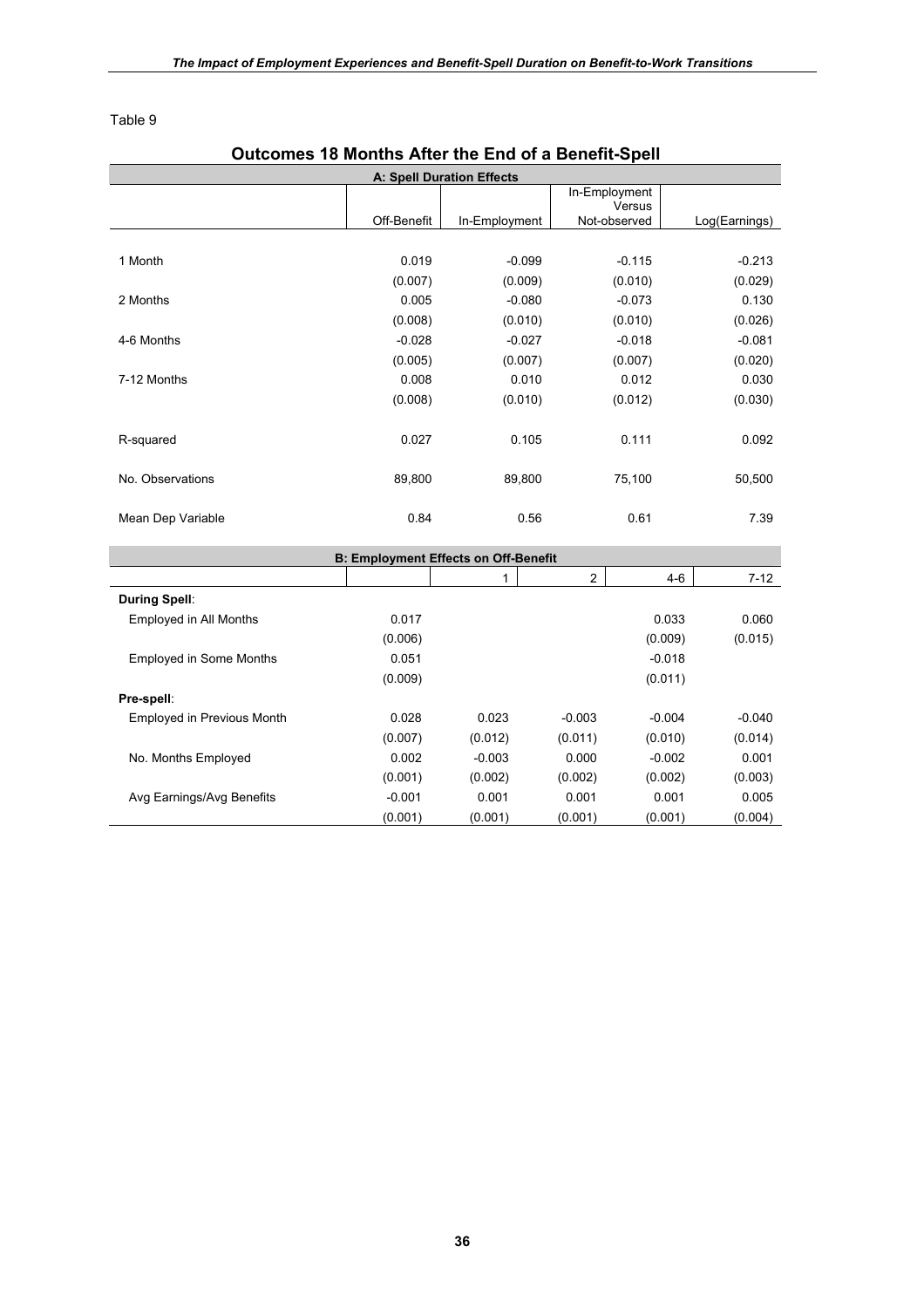Table 9 *Continued*

| Outcomes 18 Months After the End of a Benefit-Spell        |                                        |           |                |          |          |
|------------------------------------------------------------|----------------------------------------|-----------|----------------|----------|----------|
|                                                            | C: Employment Effects on In-Employment |           |                |          |          |
|                                                            |                                        | 1         | $\overline{2}$ | $4 - 6$  | $7 - 12$ |
| <b>During Spell:</b>                                       |                                        |           |                |          |          |
| Employed in All Months                                     | 0.098                                  | $\ddotsc$ | $\cdots$       | 0.065    | 0.181    |
|                                                            | (0.008)                                |           |                | (0.011)  | (0.019)  |
| <b>Employed in Some Months</b>                             | 0.182                                  | $\cdots$  | $\cdots$       | $-0.046$ | $\cdots$ |
|                                                            | (0.011)                                |           |                | (0.014)  |          |
| Pre-spell:                                                 |                                        |           |                |          |          |
| <b>Employed in Previous Month</b>                          | 0.050                                  | 0.219     | 0.046          | $-0.042$ | $-0.053$ |
|                                                            | (0.010)                                | (0.015)   | (0.014)        | (0.013)  | (0.018)  |
| No. Months Employed                                        | 0.035                                  | $-0.003$  | 0.003          | $-0.002$ | $-0.017$ |
|                                                            | (0.002)                                | (0.003)   | (0.003)        | (0.002)  | (0.003)  |
| Avg Earnings/Avg Benefits                                  | 0.000                                  | 0.000     | 0.002          | 0.002    | 0.007    |
|                                                            | (0.001)                                | (0.001)   | (0.001)        | (0.002)  | (0.005)  |
|                                                            |                                        |           |                |          |          |
| D: Employment Effects on In-Employment Versus Not-observed |                                        |           |                |          |          |
|                                                            |                                        | 1         | $\overline{2}$ | 4-6      | $7 - 12$ |
| <b>During Spell:</b>                                       |                                        |           |                |          |          |
| Employed in All Months                                     | 0.092                                  |           |                | 0.054    | 0.143    |
|                                                            |                                        | $\ddotsc$ | $\ddotsc$      | (0.012)  |          |
|                                                            | (0.008)                                |           |                |          | (0.021)  |
| <b>Employed in Some Months</b>                             | 0.188                                  | $\cdots$  | $\ddotsc$      | $-0.057$ | $\cdots$ |
|                                                            | (0.013)                                |           |                | (0.015)  |          |
| Pre-spell:                                                 |                                        |           |                |          |          |
| Employed in Previous Month                                 | 0.042                                  | 0.228     | 0.039          | $-0.048$ | $-0.054$ |
|                                                            | (0.010)                                | (0.016)   | (0.014)        | (0.014)  | (0.021)  |
| No. Months Employed                                        | 0.038                                  | $-0.003$  | 0.003          | 0.000    | $-0.017$ |
|                                                            | (0.002)                                | (0.003)   | (0.003)        | (0.003)  | (0.004)  |
| Avg Earnings/Avg Benefits                                  | 0.000                                  | 0.000     | 0.003          | 0.004    | 0.014    |
|                                                            | (0.001)                                | (0.001)   | (0.002)        | (0.002)  | (0.006)  |
|                                                            |                                        |           |                |          |          |
|                                                            | E: Employment Effects on Log(Earnings) |           |                |          |          |
|                                                            |                                        | 1         | $\overline{2}$ | $4 - 6$  | $7 - 12$ |
| <b>During Spell:</b>                                       |                                        |           |                |          |          |
| Employed in All Months                                     | $-0.083$                               | $\ddotsc$ | $\ddotsc$      | 0.027    | 0.088    |
|                                                            | (0.018)                                |           |                | (0.027)  | (0.045)  |
| <b>Employed in Some Months</b>                             | 0.071                                  |           |                | $-0.008$ |          |
|                                                            | (0.031)                                |           |                | (0.036)  |          |
| Pre-spell:                                                 |                                        |           |                |          |          |
| Employed in Previous Month                                 | $-0.081$                               | 0.315     | 0.001          | $-0.008$ | 0.025    |
|                                                            | (0.024)                                | (0.040)   | (0.034)        | (0.033)  | (0.046)  |
| No. Months Employed                                        | 0.020                                  | $-0.011$  | $-0.003$       | 0.007    | $-0.007$ |
|                                                            | (0.004)                                | (0.007)   | (0.006)        | (0.006)  | (0.008)  |
| Avg Earnings/Avg Benefits                                  | 0.004                                  | $-0.003$  | 0.002          | 0.004    | 0.035    |

#### **Outcomes 18 Months After the End of a Benefit-Spell**

Notes: Standard errors are given in parentheses.

Symbol: … not applicable

 $(0.002)$   $(0.003)$   $(0.003)$   $(0.004)$   $(0.013)$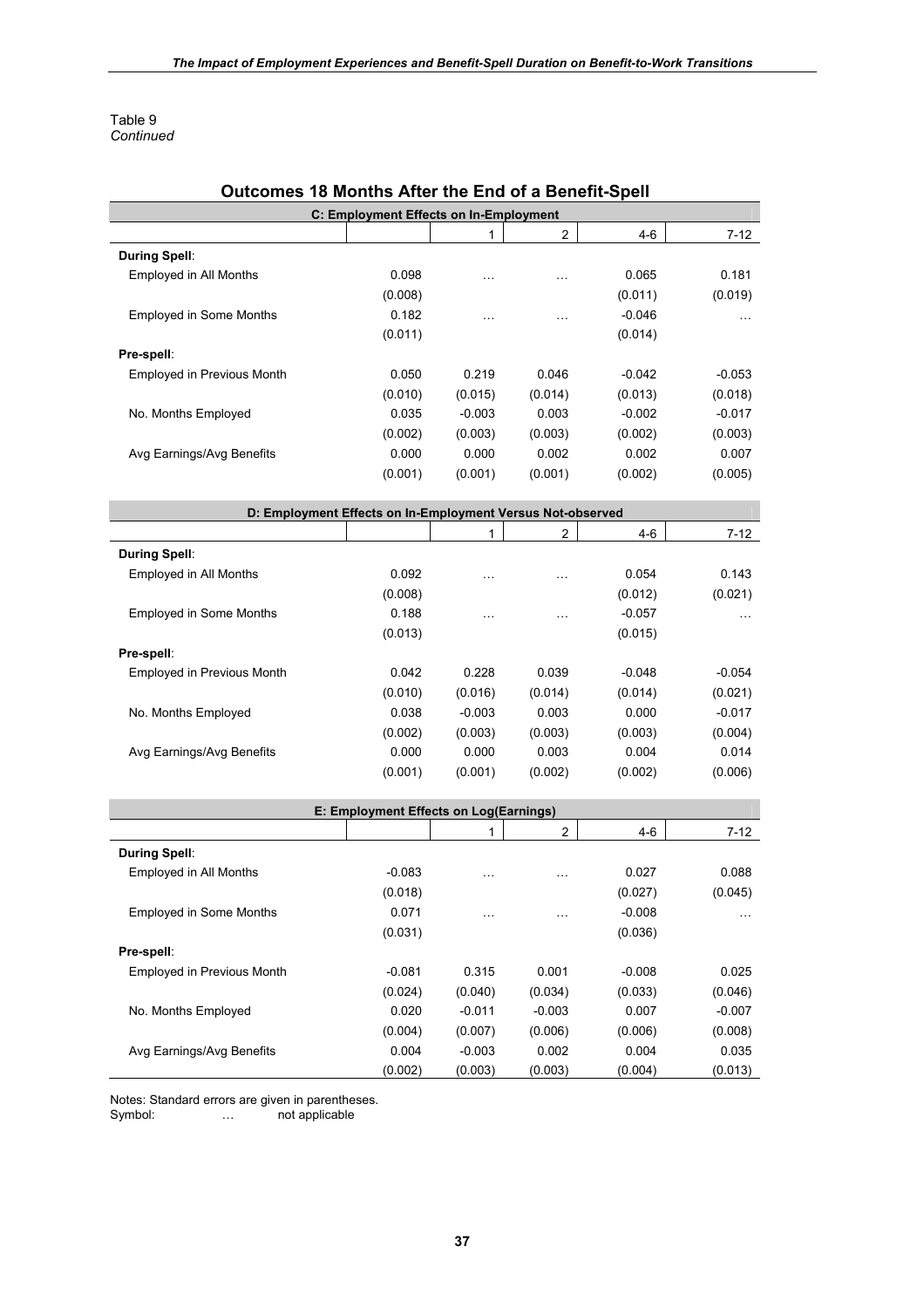|                          | Demographic and Location Coefficients |                                   |           |           |
|--------------------------|---------------------------------------|-----------------------------------|-----------|-----------|
|                          |                                       | Time Since End-of-Reference Spell |           |           |
|                          | 3 months                              | 6 months                          | 12 months | 18 months |
|                          |                                       |                                   |           |           |
| Female                   | $-0.020$                              | $-0.015$                          | $-0.015$  | $-0.008$  |
|                          | (0.002)                               | (0.002)                           | (0.003)   | (0.003)   |
| Age∶                     |                                       |                                   |           |           |
| $15 - 19$                | $-0.021$                              | $-0.010$                          | 0.038     | 0.024     |
|                          | (0.003)                               | (0.003)                           | (0.004)   | (0.005)   |
| $25 - 29$                | $-0.001$                              | $-0.001$                          | $-0.013$  | $-0.009$  |
|                          | (0.003)                               | (0.004)                           | (0.004)   | (0.005)   |
| $30 - 34$                | $-0.033$                              | $-0.025$                          | $-0.035$  | $-0.030$  |
|                          | (0.004)                               | (0.004)                           | (0.005)   | (0.006)   |
| $35 - 39$                | $-0.043$                              | $-0.034$                          | $-0.039$  | $-0.032$  |
|                          | (0.004)                               | (0.004)                           | (0.005)   | (0.007)   |
| $40 - 44$                | $-0.025$                              | $-0.023$                          | $-0.021$  | $-0.013$  |
|                          | (0.005)                               | (0.005)                           | (0.006)   | (0.008)   |
| 45-49                    | $-0.027$                              | $-0.020$                          | $-0.016$  | $-0.002$  |
|                          | (0.005)                               | (0.006)                           | (0.007)   | (0.009)   |
| $50 - 54$                | $-0.037$                              | $-0.030$                          | $-0.027$  | $-0.027$  |
|                          | (0.006)                               | (0.006)                           | (0.007)   | (0.010)   |
| $55 - 59$                | $-0.074$                              | $-0.072$                          | $-0.076$  | $-0.071$  |
|                          | (0.006)                               | (0.007)                           | (0.009)   | (0.012)   |
| $60 - 65$                | $-0.223$                              | $-0.222$                          | $-0.192$  | $-0.156$  |
|                          | (0.007)                               | (0.008)                           | (0.012)   | (0.017)   |
| <b>Regional Council:</b> |                                       |                                   |           |           |
| Northland                | 0.017                                 | 0.018                             | 0.044     | 0.069     |
|                          | (0.006)                               | (0.007)                           | (0.009)   | (0.011)   |
| Waikato                  | 0.029                                 | 0.034                             | 0.060     | 0.057     |
|                          | (0.004)                               | (0.004)                           | (0.005)   | (0.006)   |
| Bay of Plenty            | 0.020                                 | 0.024                             | 0.054     | 0.052     |
|                          | (0.005)                               | (0.005)                           | (0.006)   | (0.008)   |
| Hawke's Bay,             | 0.035                                 | 0.032                             | 0.076     | 0.070     |
| Gisborne                 | (0.005)                               | (0.006)                           | (0.007)   | (0.008)   |
| Taranaki                 | 0.058                                 | 0.053                             | 0.094     | 0.090     |
|                          | (0.007)                               | (0.007)                           | (0.009)   | (0.011)   |
| Manawatu,                | 0.036                                 | 0.039                             | 0.070     | 0.066     |
| Wanganui                 | (0.005)                               | (0.005)                           | (0.006)   | (0.007)   |
| Wellington               | 0.048                                 | 0.059                             | 0.084     | 0.104     |
|                          | (0.004)                               | (0.004)                           | (0.005)   | (0.006)   |
| West Coast, Tasman,      | 0.058                                 | 0.056                             | 0.094     | 0.091     |
| Nelson, Marlborough      | (0.007)                               | (0.007)                           | (0.008)   | (0.010)   |
| Canterbury               | 0.039                                 | 0.039                             | 0.064     | 0.068     |
|                          | (0.003)                               | (0.004)                           | (0.005)   | (0.005)   |
| Otago                    | 0.026                                 | 0.026                             | 0.051     | 0.059     |
|                          | (0.005)                               | (0.005)                           | (0.006)   | (0.007)   |
| Southland                | 0.064                                 | 0.046                             | 0.106     | 0.103     |
|                          | (0.007)                               | (0.008)                           | (0.009)   | (0.012)   |

### **In-Employment Versus Not-Observed Regressions – Demographic and Location Coefficients**

Notes: Standard errors are given in parentheses. The omitted age group is 20–24 and the omitted regional council is Auckland.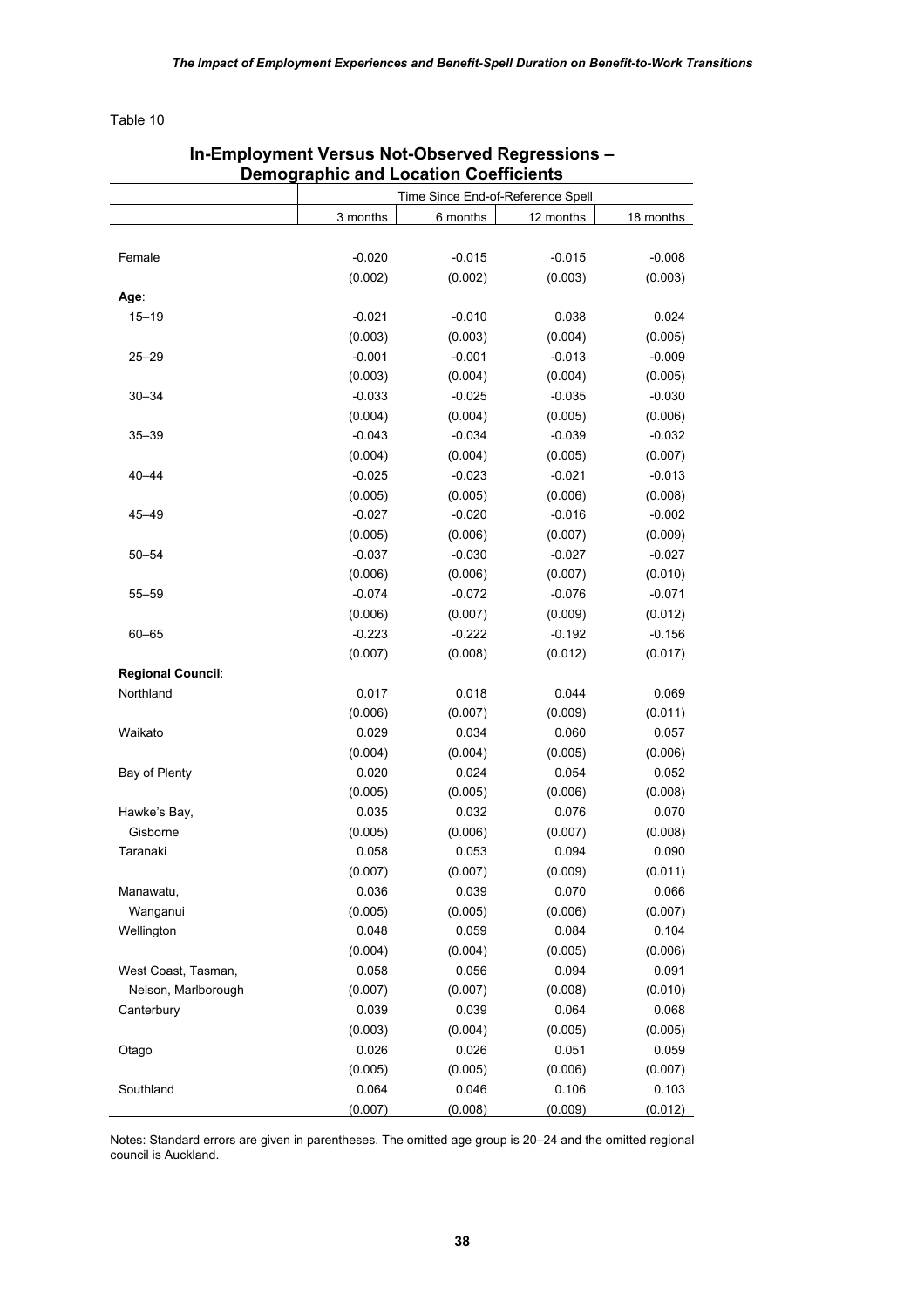Table A1

|                      | Summary of Core Benefits, 1999-2002 |                                     |         |         |
|----------------------|-------------------------------------|-------------------------------------|---------|---------|
|                      | 1999                                | 2000                                | 2001    | 2002    |
|                      |                                     |                                     |         |         |
|                      |                                     | A: All Core Benefits                |         |         |
| <b>Benefit type:</b> |                                     |                                     |         |         |
| <b>DPB</b>           | 30.3                                | 30.4                                | 30.8    | 31.5    |
| UB                   | 39.1                                | 38.1                                | 35.6    | 32.7    |
| Other                | 30.7                                | 31.5                                | 33.6    | 35.8    |
| Gender:              |                                     |                                     |         |         |
| Female               | 54.1                                | 55.1                                | 55.8    | 57.0    |
| Male                 | 45.9                                | 44.9                                | 44.2    | 43.0    |
| Age:                 |                                     |                                     |         |         |
| 16-24                | 22.4                                | 21.1                                | 20.2    | 19.3    |
| 25-49                | 57.5                                | 56.9                                | 56.3    | 55.8    |
| 50-64                | 19.0                                | 20.7                                | 22.1    | 23.4    |
|                      |                                     |                                     |         |         |
| Totals               | 368,425                             | 361,748                             | 355,356 | 345,987 |
|                      |                                     |                                     |         |         |
|                      |                                     | <b>B: Domestic Purposes Benefit</b> |         |         |
| Gender:              |                                     |                                     |         |         |
| Female               | 91.0                                | 91.2                                | 91.1    | 91.0    |
| Male                 | 9.0                                 | 8.8                                 | 8.9     | 9.0     |
| Age:                 |                                     |                                     |         |         |
| 16-24                | 18.3                                | 18.2                                | 18.1    | 18.0    |
| 25-49                | 75.9                                | 75.8                                | 75.7    | 75.5    |
| 50-64                | 5.8                                 | 6.0                                 | 6.2     | 6.5     |
|                      |                                     |                                     |         |         |
| Totals               | 111,529                             | 110,017                             | 109,475 | 109,057 |
|                      |                                     |                                     |         |         |
|                      |                                     | <b>C: Unemployment Benefit</b>      |         |         |
| Gender:              |                                     |                                     |         |         |
| Female               | 30.0                                | 31.4                                | 31.6    | 32.9    |
| Male                 | 70.0                                | 68.6                                | 68.4    | 67.1    |
| Age∶                 |                                     |                                     |         |         |
| 16-24                | 31.3                                | 29.5                                | 28.3    | 27.7    |
| 25-49                | 51.3                                | 50.9                                | 50.0    | 48.4    |
| 50-64                | 17.1                                | 19.2                                | 21.3    | 23.3    |
|                      |                                     |                                     |         |         |
| <b>Totals</b>        | 143,916                             | 137,908                             | 126,488 | 113,218 |
|                      |                                     |                                     |         |         |
|                      |                                     | <b>D: Other Benefits</b>            |         |         |
| Gender:              |                                     |                                     |         |         |
| Female               | 48.3                                | 48.9                                | 48.9    | 49.0    |
| Male                 | 51.7                                | 51.1                                | 51.1    | 51.0    |
| Age:                 |                                     |                                     |         |         |
| 16-24                | 15.0                                | 13.8                                | 13.5    | 12.6    |
| 25-49                | 47.2                                | 45.9                                | 45.3    | 45.3    |
| 50-64                | 34.6                                | 36.8                                | 37.6    | 38.4    |
|                      |                                     |                                     |         |         |
| Totals               | 112,980                             | 113,823                             | 119,393 | 123,712 |
|                      |                                     |                                     |         |         |

Notes*:* The summary data for this table were provided by MSD, and pertain to April months. The main entries in the table are (column) percentages of the relevant totals in each panel, and do not sum to 100 because the age groupings are not exhaustive.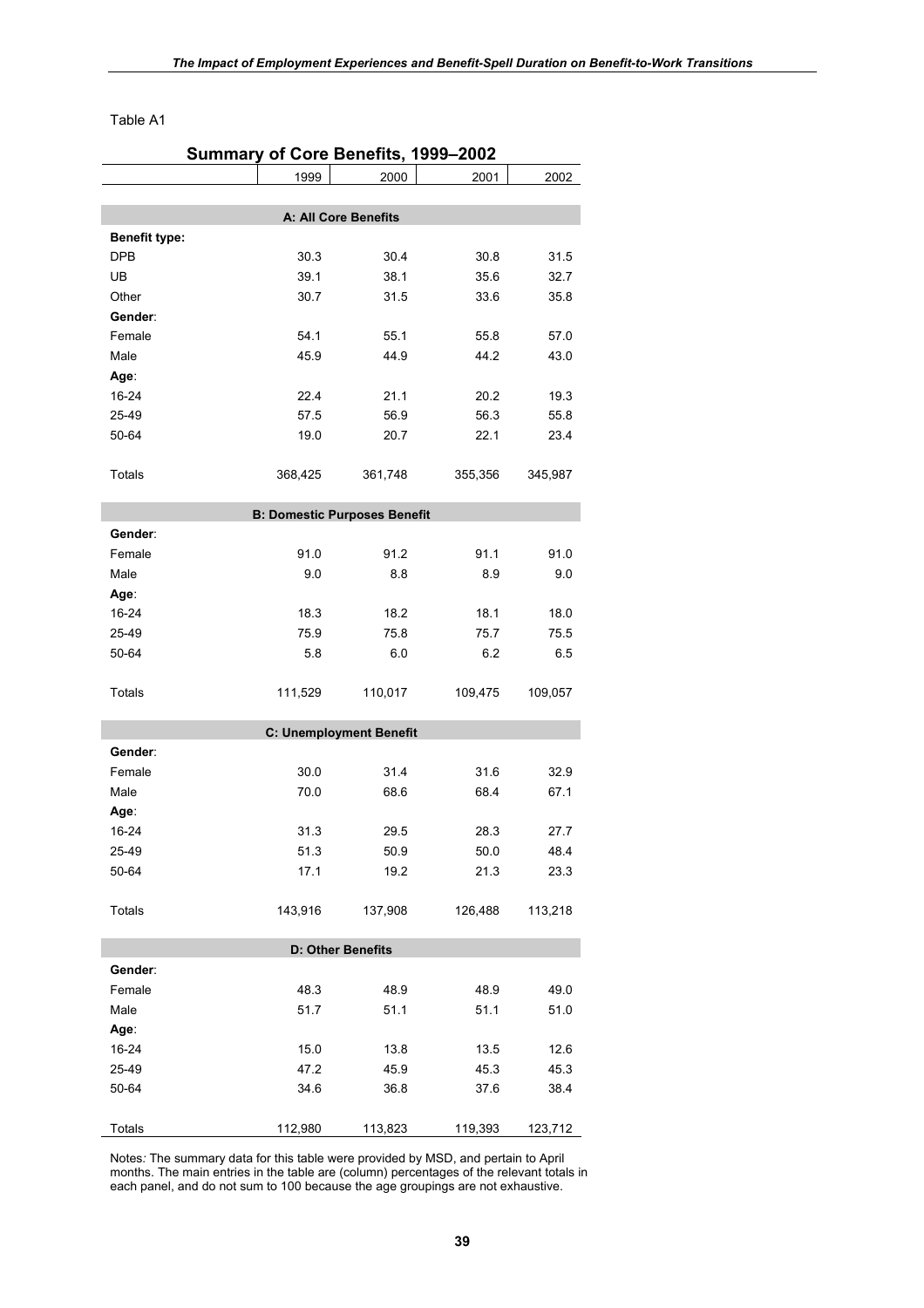Table A<sub>2</sub>a Table A2a

Off-Benefit 12 Months After the End of a Benefit-Spell, by Gender and Age **Off-Benefit 12 Months After the End of a Benefit-Spell, by Gender and Age** 

|                            | $\bar{\bar{\mathbf{x}}}$ | All<br>Males | Males<br>15-24 | Males<br>25-49 | Males<br>50-65 | All<br>Females | Females<br>15-24 | Females<br>25-49 | Females<br>50-65 |
|----------------------------|--------------------------|--------------|----------------|----------------|----------------|----------------|------------------|------------------|------------------|
| Spell Duration:            |                          |              |                |                |                |                |                  |                  |                  |
| 1 Month                    | 0.075                    | 0.083        | 0.033          | 0.105          | 0.144          | 0.067          | 0.029            | 0.095            | 0.030            |
|                            | (0.007)                  | (0.010)      | (0.016)        | (0.014)        | (0.032)        | (0.010)        | (0.016)          | (0.013)          | (0.034)          |
| 2 Months                   | 0.054                    | 0.066        | 0.040          | 0.090          | 0.078          | 0.041          | 0.032            | 0.048            | 0.025            |
|                            | (0.007)                  | (0.010)      | (0.016)        | (0.015)        | (0.043)        | (0.010)        | (0.015)          | (0.015)          | (0.046)          |
| 4-6 Months                 | 0.028                    | 0.032        | 0.025          | 0.035          | 0.041          | 0.025          | 0.025            | 0.020            | 0.023            |
|                            | (0.005)                  | (0.007)      | (0.011)        | (0.010)        | (0.026)        | (0.007)        | (0.011)          | (0.010)          | (0.028)          |
| 7-12 Months                | $-0.003$                 | 0.003        | $-0.015$       | 0.011          | 0.010          | $-0.007$       | $-0.021$         | $-0.004$         | $-0.041$         |
|                            | (0.006)                  | (0.009)      | (0.014)        | (0.012)        | (0.029)        | (0.009)        | (0.016)          | (0.013)          | (0.031)          |
| 13+ Months                 | $-0.030$                 | $-0.037$     | $-0.074$       | $-0.026$       | $-0.035$       | $-0.022$       | $-0.052$         | $-0.007$         | $-0.079$         |
|                            | (0.012)                  | (0.016)      | (0.029)        | (0.022)        | (0.044)        | (0.017)        | (0.029)          | (0.023)          | (0.048)          |
| During Spell:              |                          |              |                |                |                |                |                  |                  |                  |
| Employed in All Months     | 0.022                    | 0.019        | 0.038          | 0.002          | 0.000          | 0.027          | 0.025            | 0.029            | 0.035            |
|                            | (0.006)                  | (0.008)      | (0.012)        | (0.012)        | (0.034)        | (0.008)        | (0.011)          | (0.013)          | (0.037)          |
| Employed in Some Months    | 0.026                    | 0.023        | 0.075          | $-0.001$       | 0.007          | 0.035          | 0.080            | 0.021            | $-0.071$         |
|                            | (0.014)                  | (0.019)      | (0.034)        | (0.026)        | (0.060)        | (0.021)        | (0.035)          | (0.030)          | (0.068)          |
| Pre-spell:                 |                          |              |                |                |                |                |                  |                  |                  |
| Employed in Previous Month | 0.001                    | 0.001        | 0.002          | $-0.009$       | 0.015          | 0.001          | 0.014            | $-0.020$         | $-0.018$         |
|                            | (0.007)                  | (0.010)      | (0.015)        | (0.015)        | (0.047)        | (0.011)        | (0.014)          | (0.017)          | (0.057)          |
| No. Months Employed        | 0.010                    | 0.012        | 0.013          | 0.010          | 0.018          | 0.007          | 0.010            | 0.003            | 0.005            |
|                            | (0.001)                  | (0.002)      | (0.003)        | (0.003)        | (0.008)        | (0.002)        | (0.003)          | (0.003)          | (0.010)          |
| Avg Earnings/Avg Benefits  | 0.002                    | 0.003        | 0.017          | 0.003          | $-0.001$       | 0.001          | 0.020            | 0.000            | 0.004            |
|                            | (0.001)                  | (0.001)      | (0.006)        | (0.001)        | (0.003)        | (0.001)        | (0.010)          | (0.002)          | (0.003)          |
|                            |                          |              |                |                |                |                |                  |                  |                  |
| R-squared                  | 0.052                    | 0.049        | 0.059          | 0.041          | 0.032          | 0.057          | 0.072            | 0.039            | 0.030            |
| No. Observations           | 141,700                  | 71,700       | 31,200         | 34,600         | 5,900          | 70,000         | 33,100           | 31,500           | 5,400            |
| Mean Off-Benefit           | 0.74                     | 0.74         | 0.71           | 0.77           | 0.76           | 0.73           | 0.70             | 0.77             | 0.75             |
|                            |                          |              |                |                |                |                |                  |                  |                  |

Notes: Standard errors are given in parentheses. Notes: Standard errors are given in parentheses.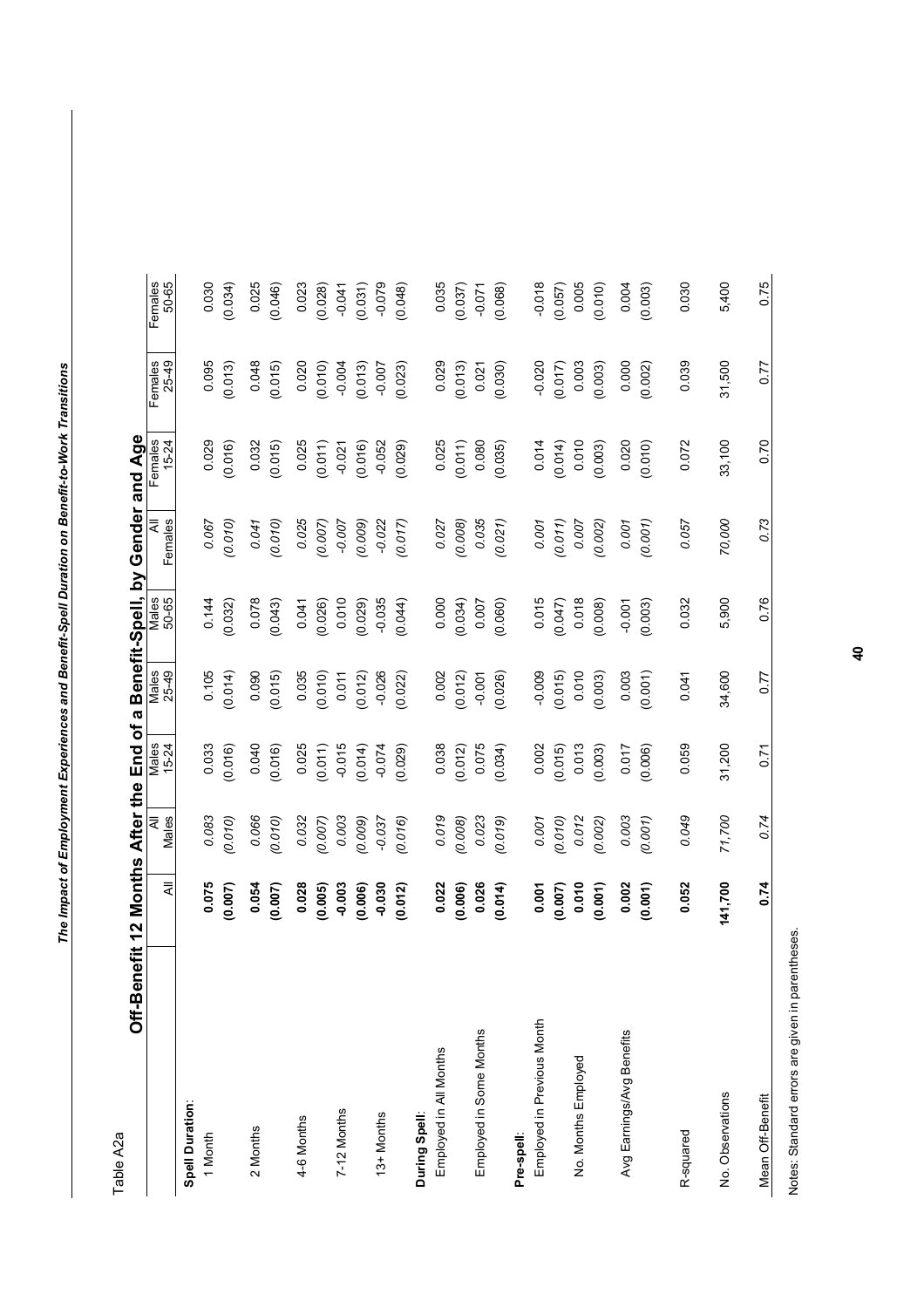Table A2b Table A2b

|                                                                                      | ic<br>Color                    |
|--------------------------------------------------------------------------------------|--------------------------------|
| Š<br>.<br>באת אם היים                                                                | $\frac{1}{2}$<br>$\frac{1}{2}$ |
| $\frac{1}{2}$                                                                        | $\frac{1}{2}$                  |
| i<br>$\blacksquare$                                                                  | å                              |
| ・1 でもの 12<br>İ,                                                                      | ەم<br>مە                       |
| . the End of $\overline{\phantom{a}}$<br>֖֖֖֖֧֖֧֖֚֚֚֚֚֚֚֚֚֚֚֚֚֚֚֚֚֚֚֚֚֚֚֚֚֚֚֚֡֬֝֝֓֝֓ | $\overline{\mathbf{r}}$<br>j   |
| .<br>.<br>$\vdots$                                                                   |                                |
| $\frac{1}{2}$                                                                        |                                |
| $\vdots$<br>I                                                                        |                                |
|                                                                                      |                                |

|                            | $\bar{\bar{\kappa}}$ | All<br>Males | Males<br>15-24 | Males<br>25-49 | Males<br>50-65 | ₹<br>Females | Females<br>15-24 | Females<br>25-49 | Females<br>50-65 |
|----------------------------|----------------------|--------------|----------------|----------------|----------------|--------------|------------------|------------------|------------------|
| <b>Spell Duration:</b>     |                      |              |                |                |                |              |                  |                  |                  |
| 1 Month                    | $-0.084$             | 0.088        | $-0.054$       | $-0.103$       | $-0.069$       | $-0.079$     | $-0.074$         | $-0.058$         | $-0.116$         |
|                            | (0.008)              | (0.011)      | (0.017)        | (0.015)        | (0.033)        | (0.010)      | (0.017)          | (0.015)          | (0.032)          |
| 2 Months                   | $-0.103$             | $-0.097$     | $-0.091$       | $-0.090$       | $-0.191$       | $-0.108$     | $-0.067$         | $-0.131$         | $-0.288$         |
|                            | (0.008)              | (0.011)      | (0.017)        | (0.017)        | (0.044)        | (0.011)      | (0.016)          | (0.017)          | (0.044)          |
| 4-6 Months                 | $-0.020$             | $-0.022$     | $-0.014$       | $-0.033$       | 0.040          | $-0.019$     | $-0.010$         | $-0.014$         | $-0.037$         |
|                            | (0.005)              | (0.008)      | (0.012)        | (0.011)        | (0.026)        | (0.008)      | (0.012)          | (0.011)          | (0.026)          |
| 7-12 Months                | $-0.037$             | $-0.020$     | 0.031          | $-0.047$       | 0.009          | $-0.057$     | $-0.014$         | $-0.058$         | $-0.061$         |
|                            | (0.007)              | (0.010)      | (0.016)        | (0.014)        | (0.029)        | (0.010)      | (0.017)          | (0.014)          | (0.029)          |
| 13+ Months                 | $-0.101$             | $-0.086$     | $-0.078$       | $-0.090$       | $-0.023$       | $-0.117$     | $-0.118$         | $-0.086$         | $-0.147$         |
|                            | (0.013)              | (0.018)      | (0.031)        | (0.024)        | (0.045)        | (0.018)      | (0.031)          | (0.025)          | (0.045)          |
| During Spell:              |                      |              |                |                |                |              |                  |                  |                  |
| Employed in All Months     | 0.143                | 0.150        | 0.142          | 0.148          | 0.256          | 0.136        | 0.100            | 0.168            | 0.251            |
|                            | (0.006)              | (0.009)      | (0.013)        | (0.013)        | (0.035)        | (0.009)      | (0.012)          | (0.014)          | (0.035)          |
| Employed in Some Months    | 0.262                | 0.228        | 0.229          | 0.206          | 0.349          | 0.307        | 0.278            | 0.316            | 0.331            |
|                            | (0.016)              | (0.021)      | (0.037)        | (0.029)        | (0.061)        | (0.023)      | (0.037)          | (0.033)          | (0.065)          |
| Pre-spell:                 |                      |              |                |                |                |              |                  |                  |                  |
| Employed in Previous Month | 0.058                | 0.039        | 0.034          | 0.050          | 0.008          | 0.078        | 0.071            | 0.086            | 0.001            |
|                            | (0.008)              | (0.011)      | (0.016)        | (0.017)        | (0.048)        | (0.011)      | (0.015)          | (0.018)          | (0.055)          |
| No. Months Employed        | 0.036                | 0.039        | 0.032          | 0.042          | 0.066          | 0.032        | 0.029            | 0.033            | 0.060            |
|                            | (0.001)              | (0.002)      | (0.003)        | (0.003)        | (0.008)        | (0.002)      | (0.003)          | (0.003)          | (0.010)          |
| Avg Earnings/Avg Benefits  | 0.002                | 0.001        | $-0.005$       | 0.001          | $-0.001$       | 0.003        | 0.007            | 0.002            | 0.003            |
|                            | (0.001)              | (0.001)      | (0.006)        | (0.001)        | (0.003)        | (0.002)      | (0.011)          | (0.002)          | (0.003)          |
|                            |                      |              |                |                |                |              |                  |                  |                  |
| R-squared                  | 0.128                | 0.124        | 0.083          | 0.144          | 0.264          | 0.135        | 0.080            | 0.162            | 0.338            |
| No. Observations           | 141,700              | 71,700       | 31,200         | 34,600         | 5,900          | 70,000       | 33,100           | 31,500           | 5,400            |
| Mean Dep Variable          | 0.57                 | 0.56         | 0.58           | 0.56           | 0.51           | 0.57         | 0.60             | 0.55             | 0.51             |
|                            |                      |              |                |                |                |              |                  |                  |                  |

Notes: Standard errors are given in parentheses. Notes: Standard errors are given in parentheses.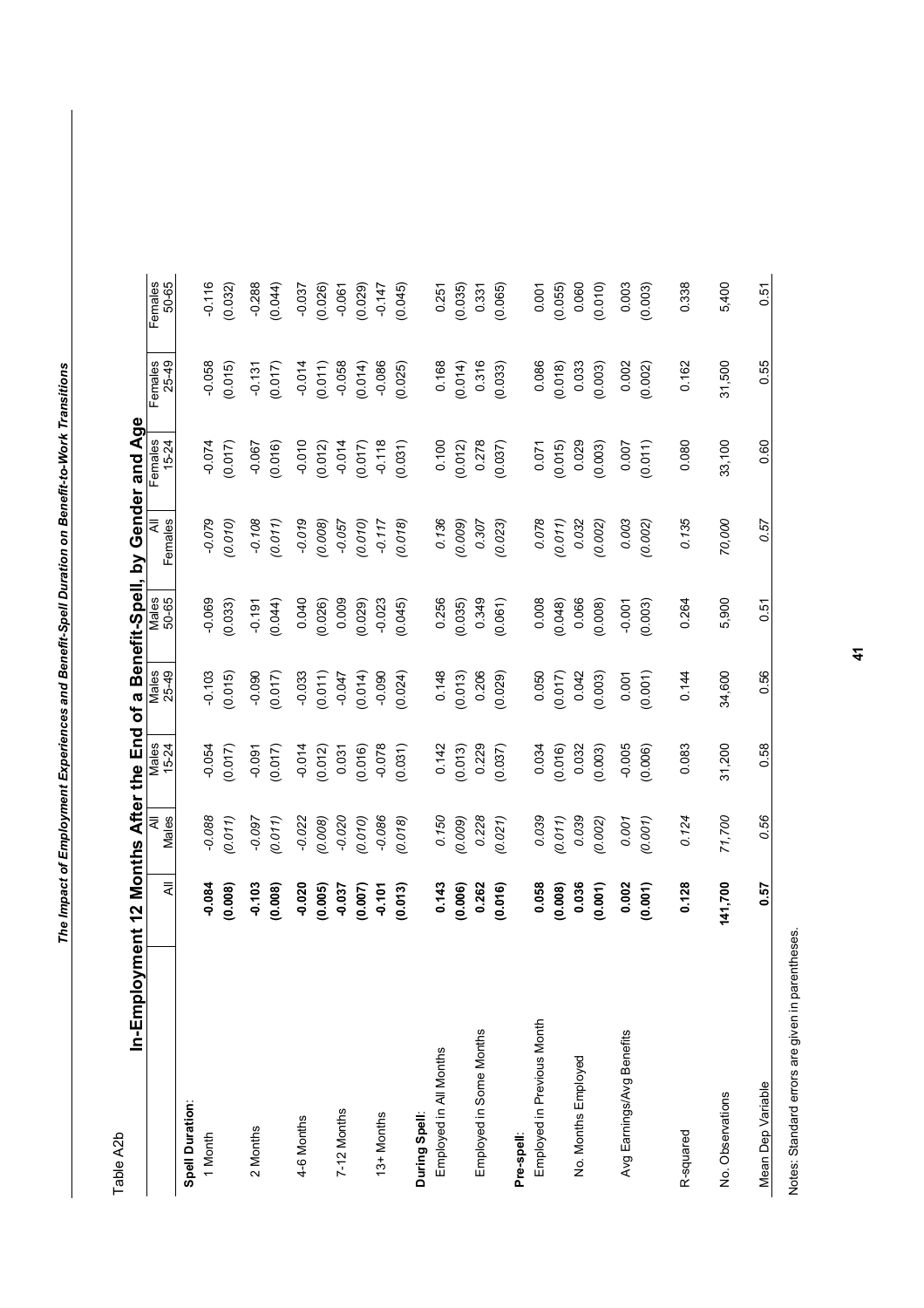Table A2c

| In-Employment Versus Not-Observed 12 Months After the End of a Benefit-Spell, by Gender and Age |          |            |                |                |                |              |                      |                  |                  |
|-------------------------------------------------------------------------------------------------|----------|------------|----------------|----------------|----------------|--------------|----------------------|------------------|------------------|
|                                                                                                 | ₹        | Males<br>₹ | Nales<br>15-24 | Males<br>25-49 | Males<br>50-65 | Females<br>₹ | Females<br>$15 - 24$ | 25-49<br>Females | Females<br>50-65 |
|                                                                                                 |          |            |                |                |                |              |                      |                  |                  |
| <b>Spell Duration:</b>                                                                          |          |            |                |                |                |              |                      |                  |                  |
| 1 Month                                                                                         | $-0.142$ | $-0.147$   | $-0.103$       | $-0.159$       | $-0.113$       | $-0.137$     | $-0.134$             | $-0.113$         | $-0.156$         |
|                                                                                                 | (0.009)  | (0.012)    | (0.020)        | (0.017)        | (0.036)        | (0.012)      | (0.020)              | (0.016)          | (0.037)          |
| 2 Months                                                                                        | $-0.098$ | $-0.101$   | $-0.091$       | $-0.100$       | $-0.185$       | $-0.094$     | $-0.037$             | $-0.131$         | $-0.257$         |
|                                                                                                 | (0.009)  | (0.013)    | (0.019)        | (0.018)        | (0.048)        | (0.013)      | (0.019)              | (0.019)          | (0.050)          |
| 4-6 Months                                                                                      | $-0.041$ | $-0.045$   | $-0.037$       | $-0.057$       | 0.040          | $-0.038$     | $-0.032$             | $-0.031$         | $-0.054$         |
|                                                                                                 | (0.006)  | (0.009)    | (0.014)        | (0.012)        | (0.031)        | (0.009)      | (0.014)              | (0.013)          | (0.031)          |
| 7-12 Months                                                                                     | $-0.053$ | $-0.035$   | 0.030          | $-0.068$       | 0.009          | $-0.073$     | $-0.002$             | $-0.082$         | $-0.073$         |
|                                                                                                 | (0.008)  | (0.011)    | (0.019)        | (0.015)        | (0.034)        | (0.012)      | (0.021)              | (0.016)          | (0.035)          |
| 13+ Months                                                                                      | $-0.108$ | $-0.093$   | $-0.069$       | $-0.099$       | $-0.017$       | $-0.124$     | $-0.106$             | $-0.088$         | $-0.193$         |
|                                                                                                 | (0.015)  | (0.021)    | (0.041)        | (0.028)        | (0.054)        | (0.022)      | (0.040)              | (0.029)          | (0.055)          |
| During Spell:                                                                                   |          |            |                |                |                |              |                      |                  |                  |
| Employed in All Months                                                                          | 0.114    | 0.125      | 0.106          | 0.129          | 0.250          | 0.103        | 0.056                | 0.149            | 0.181            |
|                                                                                                 | (0.007)  | (0.010)    | (0.015)        | (0.015)        | (0.038)        | (0.010)      | (0.014)              | (0.016)          | (0.040)          |
| Employed in Some Months                                                                         | 0.277    | 0.262      | 0.234          | 0.248          | 0.362          | 0.299        | 0.254                | 0.314            | 0.263            |
|                                                                                                 | (0.019)  | (0.025)    | (0.047)        | (0.034)        | (0.072)        | (0.027)      | (0.047)              | (0.038)          | (0.078)          |
| Pre-spell                                                                                       |          |            |                |                |                |              |                      |                  |                  |
| Employed in Previous Month                                                                      | 0.039    | 0.020      | $-0.006$       | 0.049          | 0.031          | 0.058        | 0.039                | 0.072            | 0.065            |
|                                                                                                 | (0.009)  | (0.013)    | (0.019)        | (0.019)        | (0.054)        | (0.013)      | (0.018)              | (0.021)          | (0.064)          |
| No. Months Employed                                                                             | 0.035    | 0.038      | 0.031          | 0.039          | 0.065          | 0.033        | 0.026                | 0.036            | 0.056            |
|                                                                                                 | (0.002)  | (0.002)    | (0.003)        | (0.004)        | (0.010)        | (0.002)      | (0.003)              | (0.004)          | (0.011)          |
| Avg Earnings/Avg Benefits                                                                       | 0.002    | 0.001      | $-0.003$       | 0.001          | 0.001          | 0.004        | 0.001                | 0.002            | 0.003            |
|                                                                                                 | (0.001)  | (0.001)    | (0.006)        | (0.001)        | (0.003)        | (0.002)      | (0.012)              | (0.003)          | (0.003)          |
|                                                                                                 |          |            |                |                |                |              |                      |                  |                  |
| R-squared                                                                                       | 0.130    | 0.128      | 0.075          | 0.153          | 0.294          | 0.135        | 0.065                | 0.166            | 0.355            |
| No. Observations                                                                                | 104,400  | 53,100     | 22,100         | 26,500         | 4,500          | 51,300       | 23,000               | 24,200           | 4,100            |
| Mean Dep Variable                                                                               | 0.64     | 0.64       | 0.66           | 0.63           | 0.58           | 0.63         | 0.68                 | 0.60             | 0.57             |

Notes: Standard errors are given in parentheses. Notes: Standard errors are given in parentheses.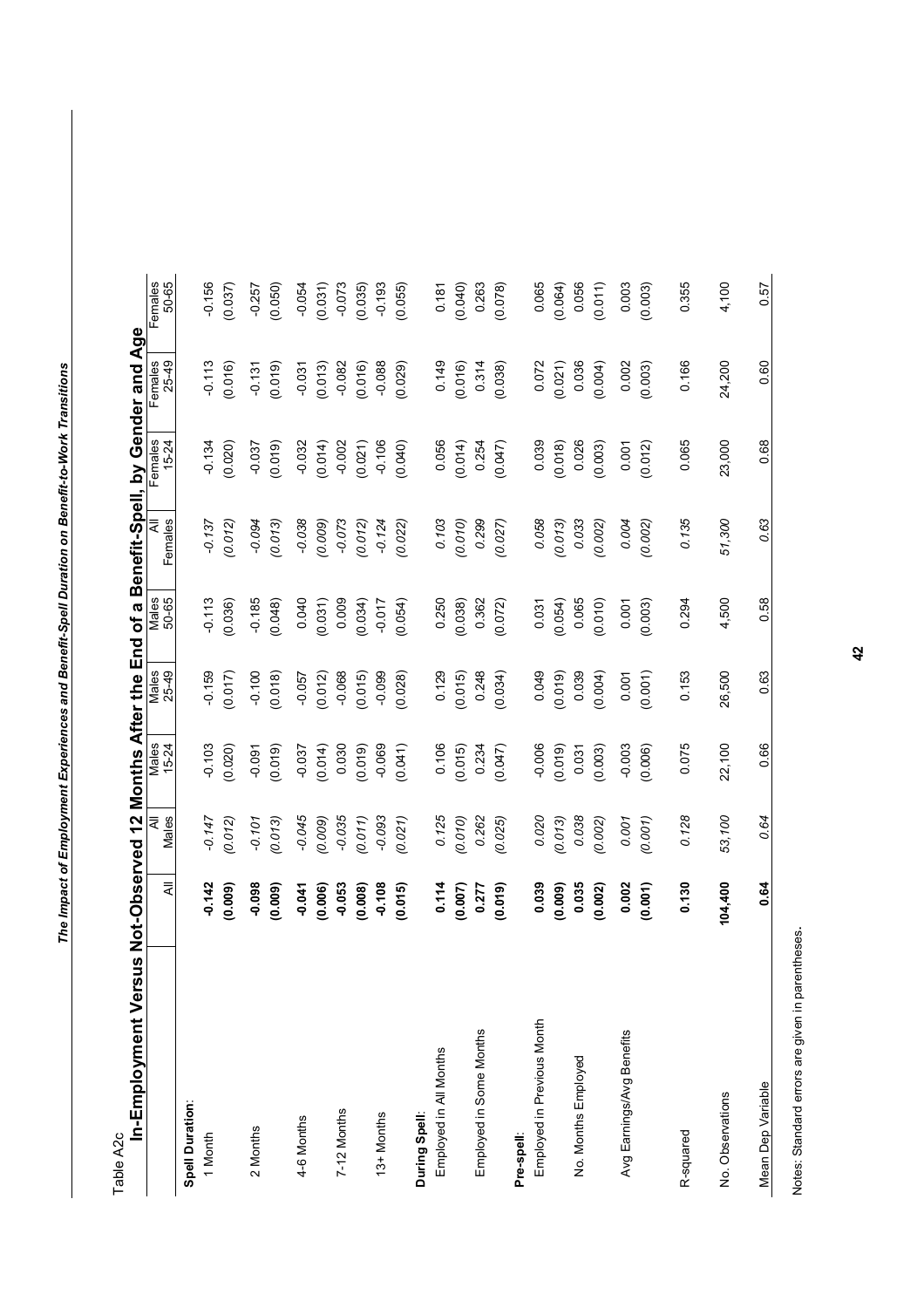Table A2d Table A2d

Log(Earnings) 12 Months After the End of a Benefit-Spell, by Gender and Age **Log(Earnings) 12 Months After the End of a Benefit-Spell, by Gender and Age** 

|                            | $\bar{z}$ | All<br>Males | Males<br>15-24 | Males<br>25-49 | Males<br>50-65 | $\overline{a}$<br>Females | Females<br>15-24 | Females<br>25-49 | Females<br>50-65 |
|----------------------------|-----------|--------------|----------------|----------------|----------------|---------------------------|------------------|------------------|------------------|
| Spell Duration:            |           |              |                |                |                |                           |                  |                  |                  |
| 1 Month                    | $-0.147$  | $-0.141$     | $-0.322$       | 0.060          | $-0.175$       | $-0.143$                  | $-0.067$         | $-0.209$         | $-0.293$         |
|                            | (0.024)   | (0.033)      | (0.050)        | (0.047)        | (0.140)        | (0.036)                   | (0.052)          | (0.051)          | (0.156)          |
| 2 Months                   | 0.158     | 0.189        | 0.137          | 0.240          | 0.140          | 0.111                     | 0.051            | 0.151            | 0.293            |
|                            | (0.021)   | (0.027)      | (0.041)        | (0.039)        | (0.118)        | (0.031)                   | (0.042)          | (0.047)          | (0.141)          |
| 4-6 Months                 | $-0.057$  | $-0.063$     | $-0.075$       | $-0.065$       | 0.194          | $-0.056$                  | $-0.040$         | $-0.090$         | 0.133            |
|                            | (0.016)   | (0.021)      | (0.032)        | (0.030)        | (0.095)        | (0.024)                   | (0.034)          | (0.036)          | (0.107)          |
| 7-12 Months                | $-0.071$  | $-0.041$     | $-0.066$       | $-0.037$       | 0.099          | $-0.117$                  | $-0.052$         | $-0.217$         | $-0.014$         |
|                            | (0.021)   | (0.027)      | (0.041)        | (0.038)        | (0.108)        | (0.033)                   | (0.050)          | (0.048)          | (0.125)          |
| 13+ Months                 | $-0.067$  | $-0.063$     | $-0.075$       | $-0.101$       | 0.104          | $-0.079$                  | $-0.017$         | $-0.174$         | $-0.128$         |
|                            | (0.044)   | (0.056)      | (0.096)        | (0.074)        | (0.176)        | (0.068)                   | (0.104)          | (0.096)          | (0.281)          |
| During Spell:              |           |              |                |                |                |                           |                  |                  |                  |
| Employed in All Months     | $-0.070$  | -0.097       | $-0.097$       | $-0.107$       | 0.000          | $-0.035$                  | 0.020            | $-0.085$         | $-0.190$         |
|                            | (0.015)   | (0.020)      | (0.030)        | (0.028)        | (0.077)        | (0.022)                   | (0.030)          | (0.035)          | (0.090)          |
| Employed in Some Months    | 0.027     | 0.002        | 0.052          | $-0.034$       | 0.038          | 0.077                     | 0.124            | 0.030            | 0.055            |
|                            | (0.047)   | (0.059)      | (0.105)        | (0.076)        | (0.183)        | (0.075)                   | (0.115)          | (0.108)          | (0.267)          |
| Pre-spell:                 |           |              |                |                |                |                           |                  |                  |                  |
| Employed in Previous Month | $-0.102$  | $-0.077$     | $-0.104$       | $-0.056$       | $-0.123$       | $-0.136$                  | $-0.150$         | $-0.152$         | $-0.050$         |
|                            | (0.020)   | (0.026)      | (0.039)        | (0.037)        | (0.120)        | (0.029)                   | (0.039)          | (0.048)          | (0.146)          |
| No. Months Employed        | 0.020     | 0.013        | 0.020          | 0.001          | 0.062          | 0.025                     | 0.027            | 0.018            | 0.051            |
|                            | (0.003)   | (0.005)      | (0.007)        | (0.007)        | (0.022)        | (0.005)                   | (0.007)          | (0.008)          | (0.027)          |
| Avg Earnings/Avg Benefits  | 0.008     | 0.007        | 0.050          | 0.008          | $-0.002$       | 0.009                     | 0.076            | 0.008            | 0.008            |
|                            | (0.002)   | (0.002)      | (0.016)        | (0.002)        | (0.006)        | (0.003)                   | (0.026)          | (0.004)          | (0.006)          |
|                            |           |              |                |                |                |                           |                  |                  |                  |
| R-squared                  | 0.097     | 0.100        | 0.073          | 0.047          | 0.058          | 0.075                     | 0.086            | 0.043            | 0.073            |
| No. Observations           | 80,400    | 40,500       | 18,000         | 19,400         | 3,000          | 39,900                    | 19,800           | 17,300           | 2,800            |
| Mean Dep Variable          | 7.32      | 7.45         | 7.24           | 7.63           | 7.60           | 7.20                      | 7.08             | 7.33             | 7.23             |
|                            |           |              |                |                |                |                           |                  |                  |                  |

Notes: Standard errors are given in parentheses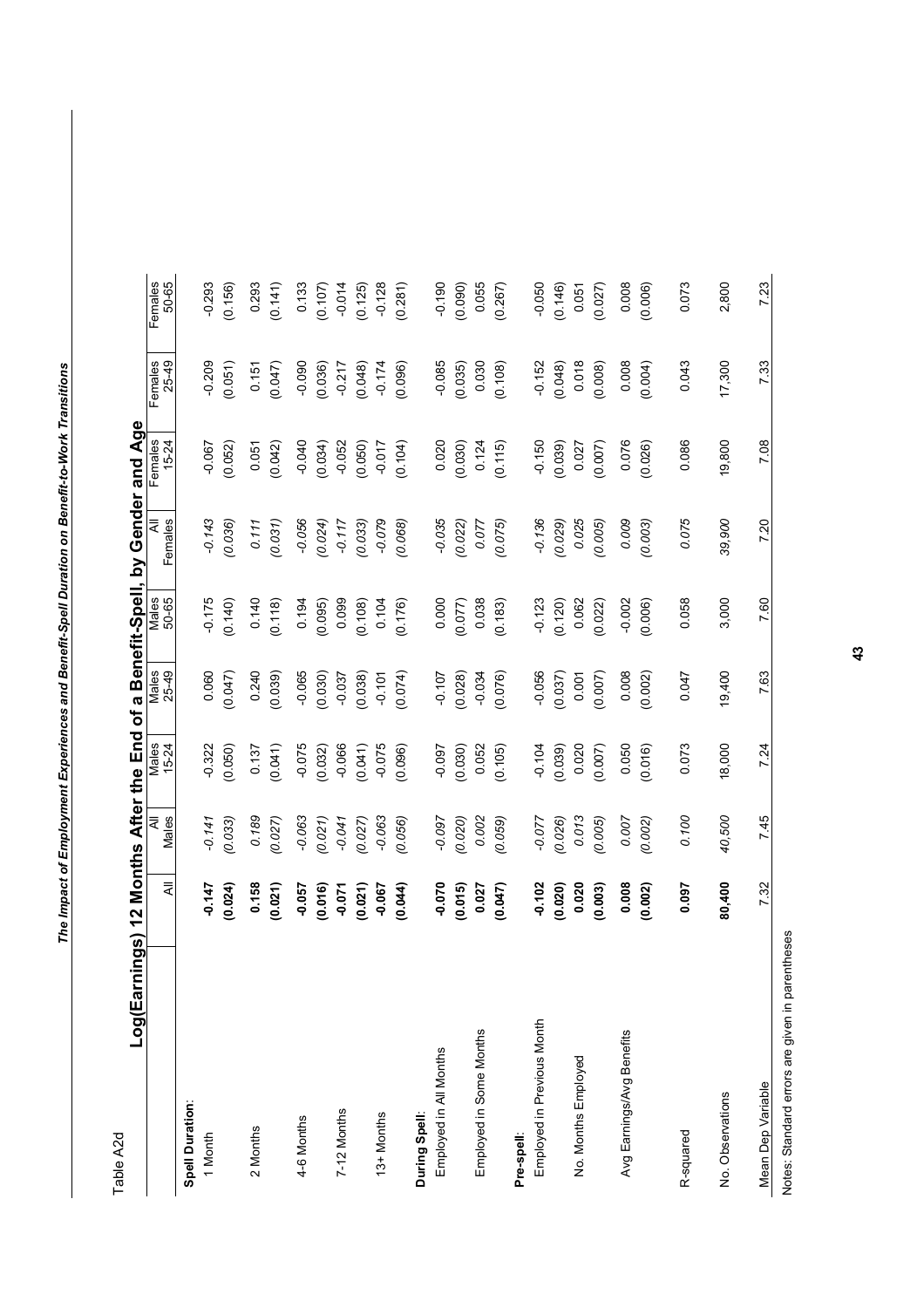# **Employment Rates Before and After Benefit-Spells**



**A: Uncensored Spells** 

**B: Censored Spells** 

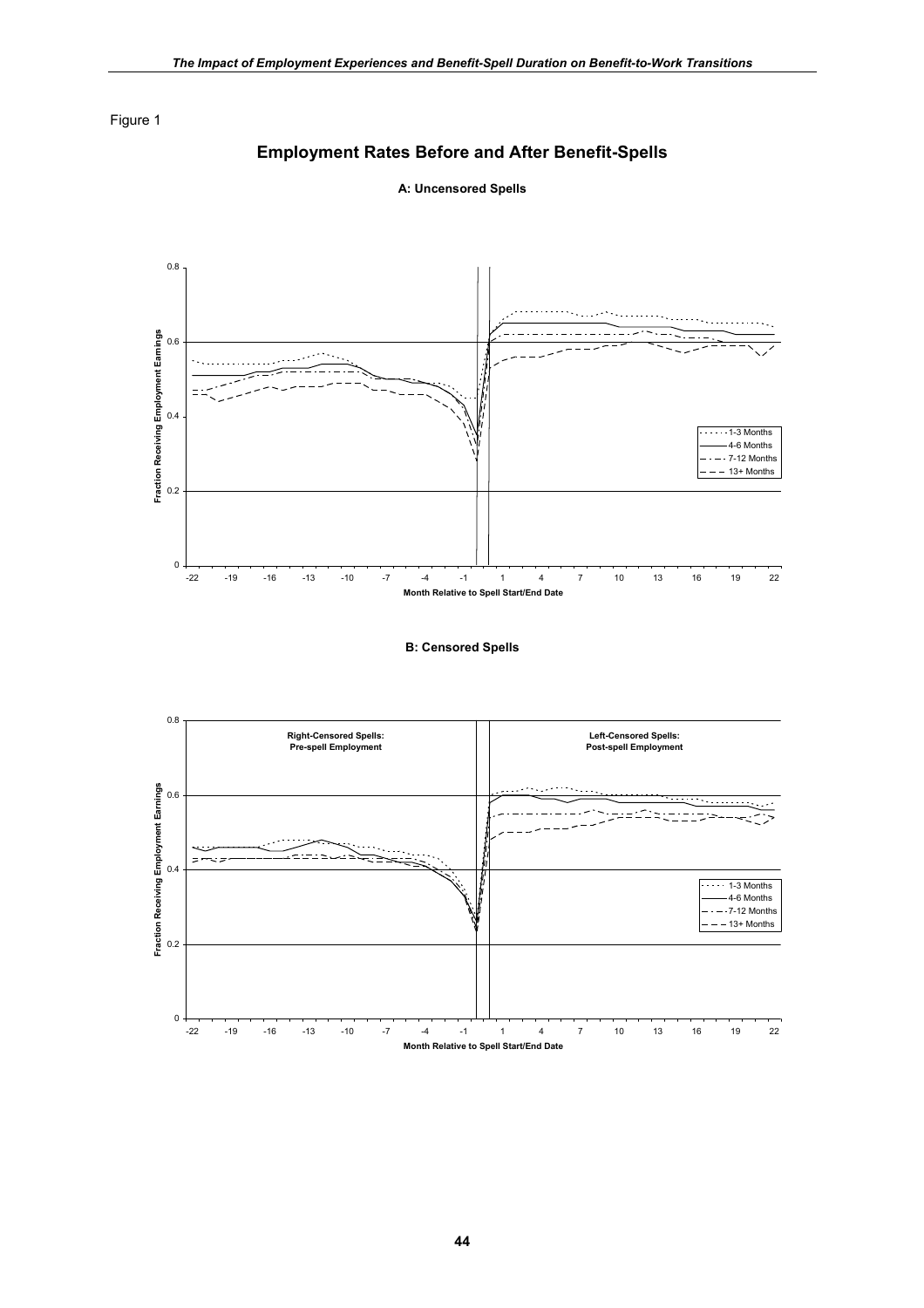# **Employment Earnings Before and After Benefit-Spells**



**A: Uncensored Spells** 

**B: Censored Spells** 

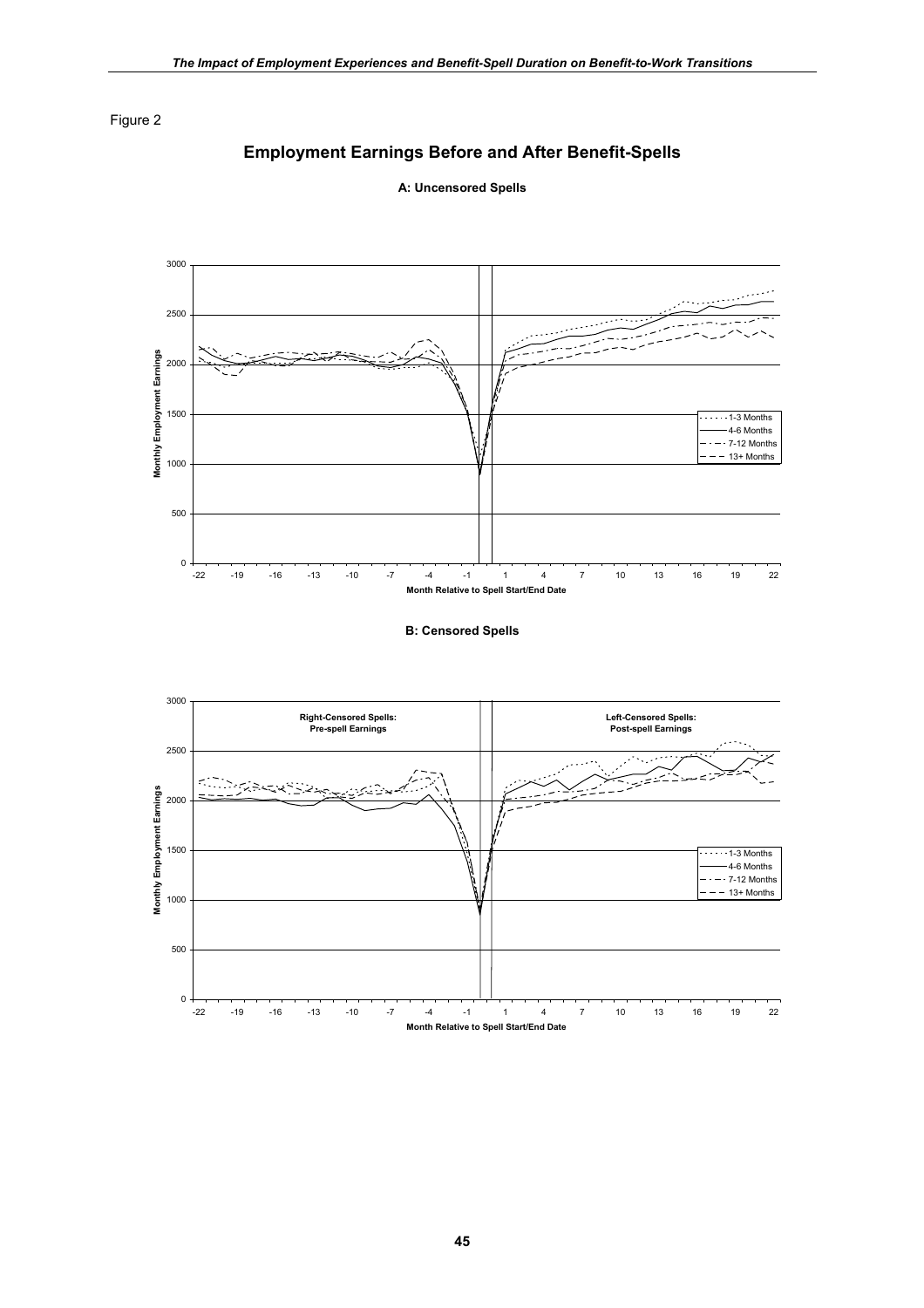

**Duration Effect, Relative to 3-month spell**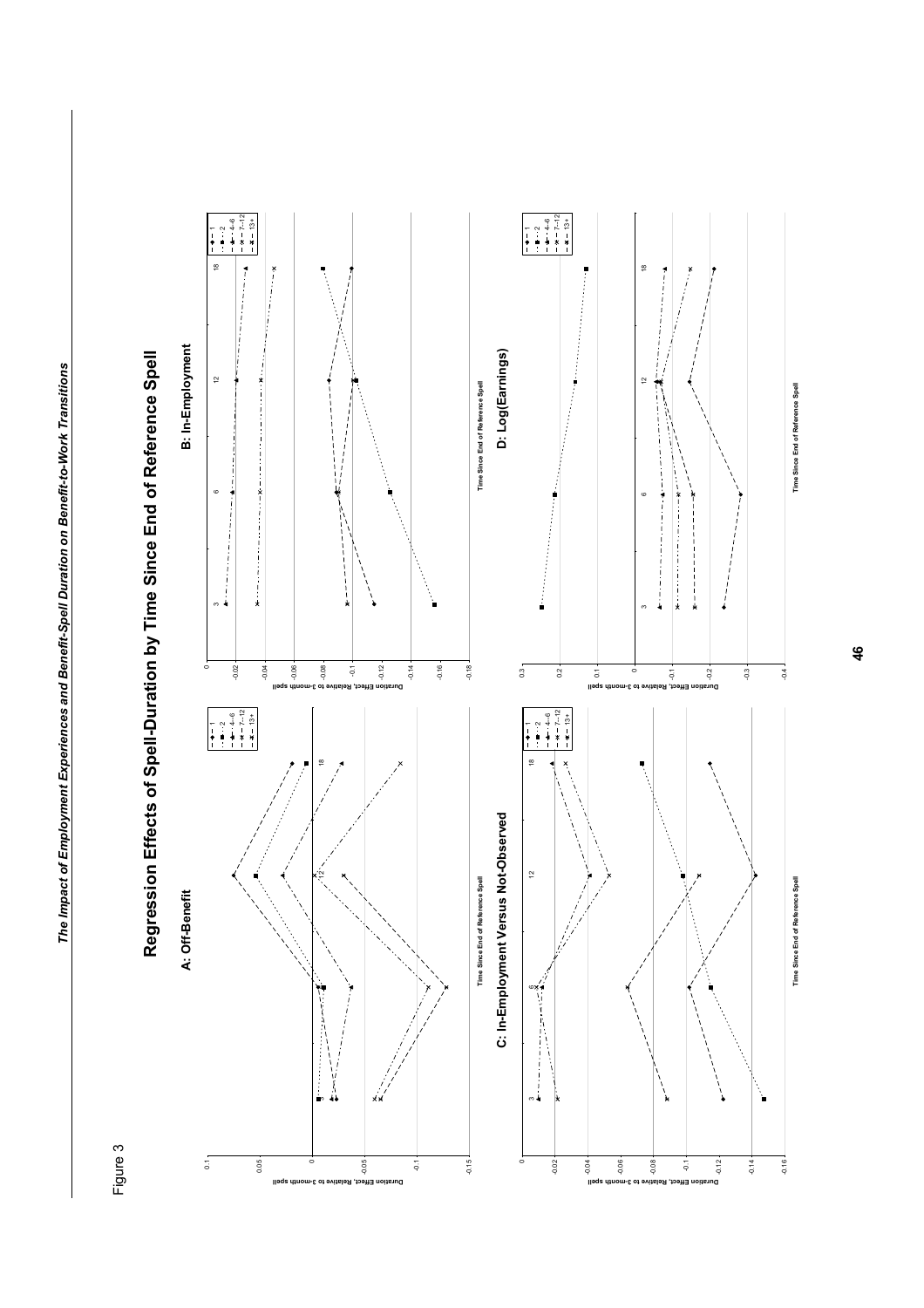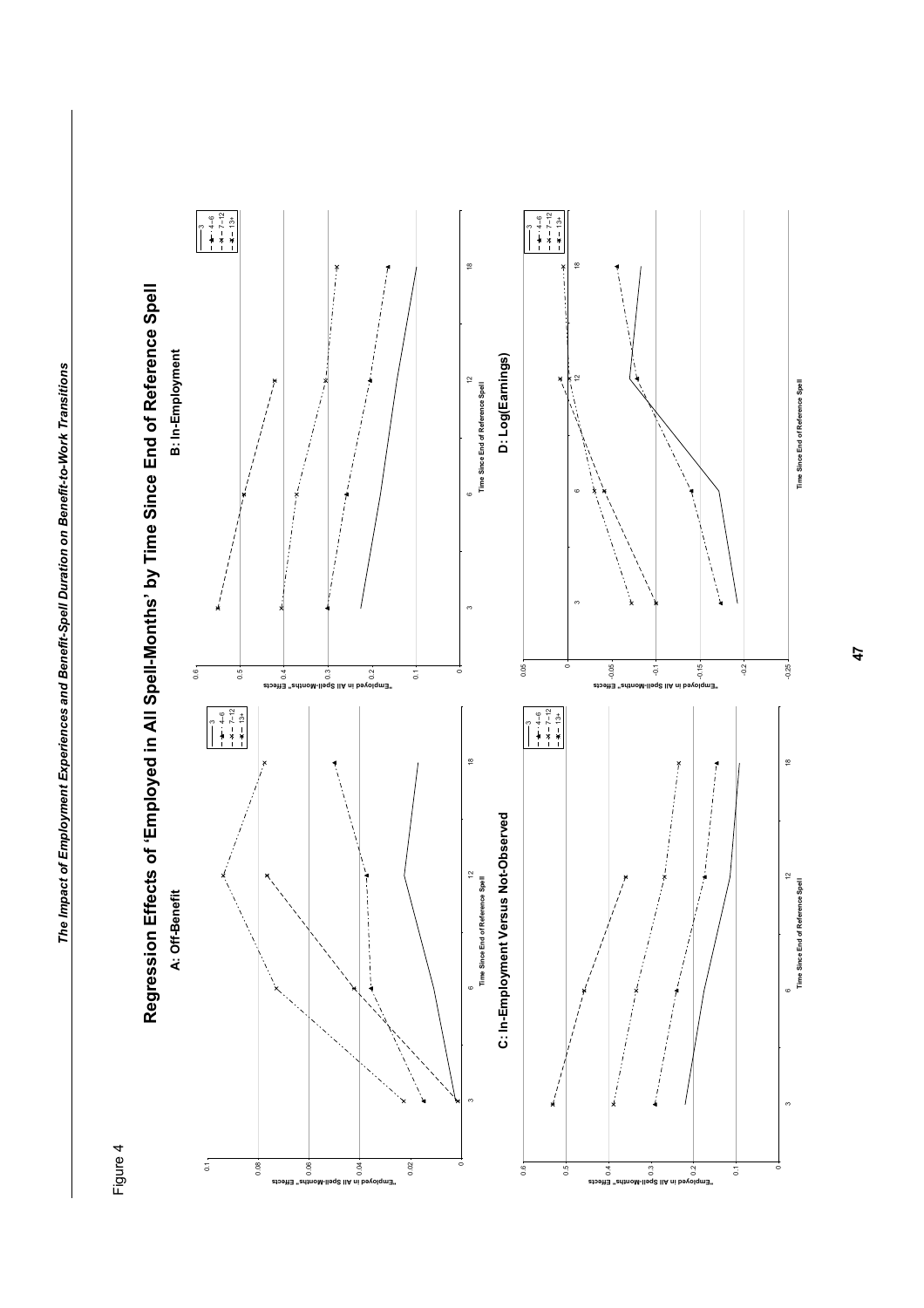

**Regression Effects of 'Employed in Some Spell-Months' by Time Since End of Reference Spell**  Regression Effects of 'Employed in Some Spell-Months' by Time Since End of Reference Spell

**Time Since End of Reference Spell**

**Time Since End of Reference Spell**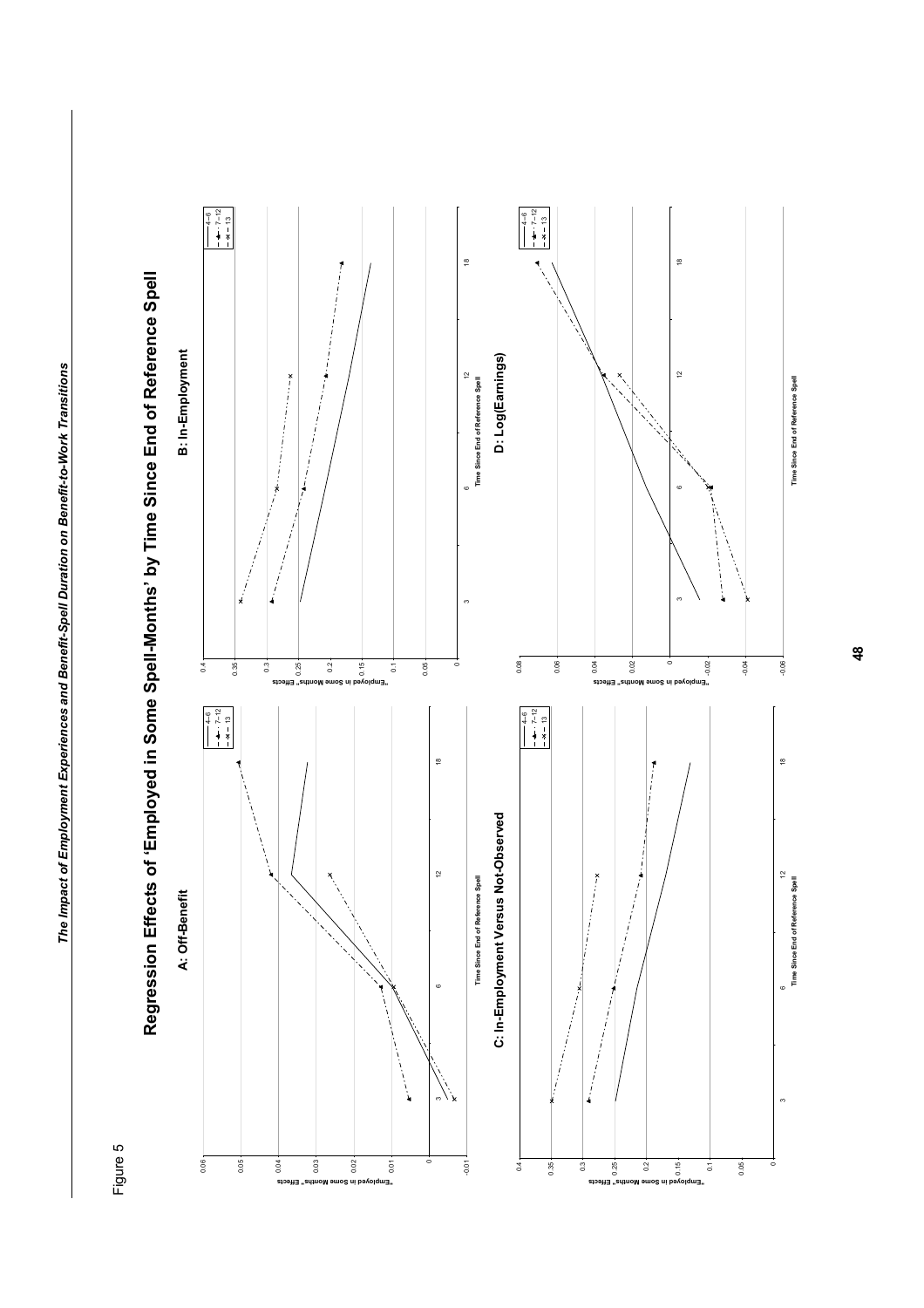

Regression Effects of 'Employed Immediately Prior to Months' by Time Since End of Reference Spell **Regression Effects of 'Employed Immediately Prior to Months' by Time Since End of Reference Spell** 

**Time Since End of Reference Spell**

**Time Since End of Reference Spell**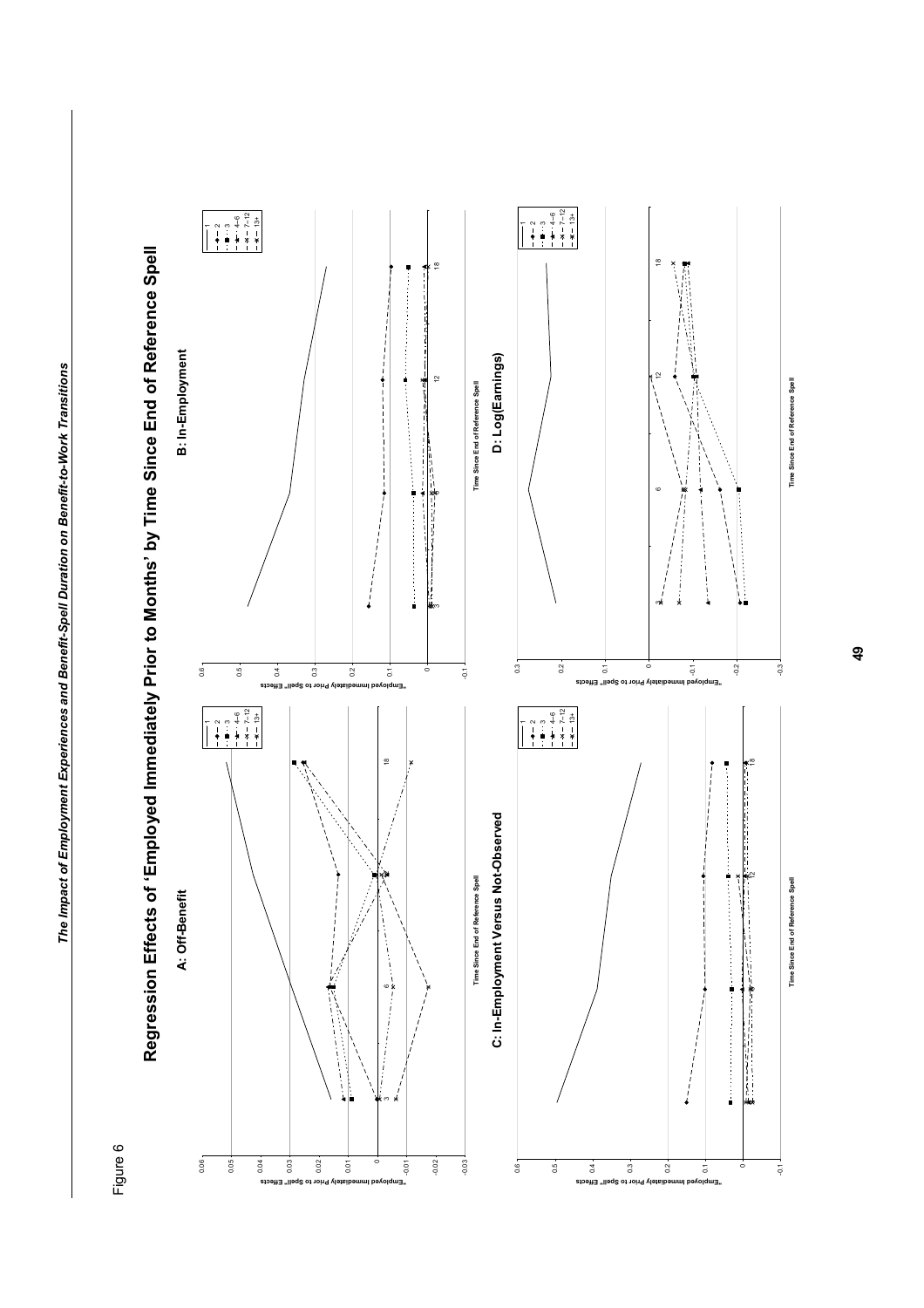**Six Prior** 



or Months" Effects

**Regression Effects of 'Number of Months Employed In Six Prior Months' by Time Since End of Reference Spell**  Regression Effects of 'Number of Months Employed In Six Prior Months' by Time Since End of Reference Spell

**Time Since End of Reference Spell**

**Time Since End of Reference Spell**